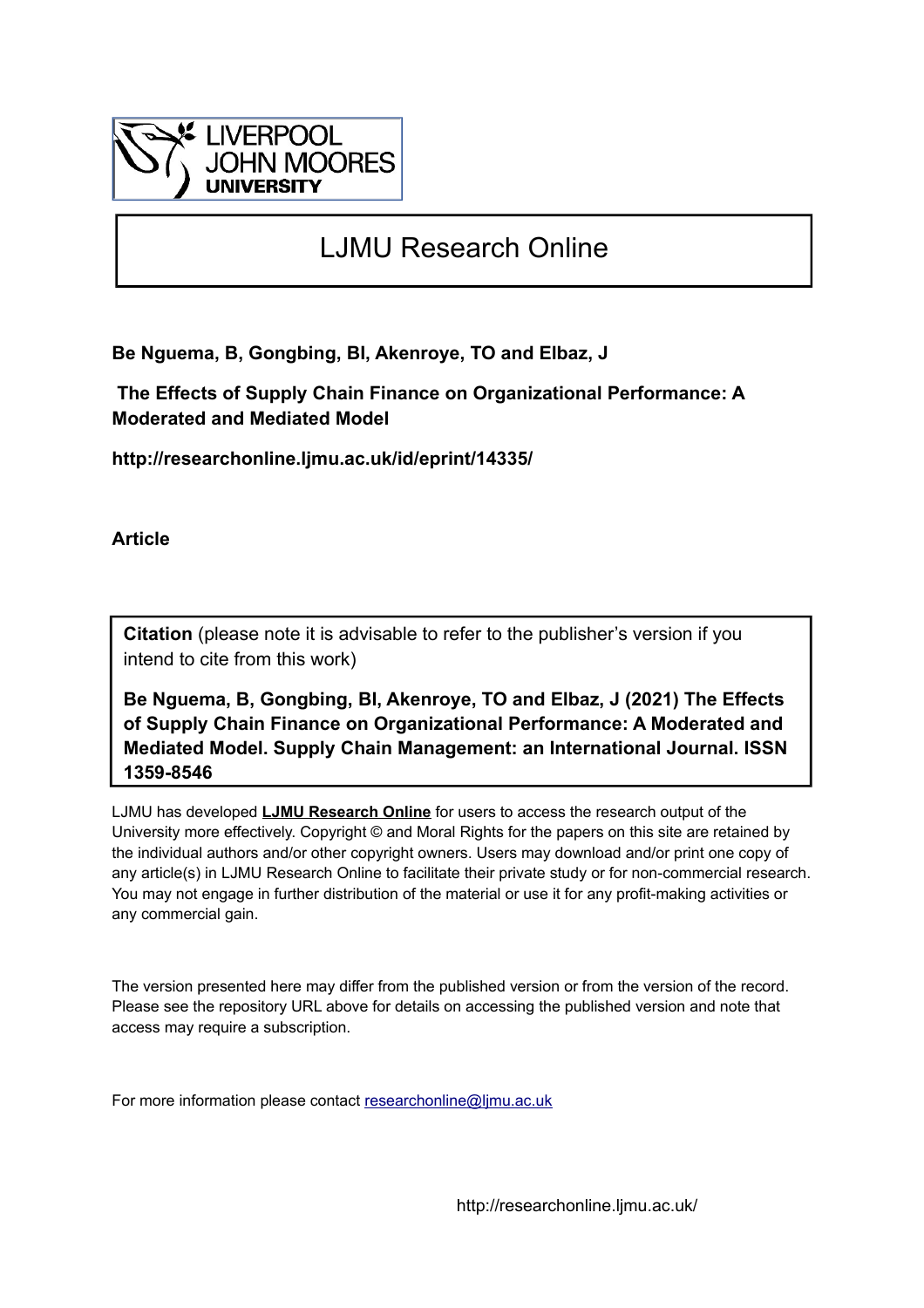# **The Effects of Supply Chain Finance on Organizational Performance: A Moderated and Mediated Model**

#### **Abstract**

**Purpose**- This paper draws on the dynamic capabilities approach, and aims to empirically investigate the impact of supply chain finance (SCF) on firm performance (e.g. operational risk and operational performance), the critical effect of environmental dynamism (ED) as moderator and supply chain risk (SCR) and a mediator in the relationship between SCF and OP.

**Design/methodology/approach** –This study is based on empirical data collected from a survey of 210 companies and their supply chains in mainland China. Structural equation modeling is used to test our proposed relationships.

**Findings –** The findings show that SCF significantly mitigates the SCR, which subsequently has a significant positive effect on organizational performance (e.g., cost performance and operational performance). The findings also show that when environmental dynamism (ED) is high, the relationship between SCF and SCR is stronger and vice versa. Moreover, supply chain risk (SCR) mediates the relationship between supply chain finance (SCF) and organizational performance (OP).

Hypothesis regarding the moderating effect of environmental dynamism (ED) on the paths joining supply chain finance (SCF) and supply chain risk (SCR) was also supported. Supply chain risk (SCR) has a significant negative effect on organizational performance (OP). However, hypothesis regarding the effect of environmental dynamism (ED) on supply chain risk (SCR) was not supported.

**Research limitations/implications-** This study has some limitations.

First, we conducted our research with Chinese organizations. This may result in low generalizability in other contexts. In addition, we employed survey method and cross-sectional data design in this study, which may generate the potential issue of common method bias (CMB). However, the findings of this study will help organizations across China and other emerging economies to adopt SCF as a secure financing mechanism to enhance working capital and mitigate risk.

In addition, our paper provides some new managerial insights for decision makers in organizations, while exploring different factors such as supply chain finance (SCF), supply chain risk (SCR), and environmental dynamism (ED), and their effect on organizational.

**Originality/value**- This study has greatly developed a general SCF adoption model that helps to guide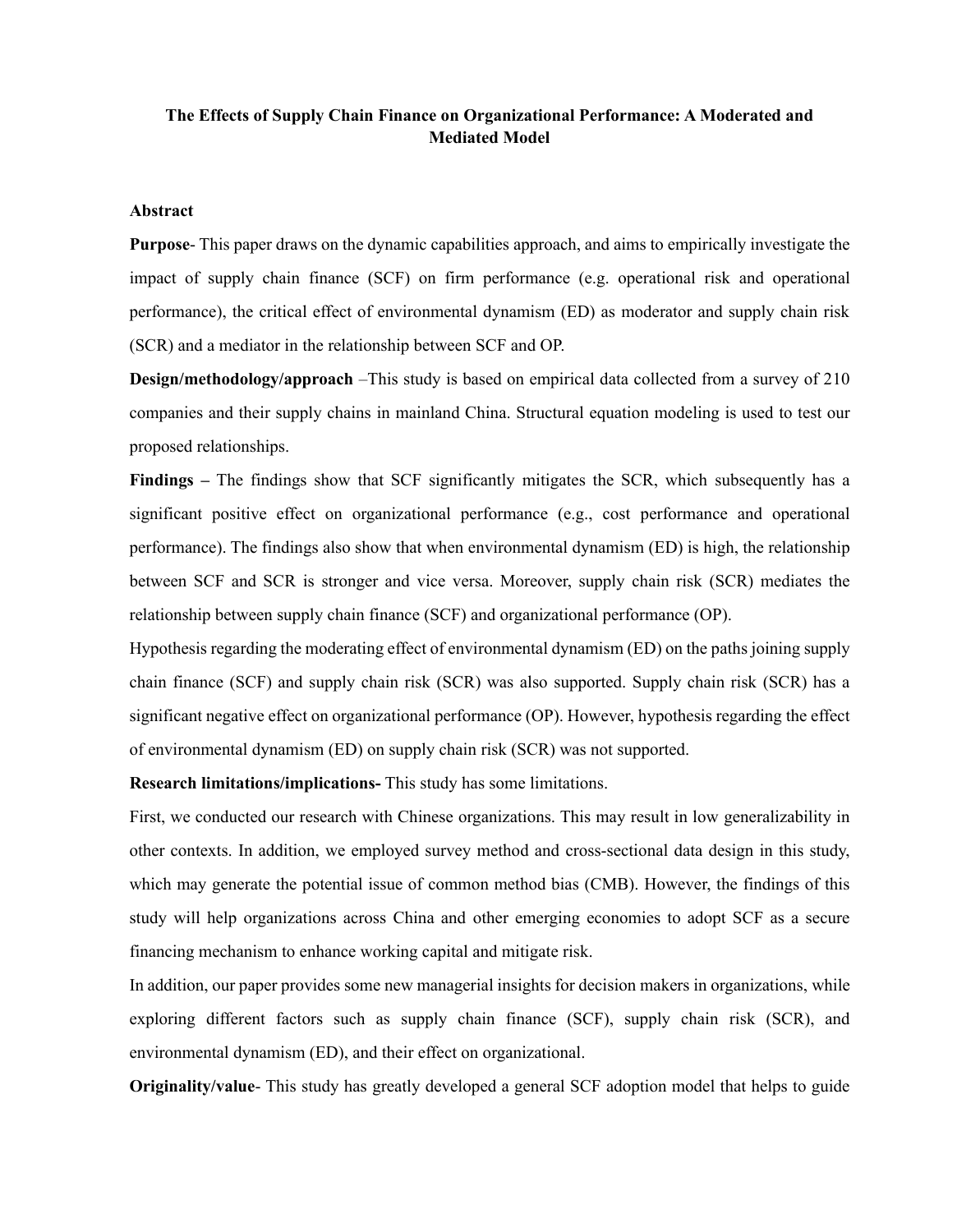empirical research investigating the critical impact of SCF on firm performance.

**Keywords:** Supply chain finance, supply chain risk, organizational performance, environmental dynamism

**Paper type** Research paper

#### **1. Introduction**

The current economic environment is beset with various challenges, including major competition, uncertainty, and high turbulence (Gligor et al., 2015; Brusset, 2016; Hazen et al., 2017).

Aslam et al. (2018) state that firms are increasingly adopting different strategies to remain competitive. The 2008 financial crisis led to reduction in the concession of new loans to organizations; there were major growth in the interest charged by banks (Ivashina and Scharfstein, 2010). These events were generated by a strong rise in perceived corporate risk, as described by corporate credit ratings.

Indeed, the post-crisis distribution of corporate credit ratings among the most important rating agencies indicated a significant reduction in the number of non-financial corporations, as well as a growth in ratings (Chava and Purnanandam,2011). Moreover, the raised perception of credit risk and higher capital needs conducted by Basel II led to an overall raise in bank risk aversion, and a subsequent restriction of trade finance advantages toward further risks (Asmundson et al., 2011).

As a result, liquidity-scarce organizations tried to compensate for the contraction in financial institutions such as bank lending, by raising access to trade credit, increasing payment terms, reducing settlement terms with customers, and mitigating risk (Klapper and Randall, 2011).

Researchers proposed that executives often face trade-offs between flexibility and efficiency, where giving priority to one over the other is prejudicial (Eisenhardt et al., 2010).

Others state that organizations can pursue both flexibility and efficiency by building ambidexterity capability (Kristal et al.,2010; Liu et al., 2013; Blome et al., 2013a; Ojha et al., 2018; Aslam et al., 2018). Lenders and financial institutions have adopted several financing strategies which help organizations to increase their working capital and achieve the superior operational and financial performance (Wang et al., 2013). One of the most critical of these strategies is supply chain finance (SCF), which aims to increase financial flow (Hofmann, 2005; Pfohl and Gomm, 2009) through solutions adopted by financial institutions (Chen and Hu, 2011; Lamoureux and Evans, 2011).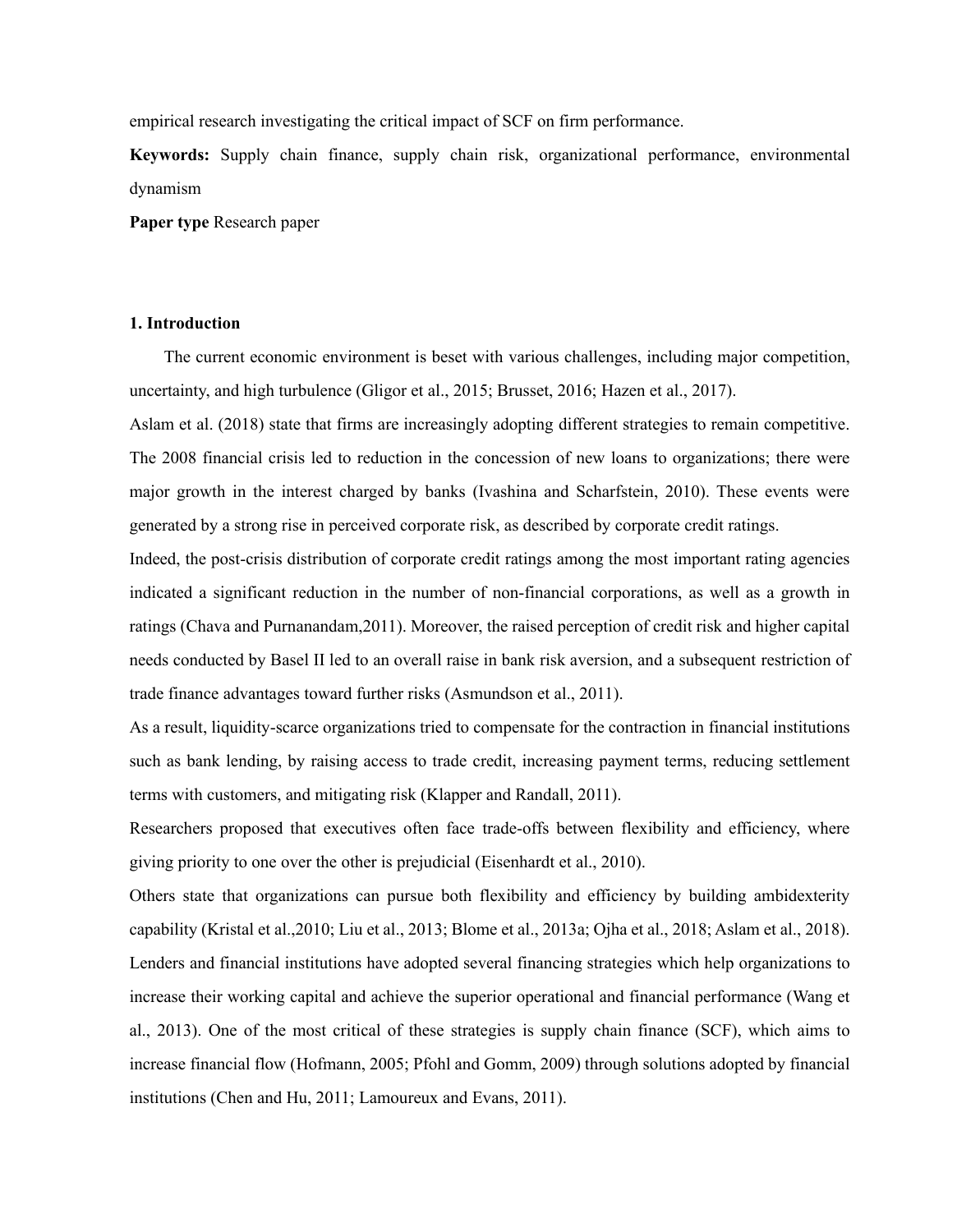SCF can improve organizational performance by facilitating longer payment terms while offering better receivable facilities to their suppliers (Wuttke et al.,2016). (Tanrisever et al., 2012) emphasized that firms widely adopt SCF to expand their payment terms in order to increase their working capital.

SCF includes a wide range of solutions and strategies (Gelsomino et al., 2016), but all share common supply chain characteristics. For instance, the quality of relationships between supply chain players and financial institutions significantly impact the successful adoption of SCF solutions (Wuttke et al., 2013). Moreover, reverse factoring (one of the most critical SCF approaches in which a buyer organization smooths early payment of its trade credit involvements to suppliers) is based on the attribution of buyersupplier relationships to finance a risky supplier (Caniato et al., 2016).

However, many organizations do not adopt traditional financial credit rating perspectives, and are mainly focused on performance characteristics such as operational performance, operational risk and debt level (Edwards, 1997; Wood, 1981). Thus, SCF dramatically impacts business by offering risk-free credit facilities to the supply chain members for smooth operation of supply chains (Basole and Bellamy 2014). (Song and Wang 2013) argued that organizations with a high degree of financial risk urge their managers to employ different financial solutions to grow the firm's working capital.

Initially, financial institutions such as banks required security to mitigate the risks of granting credit (Duan and Yang, 2009). This affected the productivity of organizations and put pressure on their activities. To overcome this situation, practice and research on SCF has improved OP and working capital (Pfohl and Gomm 2009). SCF has become a critical scheme for streamlining financial management at organizational level (Gomm, 2010). However, little is known about the effects of SCF on OP. More specifically, there are no studies on the effects of SCF on OP (e.g., operational risk and operational performance) and supply chain risk mitigation schemes. To our knowledge, there has been a paucity of literature regarding the role of SCF in untangling OP and supply chain risk.

To address these research gaps, this paper attempts to investigate the effects of SCF on OP.

It explores both the moderating effect of environmental dynamism (ED) and the mediating effect of supply chain risk (SCR) in the relationship between SCF and OP. This paper seeks to make four contributions to academic research. This study advances research on SCF by investigating its effects on OP (i.e., operational risk and operational performance). The second contribution of this paper is to recognize SCF as a risk mitigation scheme for an organization. Third, to our knowledge, this is one of the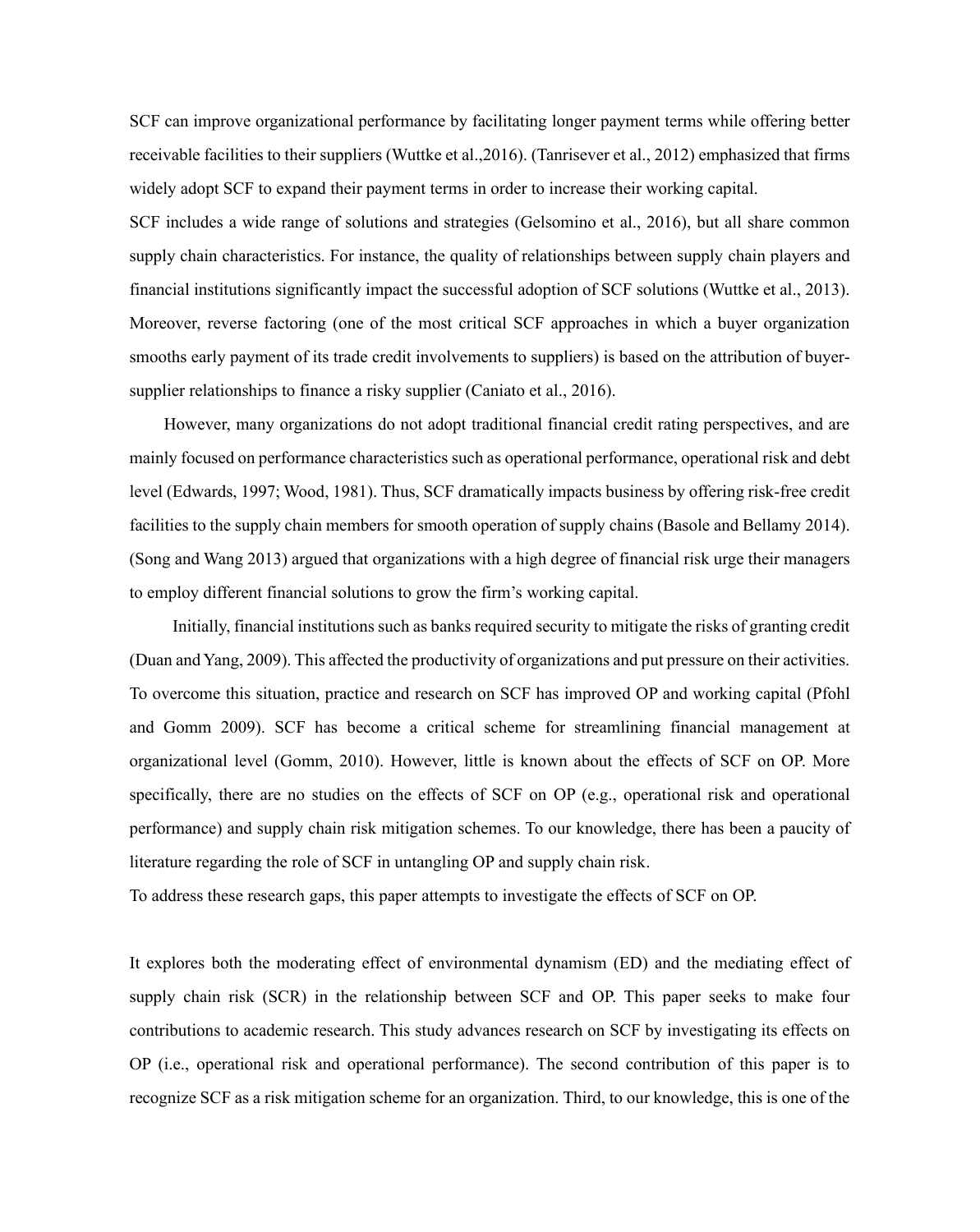first studies which empirically builds a conceptual model between SCF, supply chain risk (SCR), environmental dynamism (ED), and OP. To the best of our knowledge, less work has been conducted to investigate the moderating effect of ED and the mediating effect of SCR in the relationship between SCF and OP. We tried to address this gap by investigating the moderating effect of ED and the mediating effect of SCR in the relationship between SCF and OP which has not been examined in previous literature. We use the resource-based theory (RBV) of the organization to predict the effects of SCF on OP. The rest of the paper is organized as follows: Section 2 presents a literature review. Section 3 presents our research methodology.

Section 4 presents the results. Discussion, implications of the study and future research directions are presented in section 5. Finally, section 6 presents the conclusion.

#### **2. Theoretical background and hypotheses development**

#### 2.1. Dynamic capability view (DCV)

The dynamic capability view (DCV) is described as a "high-level practice that, in combination with its execution input flows, lends upon an organization's management a set of decision abilities for generating important outputs of a specific type" (Winter 2003).

According to (Ambrosini and Bowman, 2009; Teece, 2007), dynamic capability refers to the capability of an organization to build and redesign its internal and external resources.

(Coyne et al., 1997; Prahalad and Hamel, 1990) found that the dynamic capabilities theory is based on the resource-based view (Barney, 1986, 1991) and the core competency theory.

According to the resource-based view, organizational performance is established from the capability and differences in resources an organization holds, which are valuable, rare, imperfectly imitable, and nonsubstitutable (Barney, 1991). The scholar investigated theory of RBV to create a competitive edge for measuring organizational performance.

(Barney, 1991) proposed that the firms have various types of resources including supply chain finance (SCF), and organization utilizes such resources to secure possible superior performance.

Hence, SCF is considered valuable resource that can greatly enhance the firm's capabilities and therefore lead toward higher an organizational performance. Previous scholars have employed the dynamic capability to addressing the utilization of the firm's resources for the achievement of higher firm's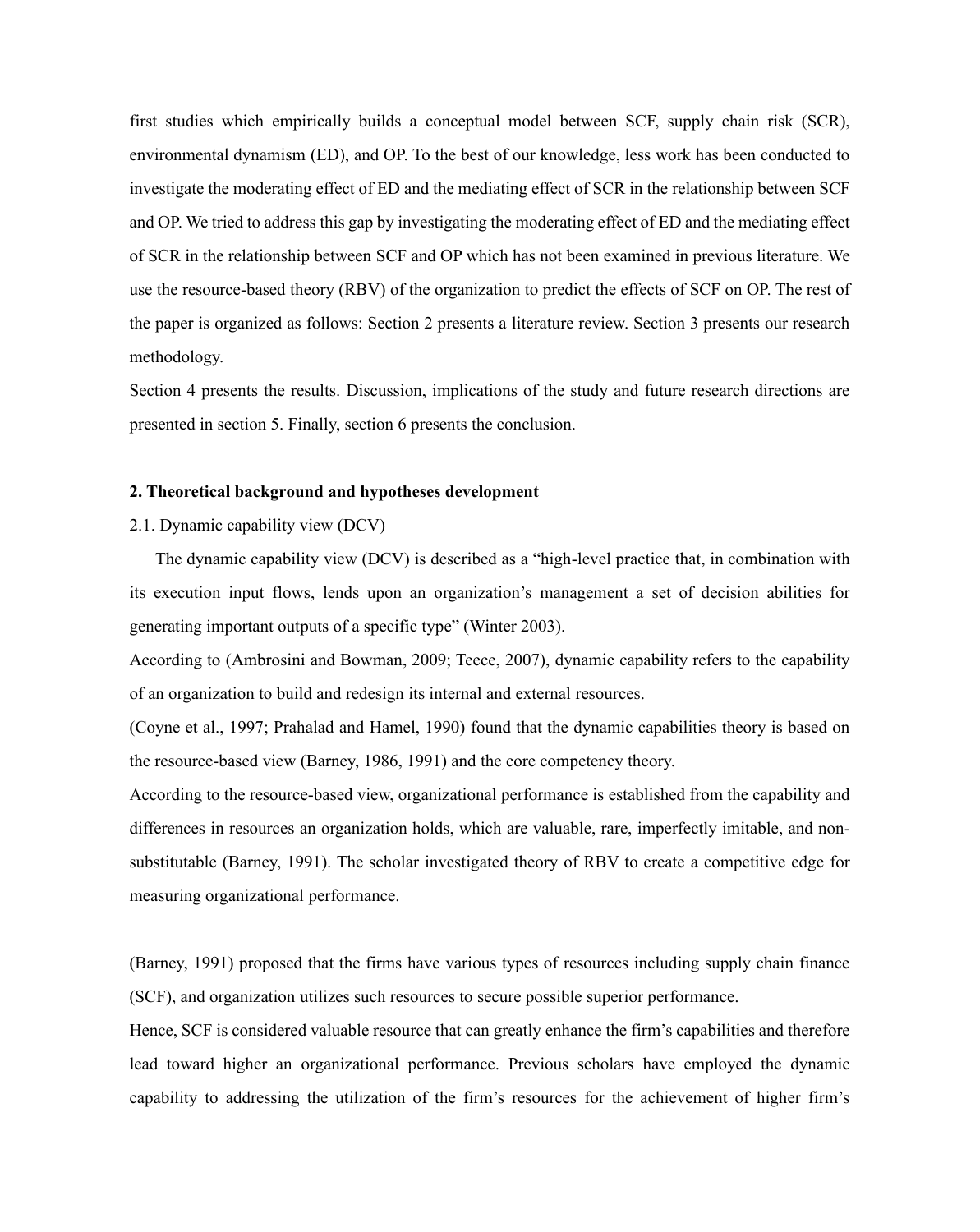performance (Melville et al., 2004). To respond to changing environments, an organization has to build and relocate its different resources and capabilities (SCF) based on its management process and market positions. An organization must have capabilities to implement appropriate strategies required for uncertain, changing environments (Liao et al., 2010).

Thus, to ensure great competitive advantage in a dynamic environment, SCF is a critical source of competitiveness and organizational renewal. Further scholars (Damanpour et al., 2009; Teece et al.,1997) found that the ability to redesign organizational processes through different resources and capabilities is valuable in dynamic environments in which competitive advantages and positions erode swiftly because of innovations, customer requirements, market context, and legal systems.

While PrimeRevenue (2016) claims that SCF is the best approach to enhance the firm's working capital and reduce the supply financial risks which in turn, greatly enhance organizational performance. (Hofmann and Belin, 2011) theoretically investigated the SCF solutions and proposed that SCF may mitigate the potential risk of default and enhance the working capital management and firm performance in dynamic environment (e.g., environmental turbulence). The current literature differentiates between ordinary capabilities (OC and dynamic capabilities (DC) (Winter, 2003; Teece, 2012). Ordinary capabilities, also known as the resource base of the organization (Pezeshkan et al., 2016), are characterized by their in-depth integration into organization patterns to improve the efficiency of its functions (Teece, 2012); they may involve the adoption of the different practices that are essential to perform activities (Teece, 2014). The DC, also called higher order capability (Teece, 2014) was implemented by (Teece et al.,1997) as an expansion of the resource-based view (RBV) to describe the competitive advantage of an organization in turbulent markets and highly dynamic, changing environments (Winter, 2003; Teece, 2012; Eckstein et al., 2015). (Teece, 2012) argued that the DC is organizational ability to generate and establish external resources to overcome changing business environments. Many conceptualizations of DC have been investigated in the literature.

For instance, (Teece, 2014) investigated a conceptualization of DC with three dimensions namely: the sensing capability, the seizing capability and reconfiguring capability. The sensing capability helps the organization to identify new opportunities that can meet customer demands and business opportunities; the seizing capability helps the organization to identify required resources to satisfy customer needs and business opportunities, while reconfiguring capability includes all functions that recombine bundles of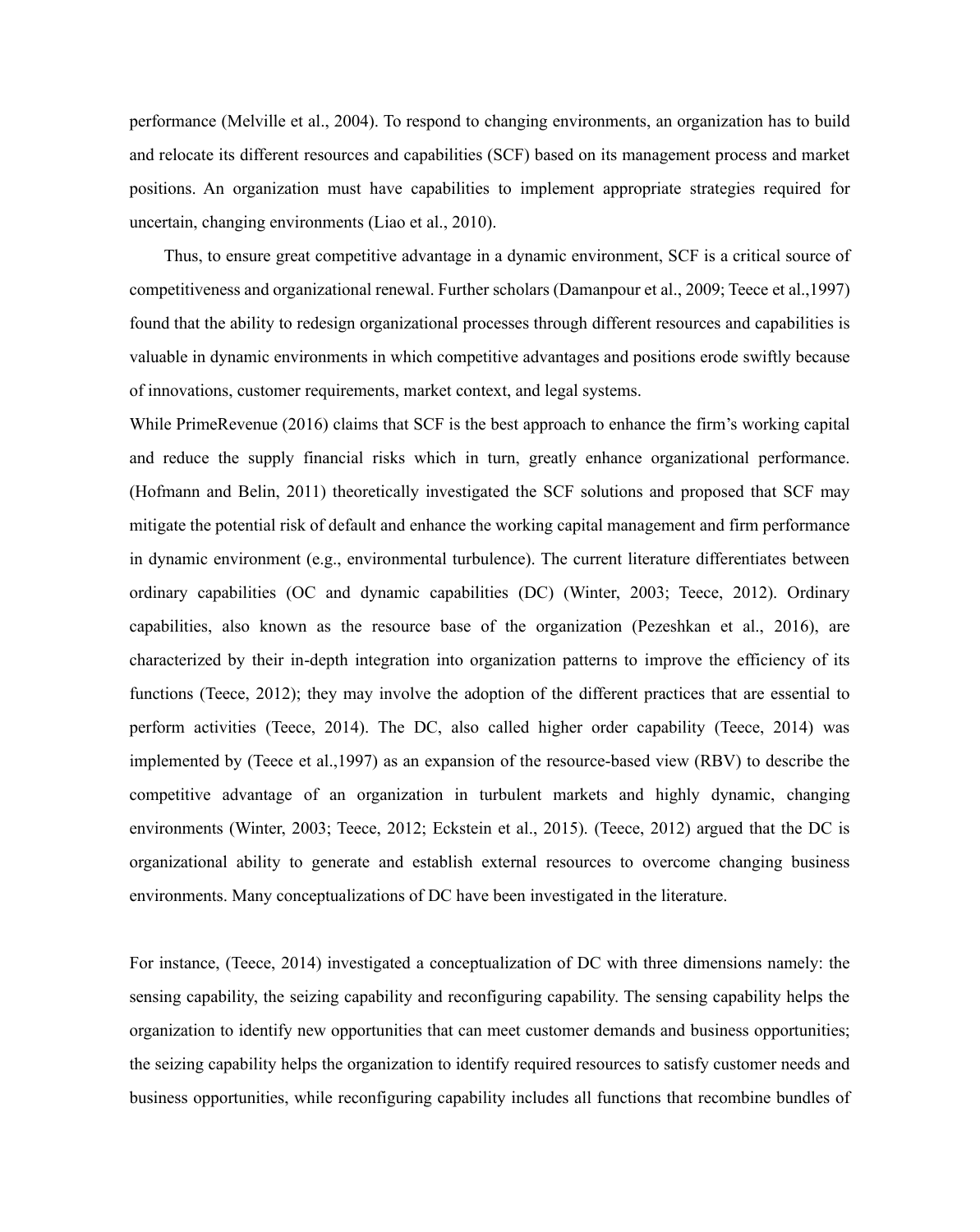resources and ordinary capabilities to innovate and respond to changes in the business environment (Teece, 2014; Fainshmidt and Frazier, 2016). (Wilhelm et al.,2015) also found three dimensions of DC, sensing capability, learning capability and reconfiguring capability.

The learning capability plays the role of seizing capability described by (Teece, 2014). According to (Wilhelm et al. ,2015), learning capability is the ability to expand opportunities to efficiently face environmental changes. Learning capability is similar to the seizing capability as suggested by (Teece ,2014). All these capabilities help organizations to increase customer demand and business opportunities (Wu, 2010) while sustaining and growing by reacting to changes in the new environment (Wilden et al., 2013; Mikalef and Pateli, 2017). They also enable organizations to adapt mechanisms to mitigate costs (Wilden et al., 2013); innovate profit (Teece, 2007); provide themselves new sets of decision choices (Wilden et al., 2013); and bring new skills, practices, and outcomes (Pezeshkan et al., 2016). Thus, the overall goal is to reach competitive advantage (Wilden et al., 2013).

(Eisenhardt and Martin, 2000) found that the expansion of other resources and even their transformation into new sources of competitive advantage, are attributed to DC. DC helps organizations to shape the market in ways that will increase value creation (Augier and Teece, 2009; Katkalo et al., 2010). Researchers claim that the capacity of organizations to sense threats and seize business opportunities (Wilden et al., 2013), then rapidly reconfigure their resources to build business value depicts different types of performance among organizations (Wilden et al., 2013). All these previous studies are significant in understanding not only the effects of SCF, but also its impact on OP (cost and operational performance). This study proposes that in environmental dynamism (ED) or in a rapidly changing business environment, organization may use its valuable resource such as supply chain finance (SCF) to mitigate supply chain risk (SCR) and achieve competitive advantage. In addition, this study uses supply finance as a required capability in order to gain a sustainable competitive position in environmental dynamism (ED).

#### 2.2. Supply chain finance

The concept of supply chain finance (SCF) was initially used by (Stemmler 2002), the scholar emphasized that the principle of SCF is to integrate the finance with the supply chain mechanism. (Johnson and Templar, 2011) defined SCF as a critical solution for settling current credit issues by improving the overall financial performance of the organization and minimizing the financial and operational risk of interruption at the supply chain level. SCF can greatly mitigate the total supply chain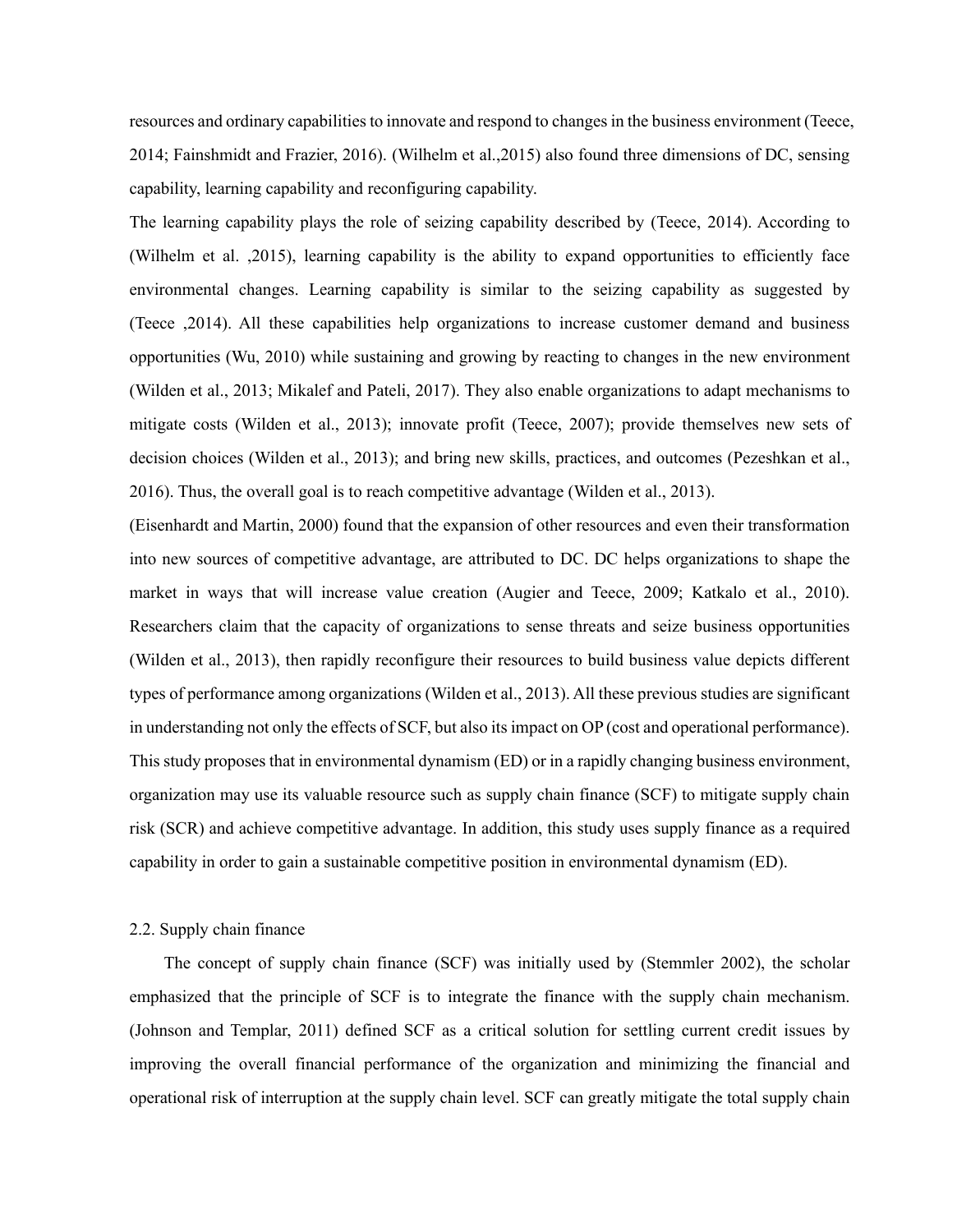cost of firms, especially the capital cost (Waller et al., 1999). Firms can obtain cost reduction advantage through SCF in following aspects. First, firms can lower inventory cost through SCF solutions For instance, (Dong and Xu, 2002; Waller et al., 1999) found that the vendor-managed inventory method reduces the inventory holding and managing cost of the focal firms. The improved accuracy can further decrease the inventory holding (Dong et al., 2007; Sari, 2007). In addition, (Valentini and Zavanella, 2003) claimed that SCF solutions can mitigate the stock out issues of firms due to the secure of supply chain. Second, firms can lower the capital cost by using SCF solutions. Further scholars (Randall and Theodore Farris, 2009) also proposed that the cash-to-cash cycle is determined by the arrangements of inventory, account receivables, and account payables.

Finally, (Wuttke et al., 2013b) proposed that weak working capital position of firms in supply chain is closely related to the use of SCF solutions for minimizing perceived liquidity risk.

Moreover, many companies often have limited access to financing opportunities and suffer from high financing interest cost, leading to the potential high cost of final products delivered to customers. Through SCF solutions, firms (the supply chain partners) can build collaboration to greatly improve the cash flow, share the financial risk and lower financing interest cost over the whole supply chain (Berger and Udell,2006; Klapper, 2006). According to (Wuttke et al., 2013a), firms can minimize operational cost through SCF solutions by reducing the suppliers' cash flow risk, supply chain disruption risk, and transaction costs. (Chen ,2016) argued that SCF involves both the inventory system and the financial system. Thus, exploring the apparatus of SCF is not just necessary, but major sources of capital are required for enhancing the SC efficiency and improving the SC partners' profitability of (Chen, 2016). (Zhao and Huchzermeier ,2018) argued that SCF is an event triggered financing solution to perform the organization's operations. SCF is a profit-shifting and risk-shifting strategy in different market environments to enhance OP in financial institutions such as banks (Chen ,2016).

(Zhao and Huchzermeier, 2015) investigated the risk management for enhancing OP by considering the operational and financial management of organizational resources. (Gronum et al. ,2012) studied OP in SC networks, and argue that strong-ties enhance OP. (Song et al.,2016) explored the organization SC network influence and SCF, and they found that bridge ties have a significant direct effect on the credit quality of organizations. Moreover, (Zhu et al.,2017) developed an organization credit risk framework in the context of SCF and found that this model plays a critical role for financers to access the organization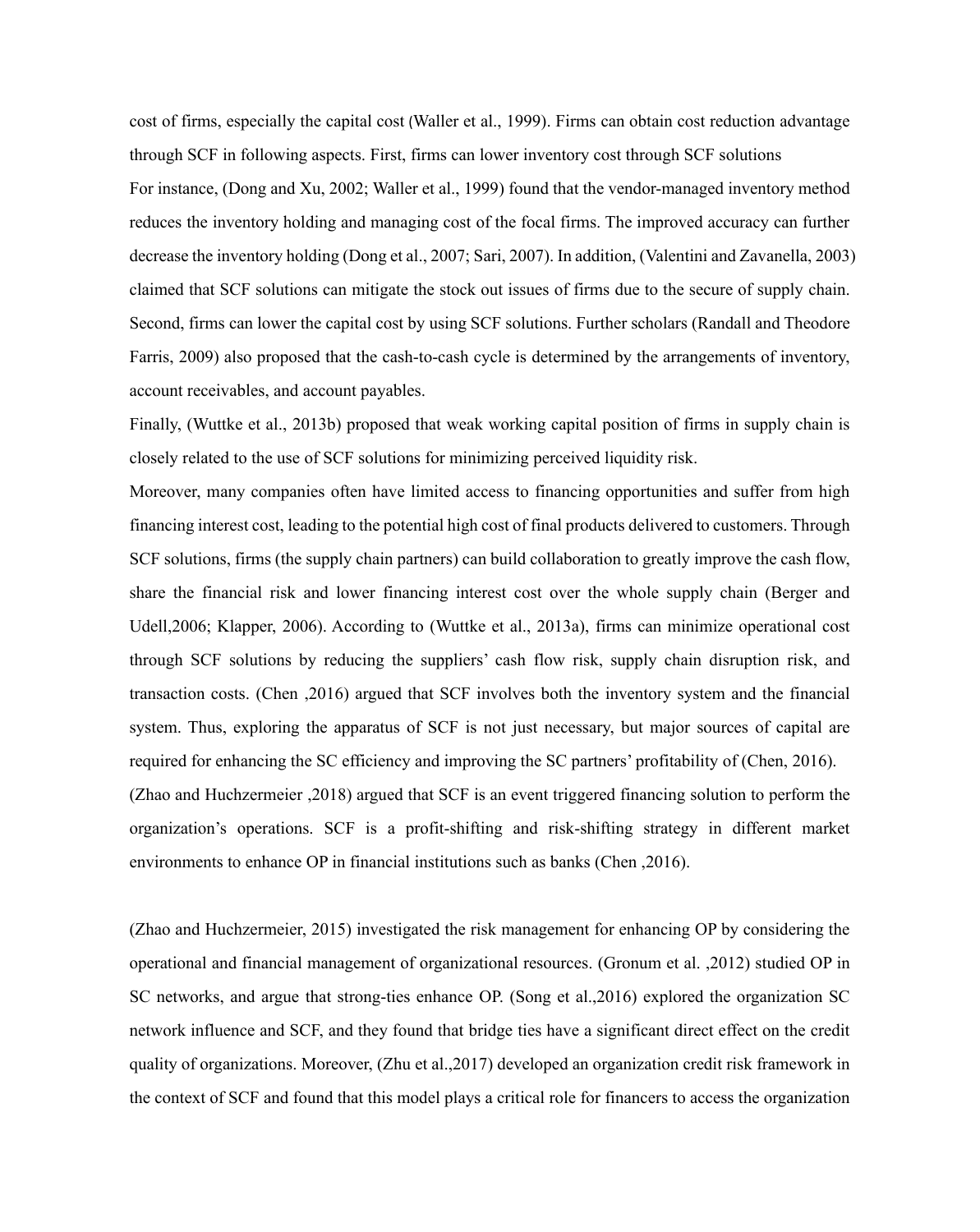creditability, increase the cash flow, mitigate the risk of whole SC default and make effective credit decisions. Many organizations face a shortage of funds to meet their daily operational requirements, which directly or indirectly influence performance (Song et al., 2016; Lekkakos and Serrano, 2016). To overcome such difficulties, SCF is a critical and new financial solution provided by financial institutions and financial service providers to organizations, to increase their working capital with lower capital cost and lower risk (Lamoureux and Evans, 2011; Pfohl and Gomm, 2009).

Previous studies for instance (Theodore Farris and Hutchison, 2002; Wuttke et al., 2013a), also proposed that SCF solutions can significantly influence the capital cost of firms by minimizing the cash-to-cash cycle. (Gunasekaran et al. ,2004) argued that the performance of an organization describes how it patches up the ways for performing operational objectives. (Johnson and Hofmann, 2014) pointed out that SCF is a strategy for shared responses of participants that need integration across the organizations for working capital optimization and OP. The conceptual model is shown in Figure 1.

The hypotheses are developed as follows.

#### [Add Figure 1. Conceptual model here]

#### 2.3. Supply chain finance, supply chain risk and organization performance

Traditionally, the inventory and other resources of an organization are financed by financial institutions which increased the risk for an organization. (Gomm, 2010) stated that particular threats to a specified asset could not be supposed. Instead, the risk is similar to an overall threat to the organization. SCF has become available in the market to overcome the traditional threat such as supply chain risk. (Johnson and Templar, 2011) described SCF as a critical solution to settle existing credit issues by enhancing the financial performance of organizations. As per PrimeRevenue (2016), SCF is the best strategy to increase working capital and minimize the supply chain risk (SCR).

Song et al. (2016) used structural equation modelling to establish the relationship between network ties and firm credit concern. (Ali et al., 2018) concluded that SCF adoption factors directly and indirectly improve supply chain effectiveness. (Gao and Xing, 2015) proposed that buyers and suppliers always require credit to run their operations effectively and need risk-free financing solutions to meet their funding requirements, otherwise organizational performance will be affected.

(Gomm, 2010) explored cash management and financial structure within the supply chain as SCF.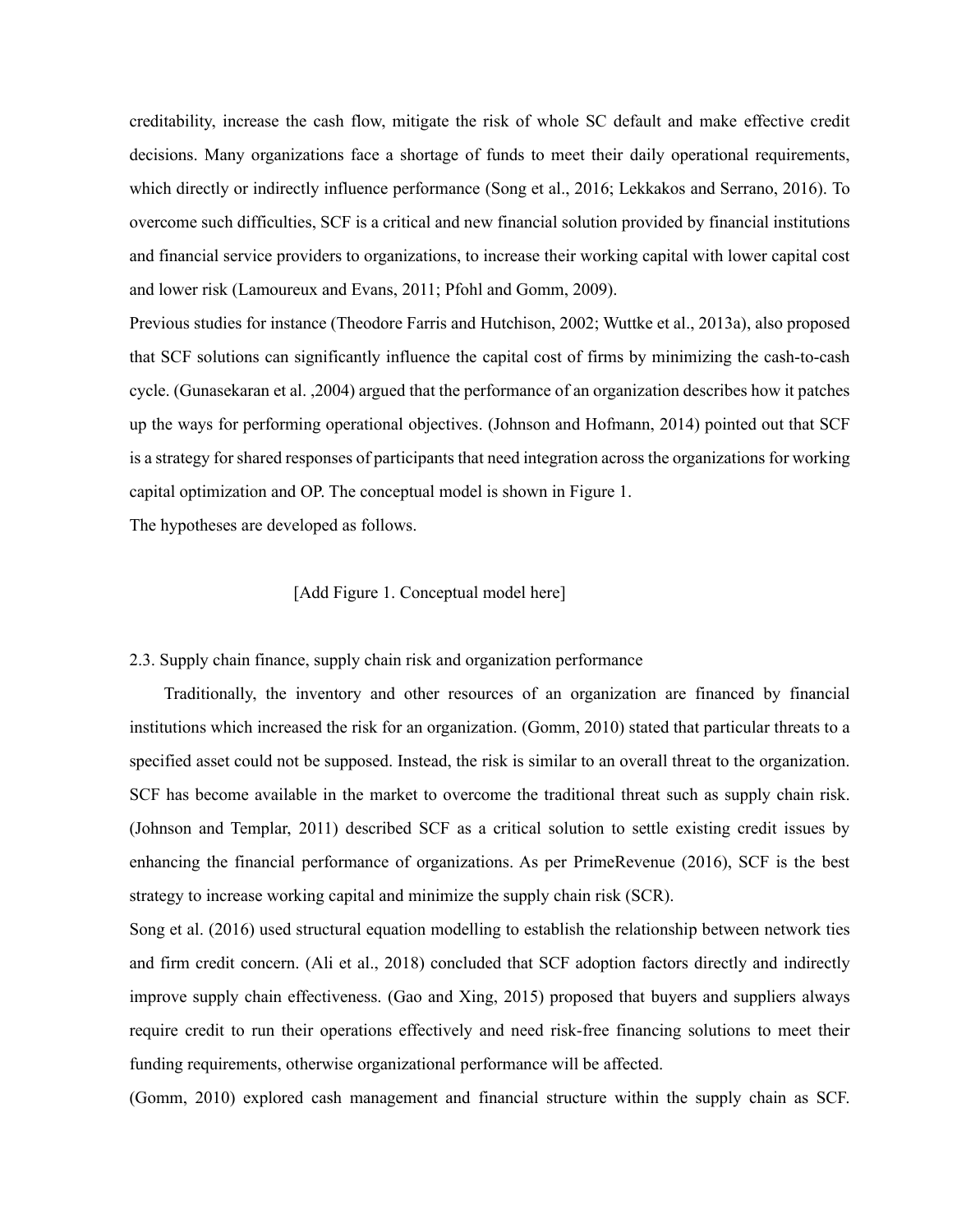(Camerinelli, 2011) examined SCF as the accumulation of products & services that financial institutions provide to organizations to encourage physical flow and cash flow. (Wang et al. ,2017) emphasized that information reliability with financial flow greatly decreases the market disruption risk and affects supply chain performance. (Caniato et al., 2016) developed a framework to improve the flow of financial management by means of SCF. (Gelsomino et al.,2016; Chen, 2016) proposed SCF includes the inventory system with the financial system. The scholars divided the SCF into two groups, trade credit (B2B) and crowdfunding. While (Chen, 2016) proposed that SCF is a profit-shifting and risk-shifting strategy for firms in different market contexts to greatly enhance firm performance in the presence of financial institutions such as banks. Further scholars for instance (Chakuu et al., 2017) proposed that SCF is suitable for mitigating the overall supply chain risk (SCR) of firms.

(Song et al., 2018) compared the SCF solutions provided by banks and financial service providers that help organizations to obtain risk-free credit. Similarly, (Ali et al., 2019) suggested that SCF enhances organizational performance by greatly reducing supply chain risk (SCR).

Moreover, (Hofmann and Belin, 2011) argued that SCF can be regarded as a way to improve working capital which mitigates SCR and enhances operational performance (OP) of firms. (Juttner et al.,2003) proposed that control of vulnerability (Risk) and mitigation are the main concerns related to the management of supply risk. This is described as the supply risk function to mitigate vulnerability at the firm level. Thus, an effective risk mitigation strategy provides successful decision making to address the unpredicted event of firms (Sodhi and Tang 2012). Variations are being developed with major risks, such as disruption of the whole chain (Waters, 2011). (Vu-Nguyen et al. ,2017) argued that adoption of effective vulnerability mitigation schemes improves working capital and mitigates the risk at organizational level. A few studies have tended to the alleviation of risks in the supply chain but did not explore mitigation factors regarding different risk types.

(Eckstein et al.,2015) emphasized that'' the direct performance impacts are often necessary, but they seem unable of completely catching the involvement of the business fact". Moreover, (Sousa and Voss, 2008) proposed that the performance effects of some supply chain practices depend upon the environmental context. While prior studies clearly state that a turbulent external environment can either improve or disrupt an organization's most critical capabilities (Afuah, 2001).

For example, (Eisenhardt and Martin, 2000) and (Chen et al. , 2015) argued that ED is a critical factor in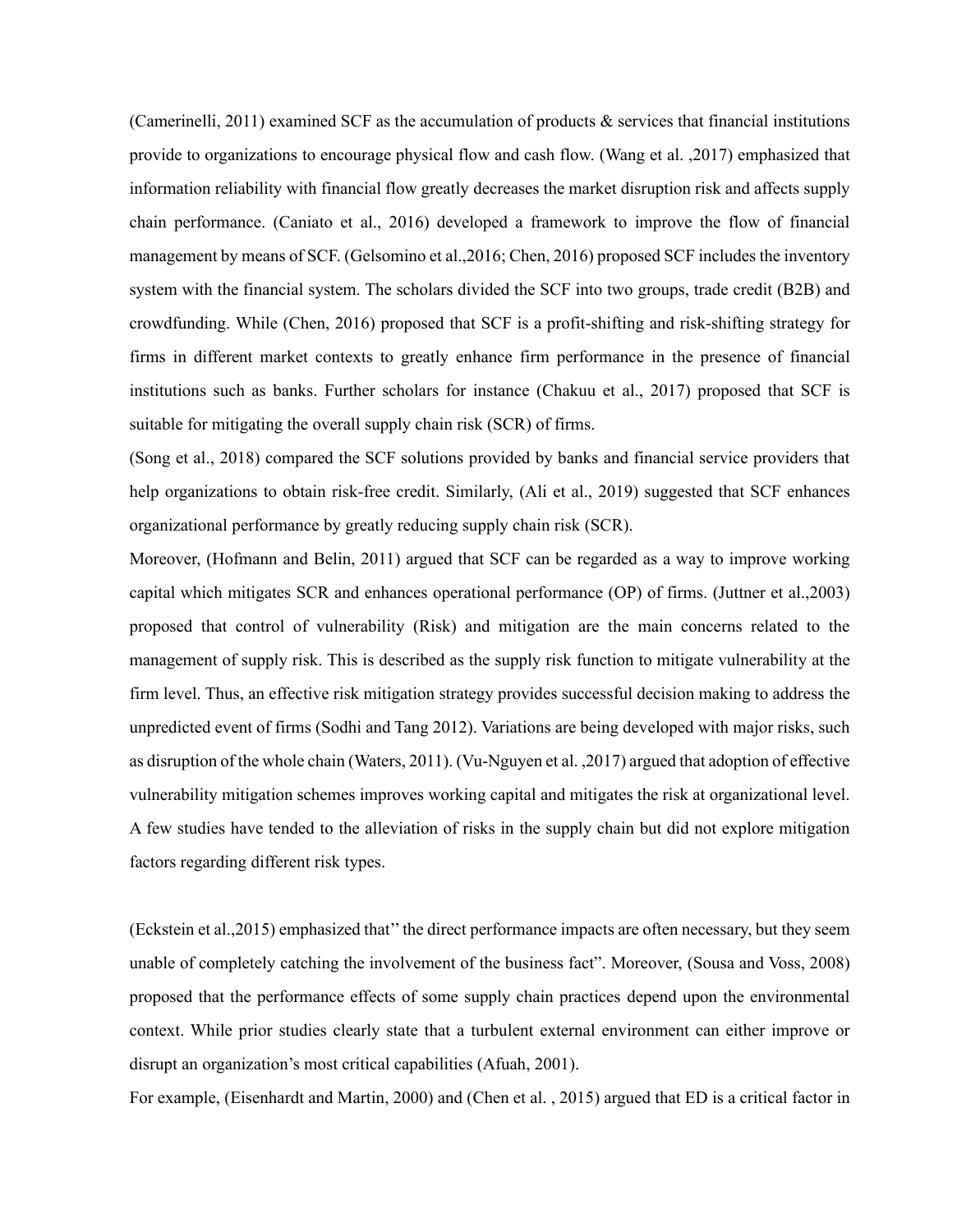DC theory, which emphasizes that the difference of competitive advantage caused by means of exploitation of organizational capability depends on ED. Environmental dynamism (ED) generates pressure on organizations to employ organizational capability to perform their operations (Droge et al., 2004). However, other scholars propose that the choices of customers are environmentally dynamic (Lee & Chu, 2013). (Venkatraman & Camillus, 1984) argued that organizations must build a close link between the products/services they provide and customers' needs in order to keep market position. Organizations with a high level of ED behave positively in sensing business opportunities (Lee & Chu, 2013). Earlier research employed the framework of agency theory (Eisenhardt, 1989) in managing SCF to mitigate SCR, which subsequently enhances OP. Both (Eisenhardt, 1989) and Zsidisin and Ellram ,2003) stated that agency theory is related to the study of issues that occur when one member, the main, gives the task to another member. (Eisenhard, 1989) proposed that buffer-oriented issues are derived from mitigation approaches while behavior-oriented issues are derived from mechanisms by which organizations focus on task-related functions towards mitigation of risks.

Hence, this study is conducted to examine the effect of SCF on OP (e.g., cost performance and operational performance). It also provides a new concept of SCF as a risk mitigation scheme at organizational level. Therefore, we predicted the following hypotheses.

**Hypothesis 1**: Supply chain finance significantly and positively reduces supply chain risk **Hypothesis 2**: Supply chain finance greatly and positively impacts organizational performance **Hypothesis 3**: Supply chain risk significantly and negatively impacts organizational performance **Hypothesis 4**: Supply chain risk significantly mediates the relationship between supply chain finance and organizational performance

#### 2.4. Moderating role of environmental dynamism

Environmental dynamism (ED) refers to the volatility and unpredictability of organization's external environment (Miller and Friesen, 1983; Schilke, 2014a). ED is a critical component in the DC theory (Schilke, 2014a), which emphasizes that the impact of DC on organizational performance (see Chen et al., 2015) and other supply chain characteristics like SCF and SCR (Boyle et al., 2008; Gligor et al., 2015; Rojo et al., 2018) depends on the degree of dynamism of the organization's external environment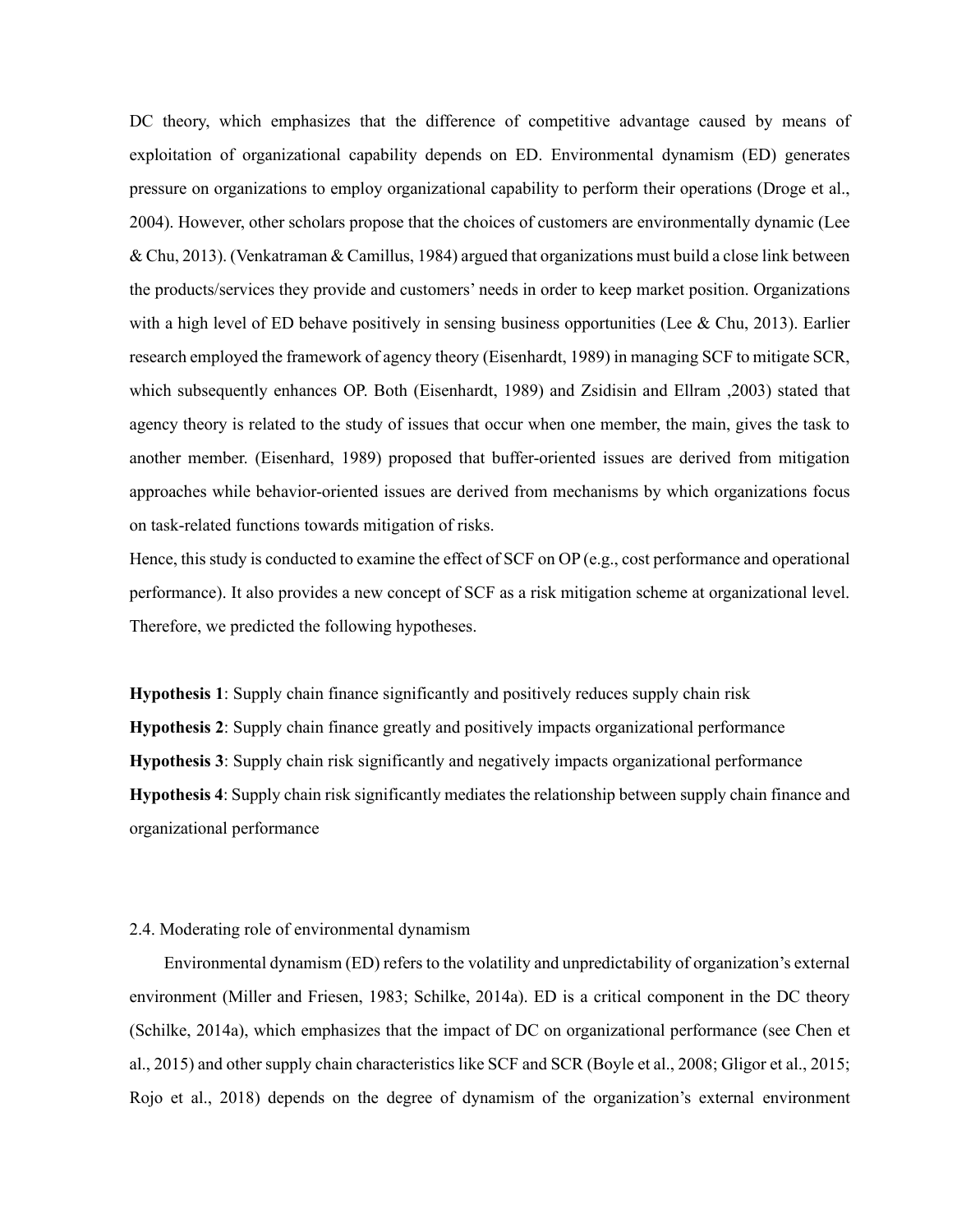(Eisenhardt and Martin, 2000). (Levinthal ,2000) suggested that the advantages of DC rely on the existence of underlying organizational practices, but also on the circumstances in which capabilities are used. (Eisenhardt and Martin, 2000) proposed that in moderately dynamic markets, organizations usually pursue foreseeable ways. Thus, great DC in moderately dynamic environments relies on exploiting current knowledge. However, variations in high-change markets are usually nonlinear and less foreseeable (Alexander et al., 2018). According to (Afuah, 2001), environmental dynamism (ED) can influence supply chain finance (SCF) and supply chain risk (SCR).

Therefore, we can hypothesize:

**Hypothesis 5**: Environmental dynamism significantly and positively influences supply chain risk **Hypothesis 6**: Environmental dynamism significantly moderates the relationship between supply chain finance and supply chain risk.

#### **3. Methodology**

#### 3.1. Sampling and data collection

To test our research hypotheses, we employed a survey approach to collect data from randomly selected companies and their supply chains in mainland China.

To obtain a representative sample, we employed the Yellow Pages of China Telecom in each of the five mainland China cities and the executives of the Chinese Supply chain Association as our sampling pool. This method is adequate for studies that test hypotheses, develop measurement scales, or establish theoretical research frameworks (Lee and Shim, 2007). For each randomly selected organization, we identified a key informant, who typically had a title such as supply chain managers who were in charge of the company's internal and external processes. We targeted these executives as they are mostly knowledgeable about organizational issues and their application in other business functions.

Moreover, we designed our questionnaire by adopting relevant measures from extensive literature.

We measured the items of our study using a five-point Likert scale ranging from 1 (strongly disagree) to 5 (strongly agree). Since we conducted our study in the Chinese context, we followed the technique of double translation as suggested by (Brislin, 1980). We then used the classic translation-transcription method to translate the English questionnaire into the Chinese questionnaire.

We employed this method to support the reliability and validity of the scales, as recommended by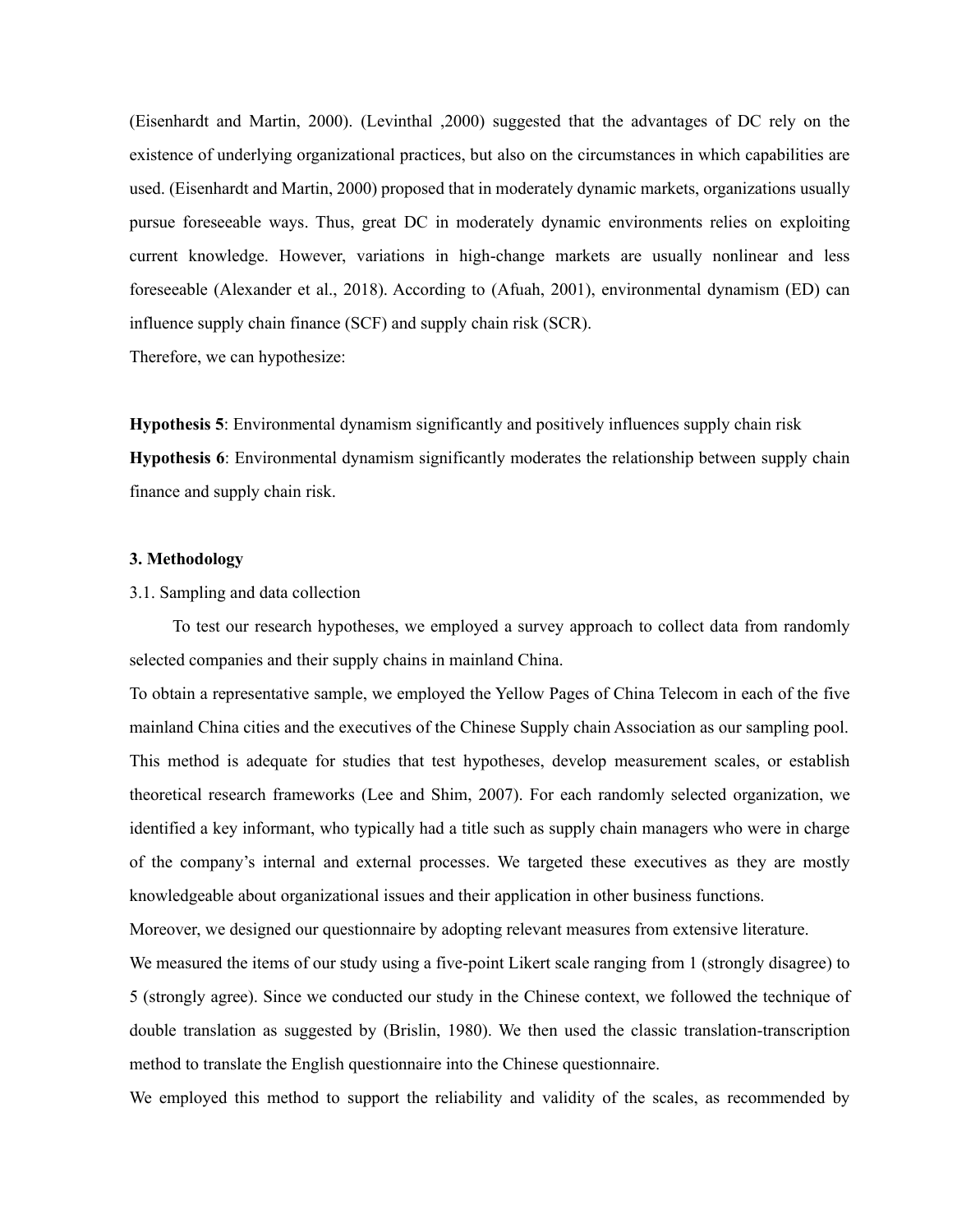(Douglas and Craig, 2007). Five Chinese researchers with expertise in SCM revised the main questionnaire and made their recommendations. The revised Chinese questionnaire items were then pilot tested. We interviewed 30 potential respondents to make sure that the measures are understandable in the Chinese context. To increase our response rate, we contacted three Chinese scholars to make further phone calls to help the data collection process. After merging the surveys of managers, there were only 210 usable responses, which represent a response rate of 13.69%.

Although we collected data using double-respondent matching, we also investigated common method bias, employing Harman's one-factor test (Podsakoff et al., 2003).

The results indicated that 5 factors were extracted with adequate values greater than 1.0, representing about 73.04% of the variance, and the first cause represented 16.60% of the variance.

We then assessed the common method bias by comparing the fit between the one-factor model and the measurement model. The one-factor model indicated a weak fit  $(\gamma 2(df)= 2551.71(268))$ , and was inferior to ( $p < 0.01$ ) the fit of measurement model (( $\gamma$ 2(df)=511.7(241)). Accordingly, common method bias was not a major issue in our study. Given the potential non-response bias, we compared both the early and late pools of our study as suggested by (Armstrong & Overton, 1977).

The pattern was then split into two groups (early 25% and late 25%). Both groups indicated no significant dissimilarity in organization size, organization age and total assets. Therefore, the outcomes revealed that non-response bias was not a significant issue in our study. Table 1 shows the results of the sample demographic.

#### [Add Table 1 here]

#### 3.2. Measures

This research used an extensive literature review to examine the scale items of the instrument for ensuring the content and face validity of the measures (see Appendix). The scale of ED was adopted from the earlier study of (Schilke, 2014a; Miller and Friesen, 1983). They measured this scale using four items  $(\alpha = 0.812)$ . The scale of SCF was taken from the work of (Zhang, 2015) who measured this scale with four items ( $α = 0.874$ ). The scale of SCR was adopted from the research of (Juttner and Ziegenbein, 2009)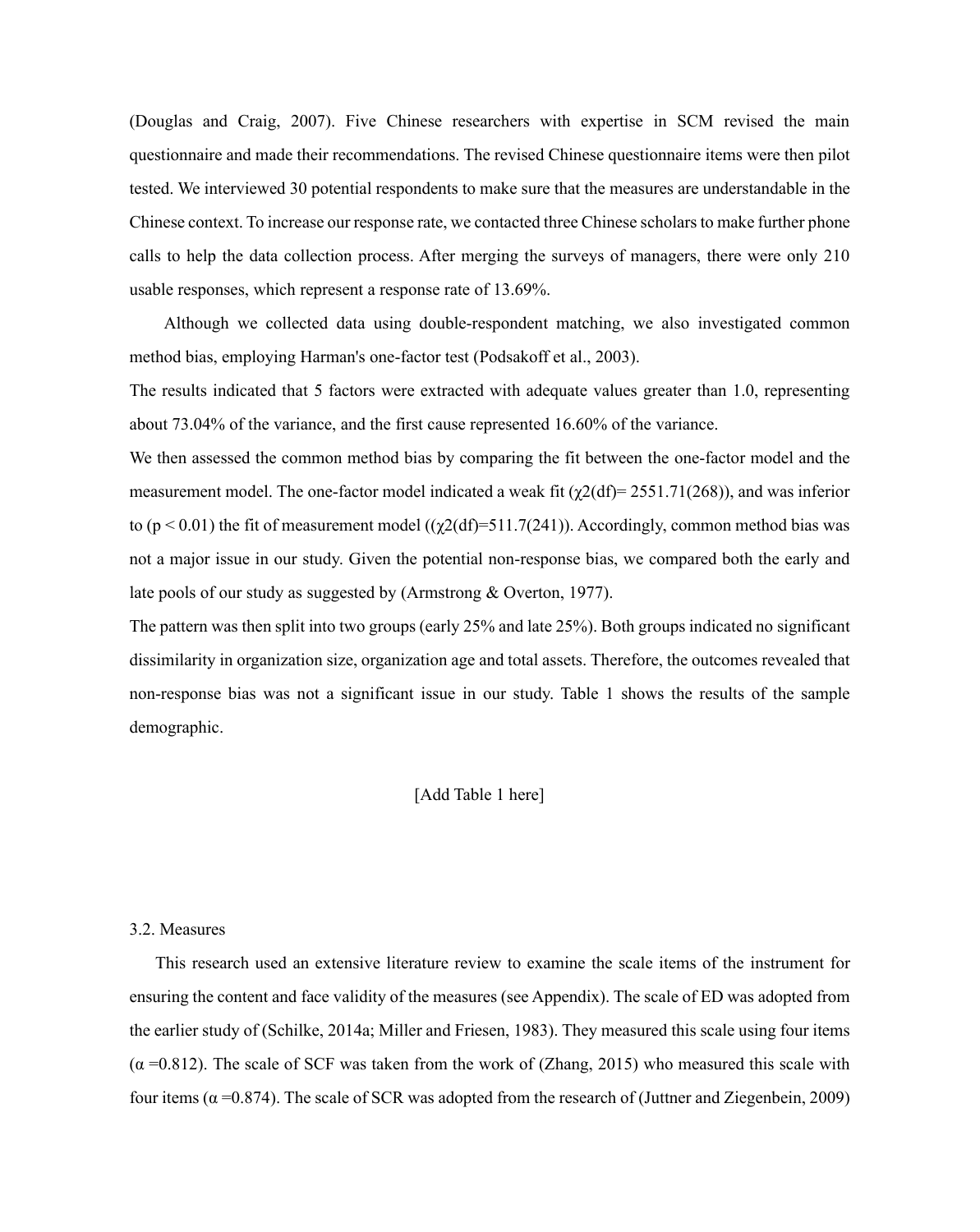who used seven items ( $\alpha$  =0.891). The scale of OP was taken from the study of Kotabe, (1990) who used three items ( $\alpha$ =0.943). In addition, this paper also included the sample characteristics of organization as control variables, such as organization size, organization age, and total assets, which are in line with the earlier study of (Song et al., 2018).

#### **4. Data analysis and results**

#### 4.1. Measurement model

In this study, we employed confirmatory factor analysis (CFA) to test the validity of measures as shown in Table 2 and Appendix. The reliability of the measures was well explored. Composite reliability (CR) test explores internal consistency and reliability of latent constructs. The CR threshold is 0.70 or higher. Values between 0.60 and 0.70 are recommended in exploratory research and between 0.70 and 0.90 in other types of research; values below 0.6 are considered lacking reliability (Hair et al., 2011; Nunnally and Bernstein, 1994).

#### [Add Table2 Results of Confirmatory Factor Analysis here]

Table 2 shows that each construct fulfilled the recommended value and that all constructs have reliability. Cronbach's alpha is a common test for internal reliability of latent constructs (Bryman and Bell, 2011) and recommended to be higher than 0.70 (Hair et al., 2011; Urbach and Ahlemann, 2010). Convergent validity is presented by average variance extracted (AVE) and should be higher than 0.50 as recommended (Hair et al., 2010; Fornell & Larcker, 1981). All of the latent constructs in Table 2 have sufficient convergent validity:  $AVE > 0.6$ . Factor loading accounts for non-dimensionality of the measuring items (Awang, 2012). The value of factor loading for an established item should be 0.6 or higher. The remaining eligible items, listed in Table 2, show an adequate convergent validity, internal consistency and reliability of measuring items and are all consistent with the recommended threshold value.

#### 4.2. Discriminant validity

Performing discriminant validity is a building block of model evaluation as suggested by (Hair et al., 2010). Discriminant validity ensures the originality of a measuring construct and shows that the phenomenon of interest is not captured in other measures (latent variables) within the research model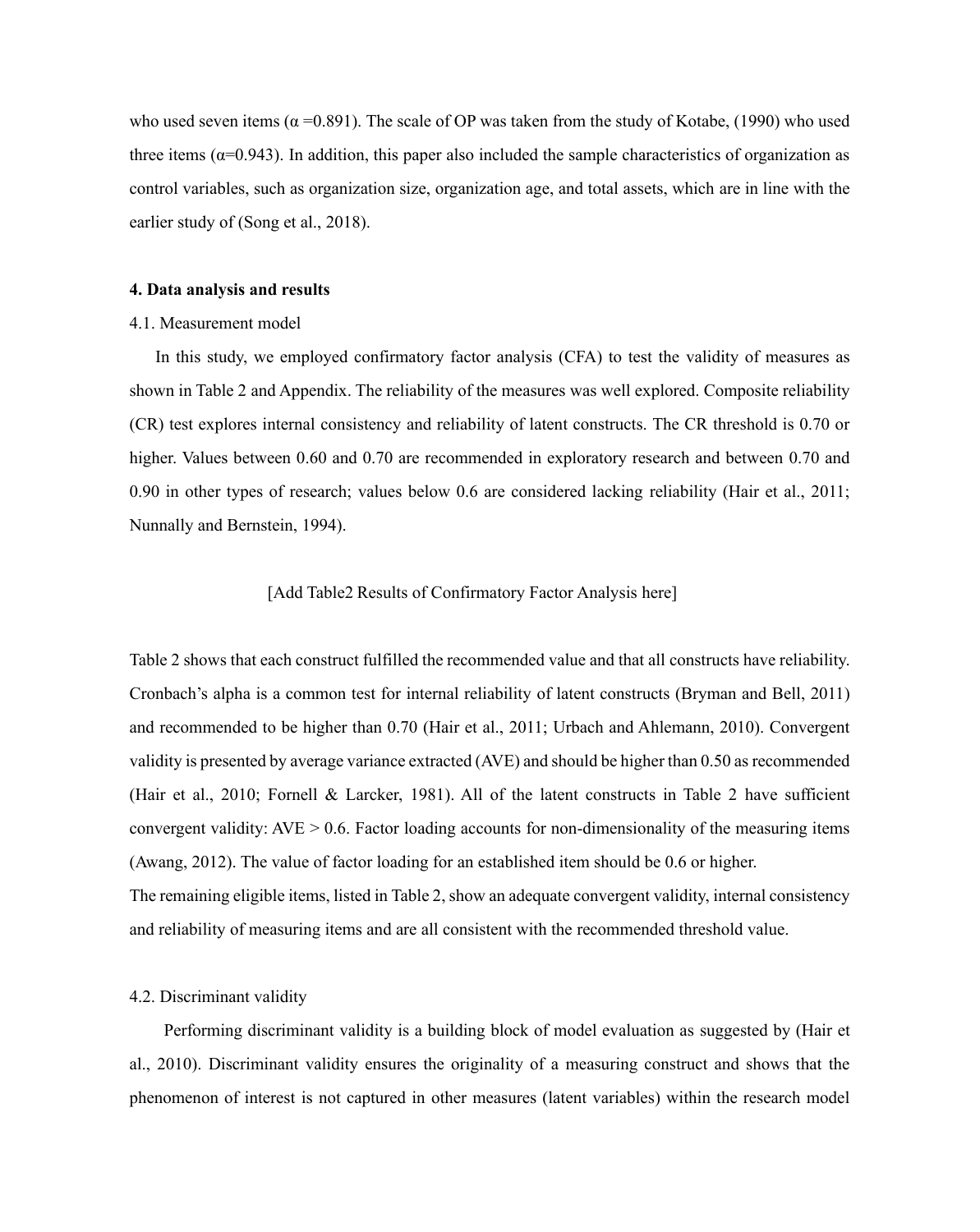(Hair et al., 2010; Henseler et al., 2015). Thus, this study employs both Fornell–Larcker and heterotrait monotrait ratio (HTMT) criteria for discriminant validity assessment.

The second criterion for discriminant validity assessment, HTMT, is usually applied for performing discriminant validity in PLS-SEM. Literature on PLS-SEM emphasizes that many researchers mainly employ the Fornell–Larcker criterion and cross-loadings for discriminant validity assessment in variancebased SEM. The standard criterion (i.e. Fornell–Larcker criterion) for discriminant validity assessment necessitates the square root of AVE to be significant than the correlation of the construct with all other constructs in the structural model.

The factor relationships between a pair of latent variables should be less than the square root of AVE of each variable as indicated in Fornell Larcker Criterion (Table 3) through factor correlation matrix. The measure of the validity suggests the square root of AVE shown in bold fonts across the diagonal of Table 3 for each variable is always significant than the correlation value for any pair of variables. Thus, we greatly achieved discriminant validity, still heterotrait-monotrait (HTMT) ratio has to be tested because (Garson, 2016) reported the short comings of Fornell-Larcker criterion analysis and was also supported by (Henseler et al., 2015).

#### [Add Table 3 Fornell-Larcker here]

Since a well-fitting model requires heterotrait correlations should be smaller than monotrait correlations, meaning that the HTMT ratio should be below 1.0.The proposed ideal value of HTMT ration should be below 0.90 as suggested by (Henseler et al., 2015). HTMT value close to 1 shows lack of discriminant validity; yet, some scholars for instance (Henseler et al., 2015, p. 129) propose a conservative value of 0.85 for HTMT and a broader value of 0.90. According to this recommendation, if HTMT values are below 0.85, discriminant validity is not a critical issue. For t-statistics of the outer model, we used bootstrapping method having 5000 subsamples. The Bootstrap outcome approximates the normality of data as suggested by (Wong 2013). In the bootstrapping calculation, for two tailed test having significance level of 0.05, this study proposes that all the path coefficients are significant as all the values are above 1.96 (Wong 2013). Table 4 indicates that HTMT values satisfy even the more conservative criterion, as all the values are below 0.85.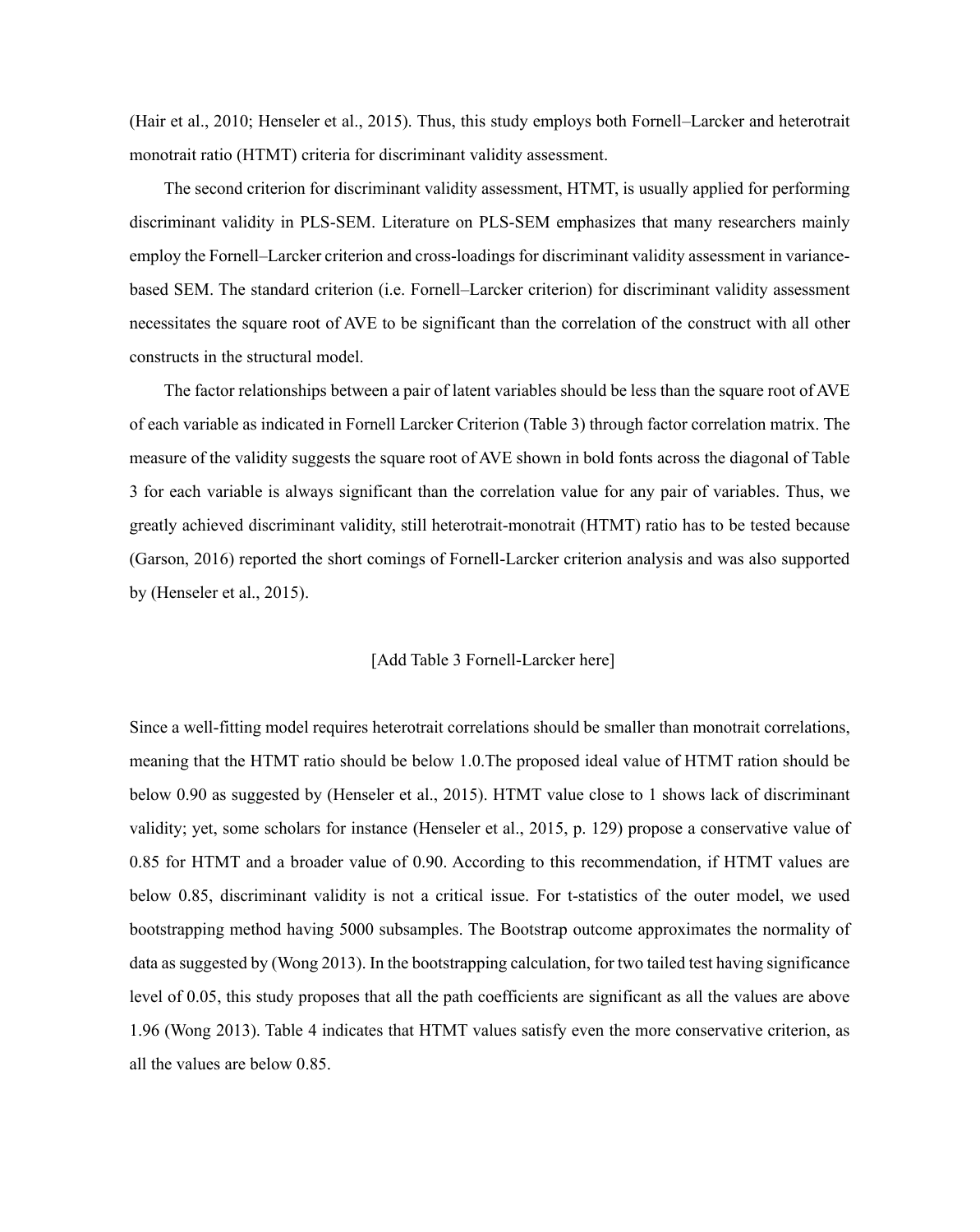#### [Add Table 4 Heterotrait-Monotrait Ratio (HTMT) here]

[Add Figure 2 Results of the research model here]

[Add Table 5 Model fit indices here]

#### 4.3. Structural model analysis

To test the hypotheses and point out the statistical significance of the path coefficients in our research model, SEM was employed. The fit of the model is satisfactory, chi-square  $(X^2)$  = 658.68 and degree of freedom (df) = 219. Figure 2 indicates the relationships between constructs in the model. Relevant fit statistics such as root mean square error of approximation (RMSEA), goodness-of-fit index (GFI), adjusted GFI (AGFI), normed fit index (NFI), Tucker–Lewis index (TLI) and comparative fit index (CFI) were computed. These model fit indices are in line with the recommended guidelines and depict that our research model has a good fit with the data as suggested by (Browne and Cudeck, 1993; see Table 5).

#### 4.4. Linear regression model and hypotheses testing

 To test the effects of supply chain finance on organizational performance (e.g. operational risk and operational performance), we run linear regression analysis by using PLS-SEM analysis.

The linear regressions results show that predictor has different impacts on organizational performance. Table 8 shows the results of two linear regressions for organizational performance variables such as operational risk and operational performance in Model 1 and Model 2.

The goodness-of-fit Chi-square values are 86.245 and 96.298 for operational risk and operational performance, respectively. The test results show that all two models are significant, and organizations in some industries are more likely to use SCF to greatly reduce operational risk and enhance operational performance. In line with our hypotheses, SCF ( $\beta$ =0.29,t=3.813, p<0.01: Model 1) positively and greatly reduces operational risk, therefore (H1 accepted). In Model 2 SCF (β=0.23,t=2.410, p<0.01) significantly and positively enhances operational performance, therefore (H2 accepted).

Similarly, SCR ( $\beta$ =-0.36,t=1.280, p<0.01) strongly and negatively influences operational performance, therefore, (H3 accepted). To confirm whether supply chain risk (SCR) mediates the relationship between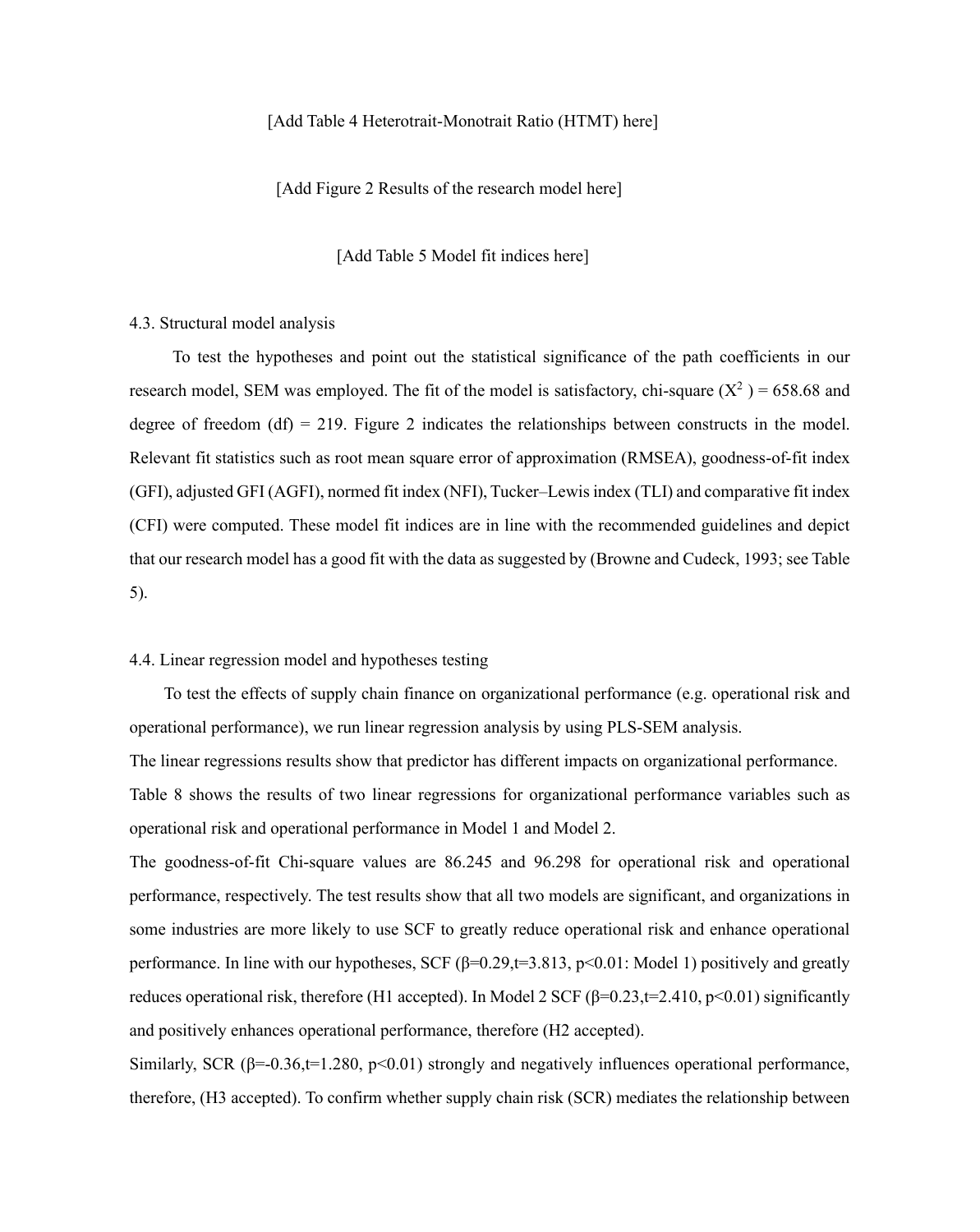supply chain finance (SCF) and organizational performance (OP), the indirect effect was tested by using the bias-corrected bootstrap-ping (1000 times iterations) approach as suggested by (Hayes and Preacher, 2010). Table 7 shows the result of mediation analysis that indirect effect of supply chain finance (Indirect effect= .128) on organizational performance through supply chain risk was greatly mediated, thus confirming that (H4 is accepted). Therefore, this result proves that supply chain finance significantly mitigates the supply chain risk which, subsequently, improves the organizational performance. Moreover, the results of coefficients in both Model 1 and Model 2 of Table 8 show that environmental dynamism  $(\beta=0.03,t=1.120, p=0.30)$  marginally and negatively influences organizational performance, therefore (H5 rejected). Moreover, we tested the moderating effect of environmental dynamism in the relationship between supply chain finance and supply chain risk by employing the product-term approach suggested by (Cohen and Cohen, 1983).

Consistent with our hypothesis of moderation, the results show that environmental dynamism significantly moderates the direct relationship between supply chain finance and supply chain risk. As shown in Table 6, the interaction between supply chain finance and environmental dynamism is greatly and positively related to supply chain risk ( $\beta$ =0.19, t=4.338, p<0.01), therefore, (H6 accepted). In this study, we further considered t-test, measure of the coefficients of Pearson's determination  $(R^2)$ , size of the effect ( $f^2$ ) or Cohen's Indicator, predictive Validity ( $Q^2$ ) or Stone-Geisser indicator and interpretations of path coefficients. The current study also determined the prediction accuracy of the model by using the variance portion (value of  $\mathbb{R}^2$  /Squared multiple correlations). Findings predict that supply chain finance accounted 38% variance in supply chain risk and 25% variance is accounted by all predictors of the research in criterion constructs (i.e. organizational performance) (see Figure 2).

According to (Cohen, 1988),  $R^2 = 2\%$  is classified as having a small effect,  $R^2 = 13\%$  as a medium effect, and  $R^2 = 26\%$  as having a large effect. To get the Q2 value, blindfolding test was made by using smart-PLS and it was found to be above zero for all the values, while the Cohen's Indicator  $(f^2)$  obtained through the blindfold process. Following Cohan's (1988) guideline which suggests that  $f^2$  values of 0.02, 0.15, and 0.35 are interpreted as small, medium, and large effect sizes, respectively, it can be emphasize that in general, the exogenous variables have medium to large  $f^2$  and  $q^2$  effect sizes on the endogenous variables (see Table 8). Therefore, we propose that our hypothesized model is reliable.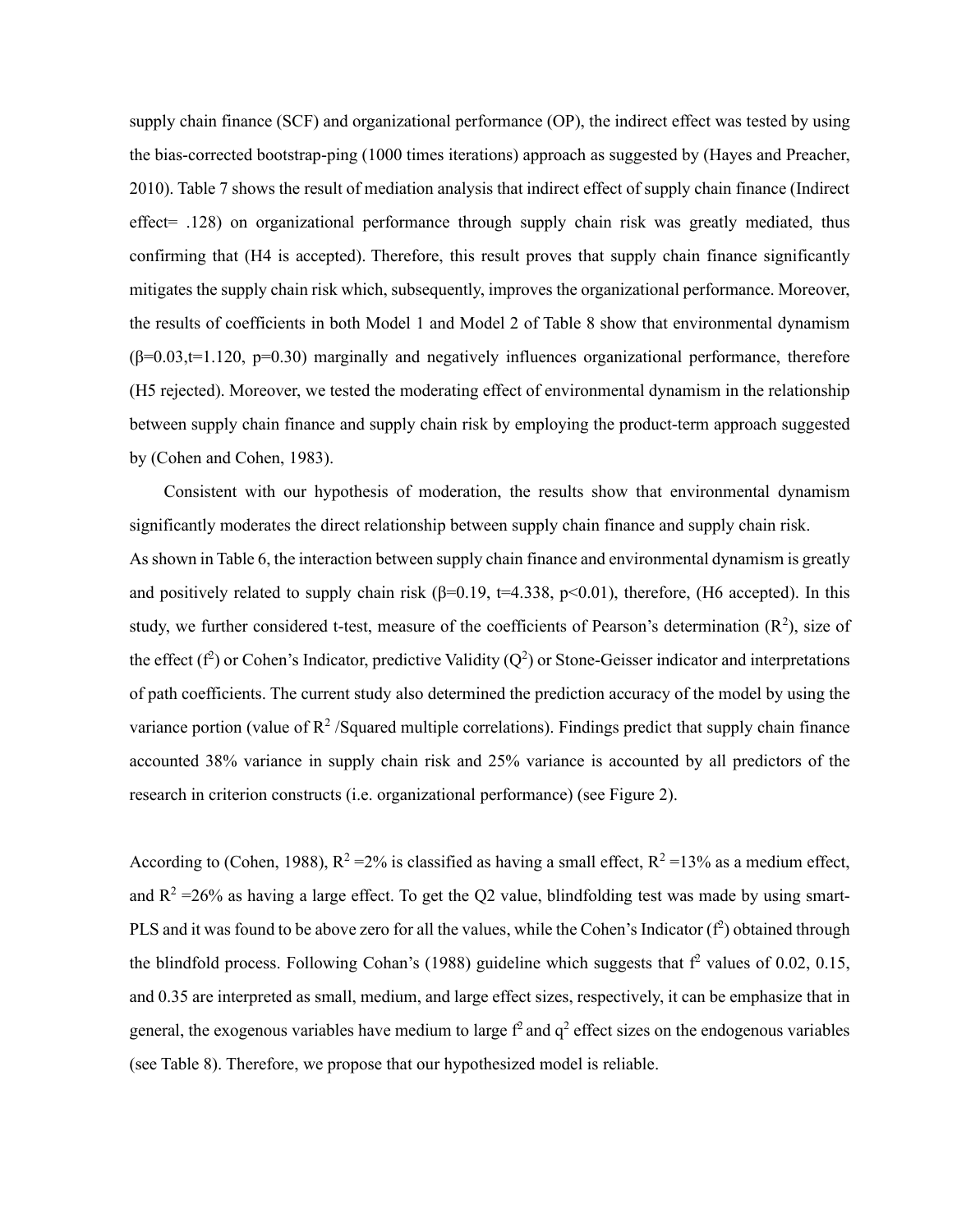[Add Table 6: The results of hypotheses testing and moderation analysis here]

[Add Table 7: Results of Mediation analysis here]

[Add Table 8: Linear regression model results here]

[Add Figure 3 here]

#### **5. Discussion**

In this study, we investigate the impact of supply chain finance on two types of organizational performance (e.g. operational risk and operational performance). We found that most of our hypotheses were greatly accepted; our findings and significance are discussed as follows.

First, our results show that supply chain finance is a critical driver of organizational performance (e.g. operational risk and operational performance). Thus, when we compare our findings with those from previous research on supply chain finance (Hofmann, 2005; Gelsomino et al., 2016; Zhao and Huchzermeier, 2018; Johnson and Hofmann, 2014), our ressults show that one of the goals for supply chain finance adopters is to resolve their operational risk and operational performance issues.

The outcomes suggest that supply chain executives are more likely to use supply chain finance if they feel pressures from insufficient organizational performance. This finding is consistent with prior literature that claims that supply chain finance is a reliable strategy to greatly enhance the firm's working capital and reduce the supply financial risk which, therefore, improve organizational performance (PrimeRevenue,2016).

In addition, our finding is in line with the prior study of (Talluri et al.,2013). The scholars proposed that supply chain finance is as a critical predictor of risk mitigation in the supply chain. Therefore, our study empirically identified supply chain finance as an effective risk mitigation scheme which supports supply chain managers to minimize their risk level in order to continue their operations in more effective way. Second, we identify consistent results regarding the negative impact of supply chain risk on organizational performance (e.g. operational risk and operational performance).

Companies with a high level of supply chain risk potentially face operational risk issues, which raised the risk for an organization. As proposed by (Christopher and Peck, 2004), defined risk issue as a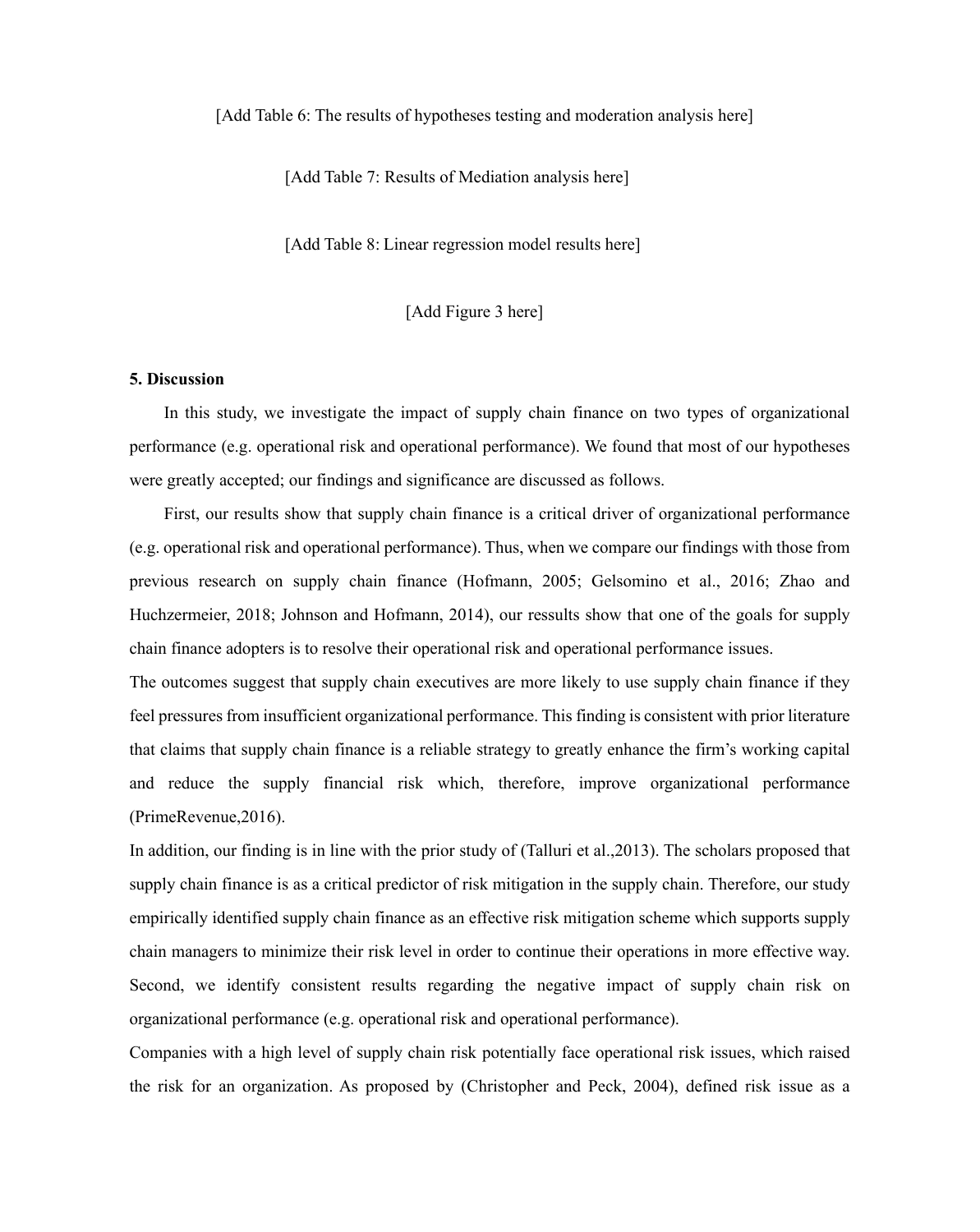presentation of genuine unsettling impacts emerging from supply chain risks.

This finding is consistent with the study of (Juttner, Peck, and Christopher, 2003), they found that control of risk and mitigation are the main concerns related to the management of supply risk which is defined as the supply risk assessment to mitigate risk issue in the whole supply chain.

These findings also greatly complement the study of (Hoeing and Thun, 2009), they systematically offered a viewpoint about specific risk-involved in the supply chain. Thus, it is interesting to find that supply chain risk significantly and negatively affects organizational performance (Sodhi and Tang 2012). Last, our findings show that in environmental dynamism, organization may use its valuable resource to reduce supply chain risk and achieve competitive advantage.

Moreover, the results show that environmental dynamism significantly moderates the relationship between supply chain finance and supply chain risk. This finding is in line with the previous literature (Barney, 1991; Liao et al., 2010; Eisenhardt and Martin, 2000; Schilke, 2014a). Those scholars claimed that to respond to changing environments, an organization must have capabilities to adopt more effective strategies required for changing environments Therefore, to ensure a high competitive advantage in a dynamic environment, organizations use supply chain finance as a critical source of competitiveness and performance.

#### **5.1. Theoretical implications**

This study makes several contributions to theory. First, this paper contributes to the literature of risk mitigation strategies by identifying the supply chain finance as a significant risk minimization strategy for companies, and expands the study of (Kurniawan et al., 2017) on risk mitigation strategies.

Second, our paper is one of the first attempts to offer large sample empirical examination of the impact of supply chain finance on organizational performance in emerging economies.

We not only identify the current status of the impact of supply chain finance on firm performance in China, but also identify the benefits and outcomes of SCF. We fill the research gap and respond to the future call of supply chain finance, its obstacles and influence on firm performance suggested the previous literature by (Chakuu et al.,2017; Gelsomino et al.,2016).

We address this issue by conducting statistical analyses based on reliable data to test the overemphasis on conceptual modeling work in the field of supply chain management. Last, this research greatly contributes to supply chain management literature, including different operational factors such as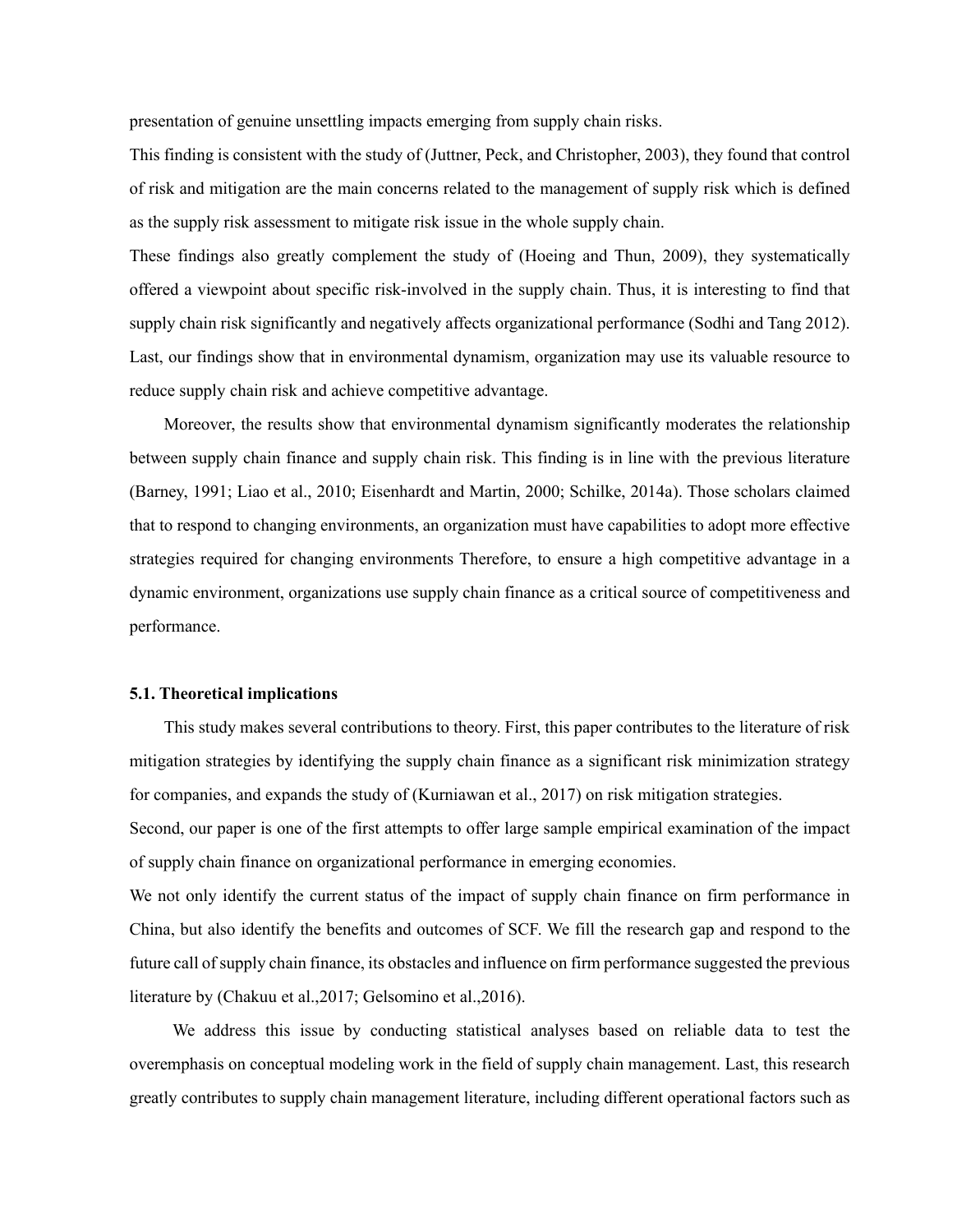operational risk and operational performance through SCF decisions.

In addition, we enrich the understanding of the relationship between supply chain management and financial management. Our empirical investigation significantly expands analytical study on the relationships between operational decisions and financial decisions (Protopappa-Sieke and Seifert, 2010). Therefore, our findings propose that SCF offers great opportunity to both key members of the supply chain to minimize the overall firm risks and improve their performance.

#### **5.2. Managerial implications**

From a practical perspective, this paper provides some relevant and significant managerial implications for practitioners, executives and organizations. First, our findings will help practitioners or executives to mitigate their organizations' risk by employing risk mitigation strategies, specifically SCF, to improve liquidity and working capital of their organizations. Second, the findings can be used to help the decision-making process in coordinating goods, capital, and information along the supply chain. Finance executives should closely work with supply chain managers to mitigate supply chain cost by emphasizing on the integrated management of financial flows along their companies. It is necessary for supply chain managers to know about the risk types involved in the supply chains. Second, our findings imply that the insufficiency of firm performance can drive supply chain executives to make SCF adoption decisions. On the other hand, different factor such as operational risk and operational performance can significantly influence managers' decisions in supply chain finance. Last, this study provides a supportive decision making to SC managers while gaining a better understanding of the SCF, and firm performance, their benefits, and their potential obstacles. Therefore, supply chain managers may focus on the critical role of supply chain finance if they consider a high performance.

#### **5.3 Limitations and future research**

Although the aim of the research has been greatly achieved by investigating the critical role of supply chain finance, but there are a few limitations, our sample is relatively limited and the study remains exploratory. First, our empirical research is based on data collected from companies and their supply chains in mainland China. The context may limit the generalizability of our results.

Further research can test our proposed model employing data collect from other counties or developed economies. In addition, further research can broaden their scope by collecting data from all supply chain partners connecting suppliers, companies and customers.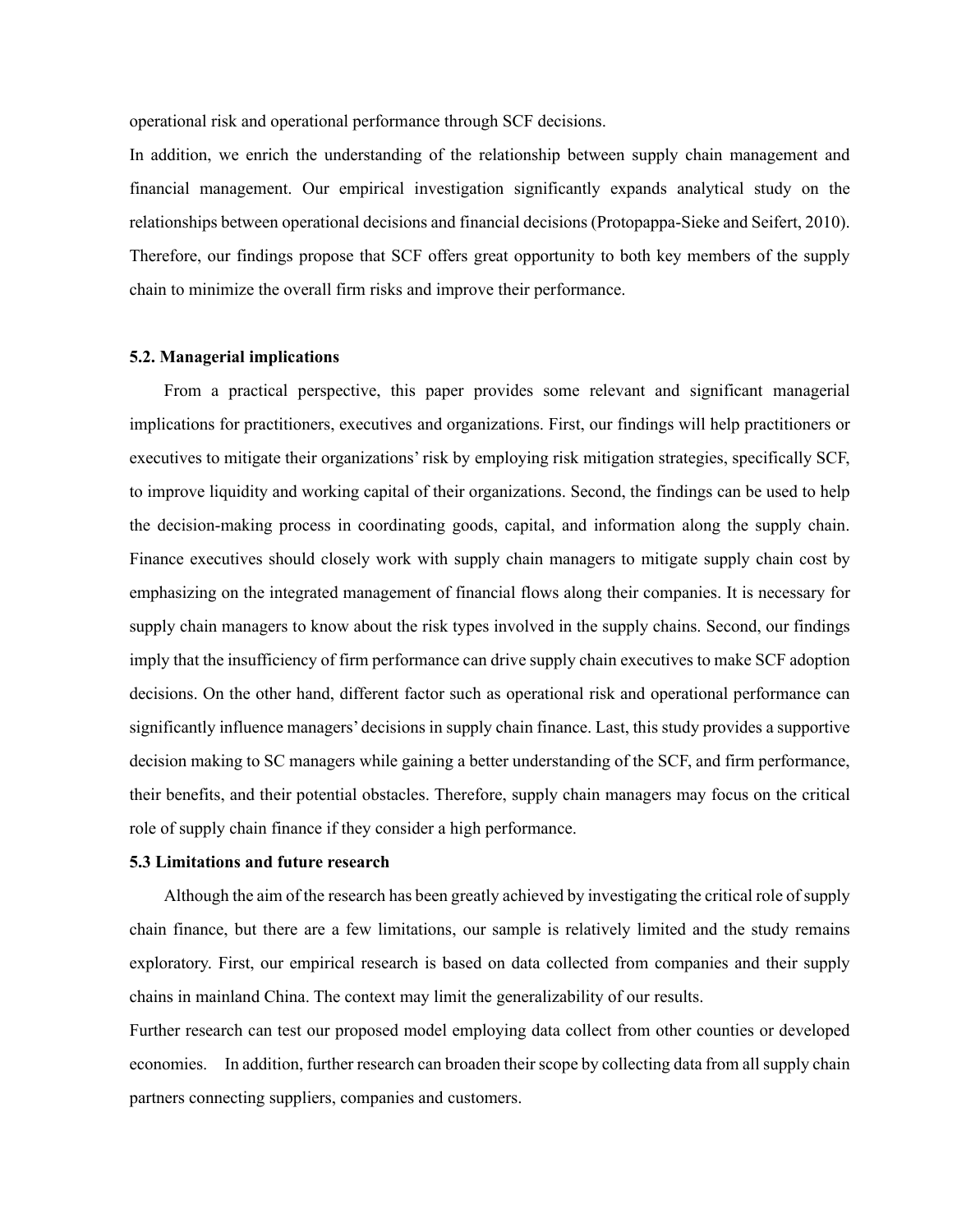Second, only the impact of supply chain finance on performance is considered in our proposed model. Other critical factors such as drivers, enablers, or even obstacles of supply chain finance adoption should be investigated in further research.

Third, we only consider operational risk and operational performance in general as the challenges and benefits of organizational performance. Other specific factors such as supply chain cost reduction could be investigated in future research and more significant findings are expected.

Due to the practice-based and exploratory nature of our study, further investigation needs more theoretical understanding of the impact of SCF models and confirmation of the knowledge derived from analytical models. A potential direction is to consider the influence of moderators and understand the boundaries of theories in SCF research. Fourth, although this study provides some reliable findings about the relationship between SCF and firm performance in China, it is not clear whether these relationships will be the same in other countries. Future study should investigate cross-cultural differences in the relationship between SCF and performance. In particular, studies which compare the impact of SCF on firm performance in developed versus developing economies will be more significant. Last, we essentially employ cross-sectional data to test the relationships, which are limited in inferring causal relationship. It will be fruitful for future research to investigate and develop experiments or even employ longitudinal data to test the causal relationships among our main variables.

#### **6. Conclusions**

 This study proposes that supply chain finance is an effective solution for organizations in recent economic downturn and financial crisis. It is imperative for supply chain managers to understand the advantages of adopting supply chain finance and make rational supply chain finance decisions. In addition, we propose a supply chain finance model to investigate its impact on organizational decisions and the performance implications. Supply chain finance is an increasingly critical area of research, as supply chains become more widely dispersed across the globe. This study addresses some key roles in supply chain finance, as well as raising a number of critical research questions that remain to be resolved. Therefore, our empirical findings offer significant insights to both academics and practitioners.

#### **Acknowledgement**

This research was supported by the National Natural Science Foundation of China (grant numbers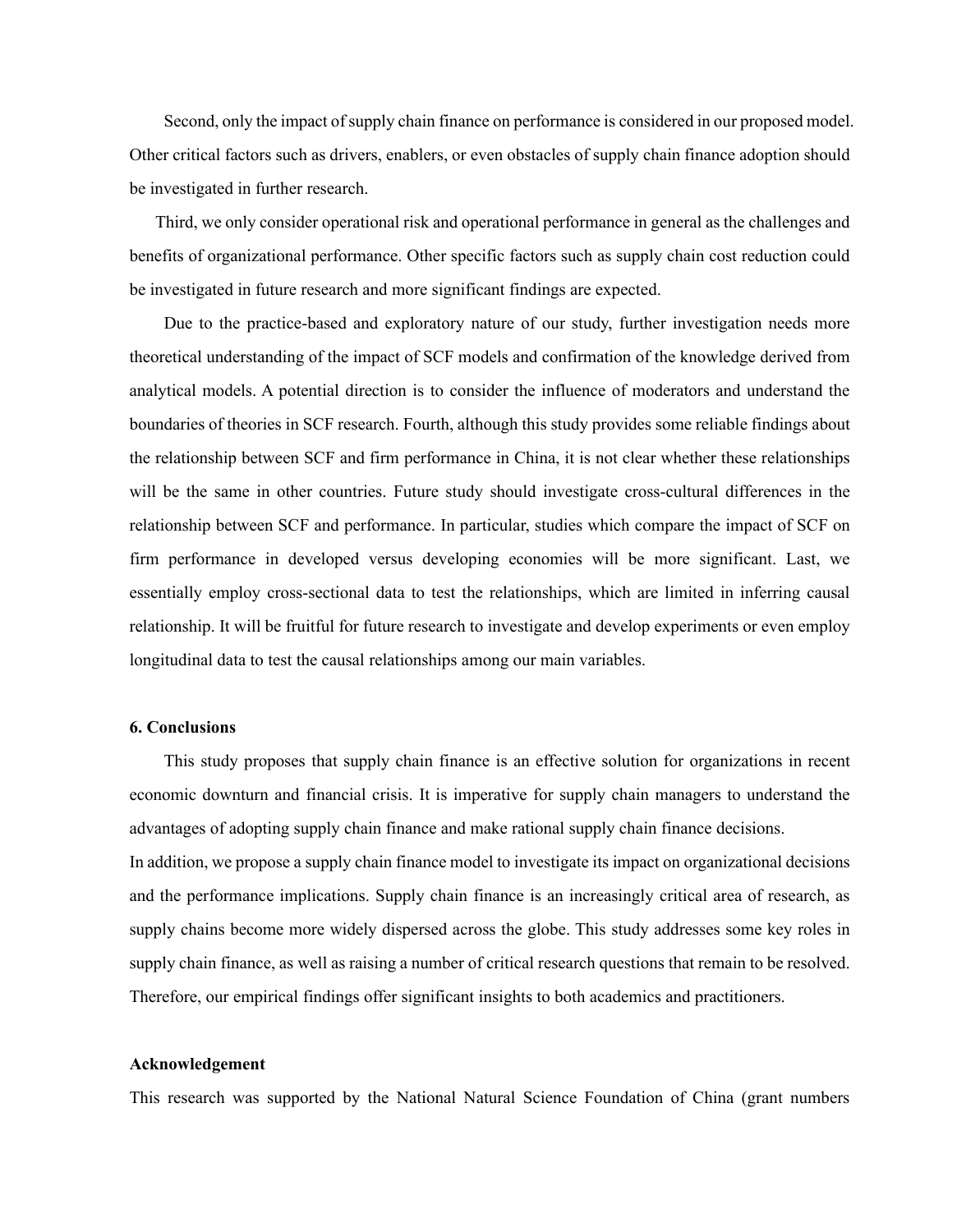## 71731010).

#### **Disclosure statement**

No potential conflict of interest was reported by the authors.

## **Funding**

This research was supported by the National Science Foundation of China (nos. 71731010).

#### **Reference**

Aslam, H., Blome, C., Roscoe, S., Azhar, T.M. (2018), "Dynamic supply chain capabilities: how market sensing, supply chain agility and adaptability affect supply chain ambidexterity". Int. J. Oper. Prod. Manag, Vol. 38, No. 12, pp. 2266–2285.

Augier, M., Teece, D.J., (2009), "Dynamic capabilities and the role of managers in business strategy and economic performance". Organization Science, Vol. 20, No. 2,pp. 410–421.

Afuah, A., (2001), "Dynamic boundaries of the firm: are firms better off being vertically integrated in the face of a technological change?" Acad. Manag. J, Vol. 44, No. 6, pp. 1211–1228. Alexander, A., Kumar, M., Walker, H. (2018), "A decision theory perspective on complexity in performance measurement and management". Int. J. Oper. Prod. Manag, Vol. 38, No. 11, pp. 2214–2244. Afuah, A. (2001), "Dynamic boundaries of the firm: are firms better off being vertically integrated in the face of a technological change?" Acad. Manag. J, Vol. 44, No. 6, pp.1211–1228.

Ali, Z., B. Gongbing, and A. Mehreen. (2018), "Does Supply Chain Finance Improve SMEs Performance? The Moderating Role of Trade Digitization." Business Process Management Journal. doi:10.1108/BPMJ-05-2018-013.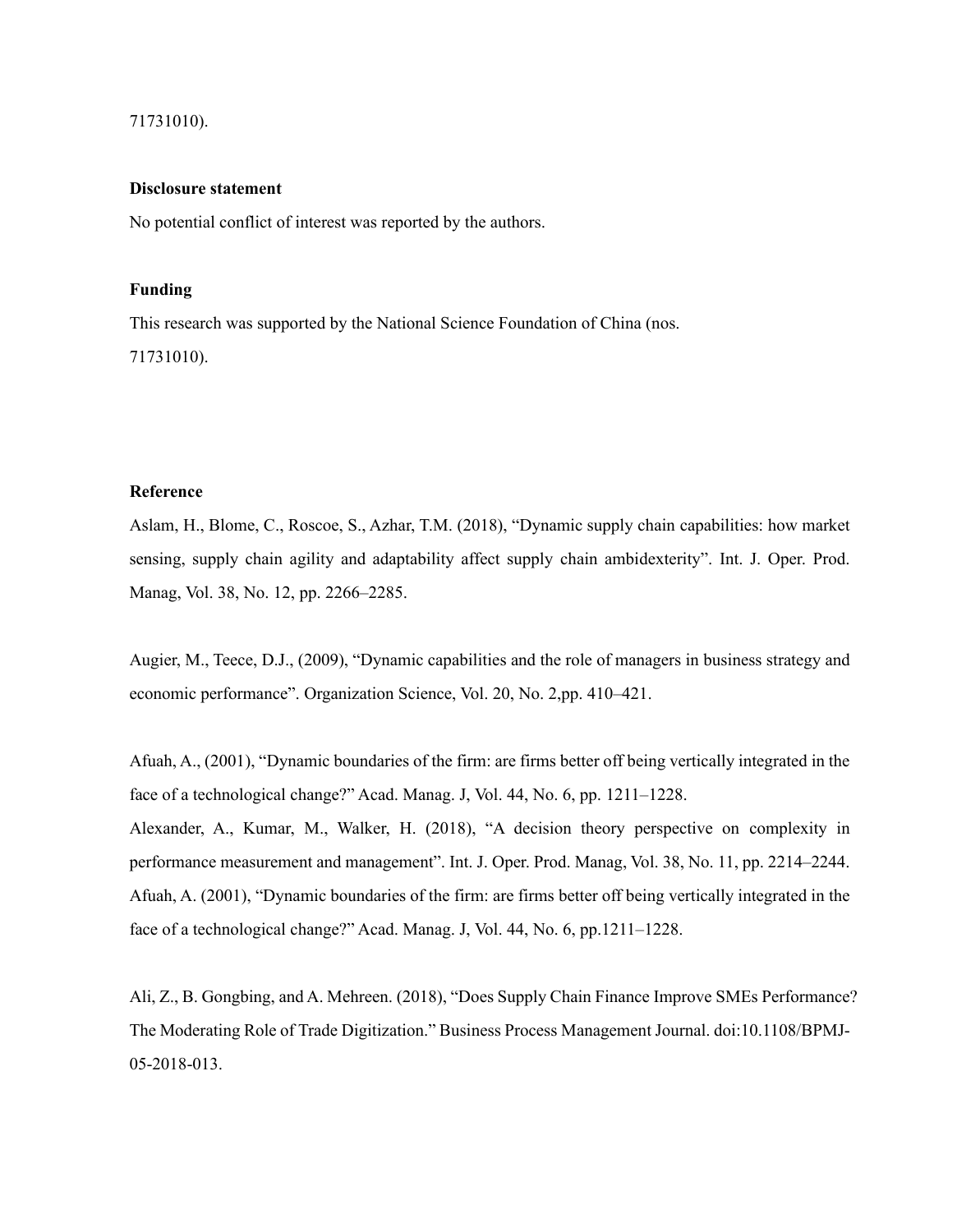Ali, Z., B. Gongbing, and A. Mehreen. (2019), "Predicting Supply Chain Effectiveness Through Supply Chain Finance:Evidence From Small and Medium Enterprises." The International Journal of Logistics Management, Vol. 30, No. 2, pp. 488–505.doi:10.1108/IJLM-05-2018-0118.

Armstrong, J.S., Overton, T.S. (1977), "Estimating nonresponse bias in mail surveys".J. Mark.Res, Vol. 14, No. 3, pp. 396–402.

Asmundson, I., et al., (2011). Trade Finance in the 2008–09 Financial Crisis: Evidence from IMF and BAFT–IFSA Surveys of Banks. The World Bank, Washington, DC.

Aslam, H., Blome, C., Roscoe, S., Azhar, T.M. (2018), "Dynamic supply chain capabilities: how market sensing, supply chain agility and adaptability affect supply chain ambidexterity". Int. J. Oper. Prod. Manag, Vol. 38, No. 12, pp. 2266–2285.

Awang, Z. (2012), A Handbook on SEM: Structural Equation Modelling, 5th edition, Center of Graduate Studies, Kuala Lumpur.

Ambrosini V., Bowman C., What are dynamic capabilities and are they a useful construct in strategic management?, International Journal of Management Reviews, 11, 1, 29–49, 2009.

Basole, R. C., and M. A. Bellamy. (2014), "Supply Network Structure, Visibility, and Risk Diffusion: A Computational Approach." Decision Sciences, Vol. 45, pp.753–789.

Barney J.B., Strategic factor markets: Expectations,luck, and business strategy, Management Science,32, 10, 1231–1241, 1986.

Barney J., Firm resources and sustained competitive advantage, Journal of Management, 17, 1, 99– 120,1991.

Boyle, E., Humphreys, P., McIvor, R. (2008), "Reducing supply chain environmental uncertainty through e-intermediation: an organisation theory perspective". Int. J. Prod.Econ, Vol. 114, No.1, pp.347–362.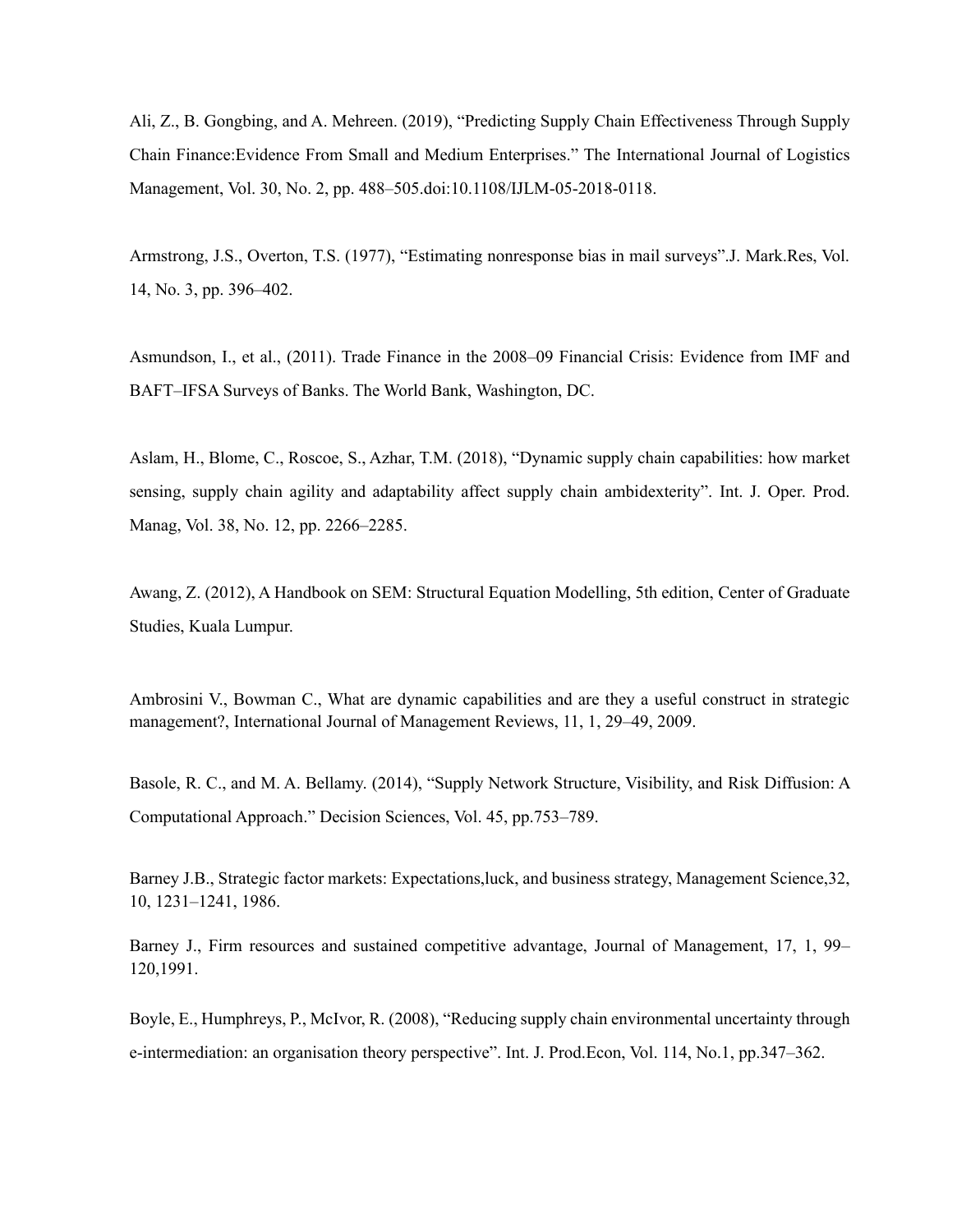Browne, M.W. and Cudeck, R. (1993), Alternative Ways of Assessing Model Fit, Sage focus editions, New York, Vol. 154, 136-159.

Bryman, A. and Bell, E. (2011), Business Research Methods, 3rd ed., Oxford University Press,New York.

Brusset, X. (2016), "Does supply chain visibility enhance agility?" Int. J. Prod. Econ.Vol. 171, pp. 46– 59.

Blome, C., Schoenherr, T., Kaesser, M. (2013), "Ambidextrous governance in supply chains:the impact on innovation and cost performance". J. Supply Chain Manag, Vol.49, No. 4, pp. 59–80.

Brislin, R.W. (1980), "Translation and content analysis of oral and written materials",Methodology, Vol. 2 No. 1, pp. 389-444.

Berger, A.N., Udell, G.F., 2006. A more complete conceptual framework for SME finance.J. Bank. Financ. 30, 2945–2966.

Cohen, J. (1988). Statistical power analysis for the behavioral sciences (2nd ed.). Hillsdale, NJ: Erlbaum. Chen, Y. (2016), "Essays on supply chain finance", unpublished PhD dissertation, The Graduate School of The University of Minnesota.

Coyne K.P., Hall S.J.D., Clifford P.G., Is your core competence a mirage?, The Mckinsey Quarterly, 2, 40–54, 1997.

Chen, X., Hu, C., (2011). The Value of Supply Chain Finance. InTech, pp, pp.111–132 (Published).

Chava, S., Purnanandam, A. (2011), "The effect of banking crisis on bank-dependent bor-rowers". J. Financ. Econ, Vol. 99, No.1, pp. 116–135.

Camerinelli, E. (2011). "B2B Finance: A New Name for Supply Chain Finance." AccessedJune5,2017.http://aitegroupblog.com/banking-payments/b2b-finance-a-new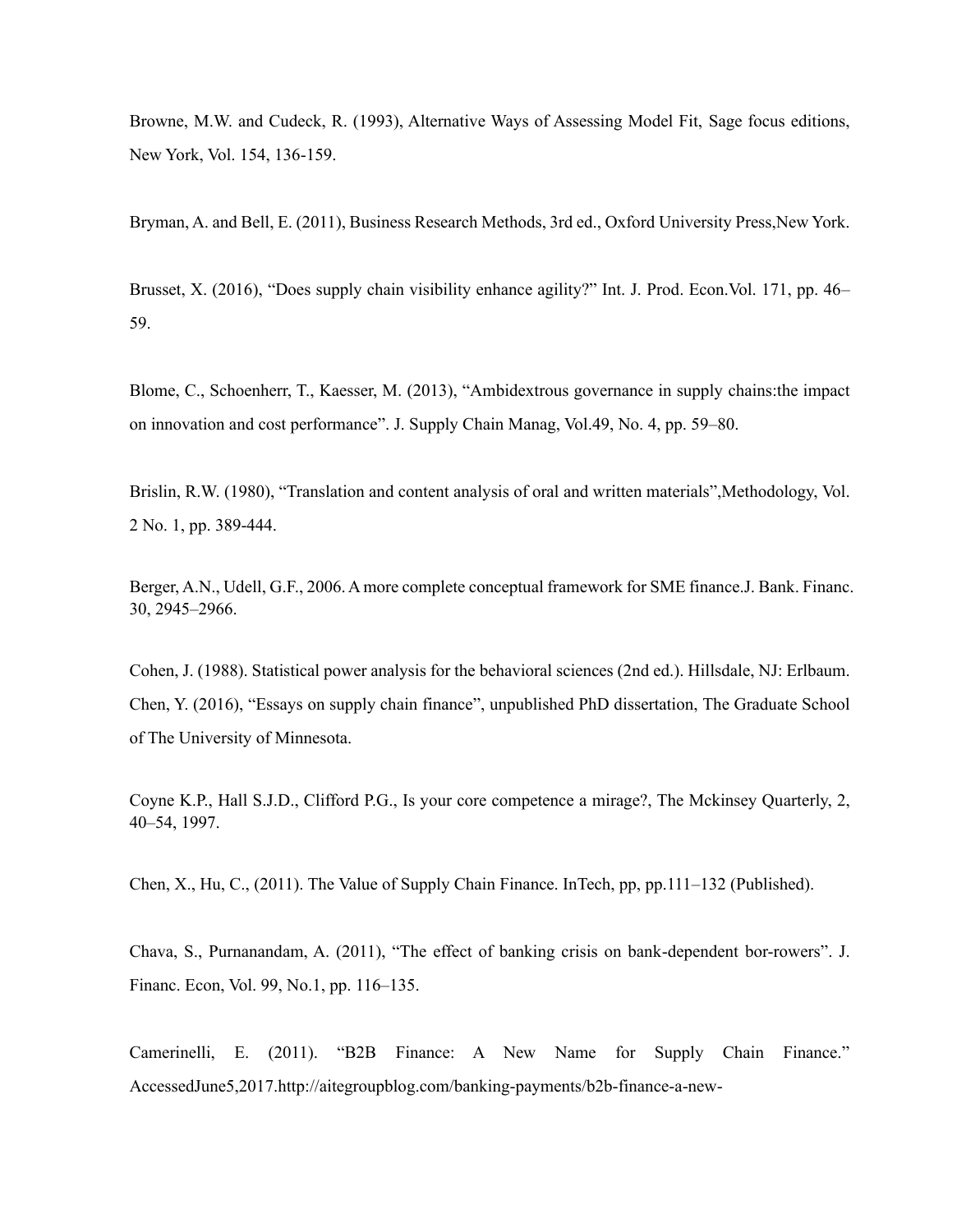name-for-scf/.

Caniato,F.,Gelsomino,L.M.,Perego,A.and Ronchi,S.(2016),"Does finance solve the supply chain financing problem?", Supply Chain Management: An International Journal, Vol. 21No. 5, pp. 534-549.

Caniato, F., L. M. Gelsomino, A. Perego, and S. Ronchi. (2016). "Does Finance Solve the Supply Chain Financing Problem?" Supply Chain Management: An International Journal, Vol. 21, pp. 534–549.

Chakuu, S., D. Masi, and J. Godsell. (2017). "A Systematic Literature Review on Supply Chain Finance Actors, Instruments, and Processes." Paper presented at international conference on Production research in Poznan,750–755. Poland.doi:10.12783/dtetr/icpr2017/17703.

Cohen, J., and P. Cohen. 1983. Applied Multiple Regression Correlation Analysis for the Behavioral Sciences. Hillsdale,NJ: Erlbaum.

Chen, D.Q., Preston, D.S., Swink, M. (2015), "How the use of big data analytics affects alue creation in supply chain management". J. Manag. Inf. Syst, Vol. 32, No.4, pp. 4–39.

Duan, H. B., X. J. Han, and H. B. Yang. (2009), "An Analysis of Causes for SMEs Financing Difficulty." International Journal of Business and Management, Vol. 4, pp.73–75.

Damanpour, F., R. M. Walker, and C. N. Avellaneda. 2009. Combinative effects of innovation types and organizational performance: A longitudinal study of service organizations. Journal of Management Studies 46 (4): 650–75.

Douglas, S.P. and Craig, C.S. (2007), "Collaborative and iterative translation: an alternative approach to back translation", Journal of International Marketing, Vol. 15 No. 1, pp. 30-43.

Droge, C., Jayaram, J., Vickery, S.K. (2004), The effects of internal versus external integration practices on time-based performance and overall firm performance.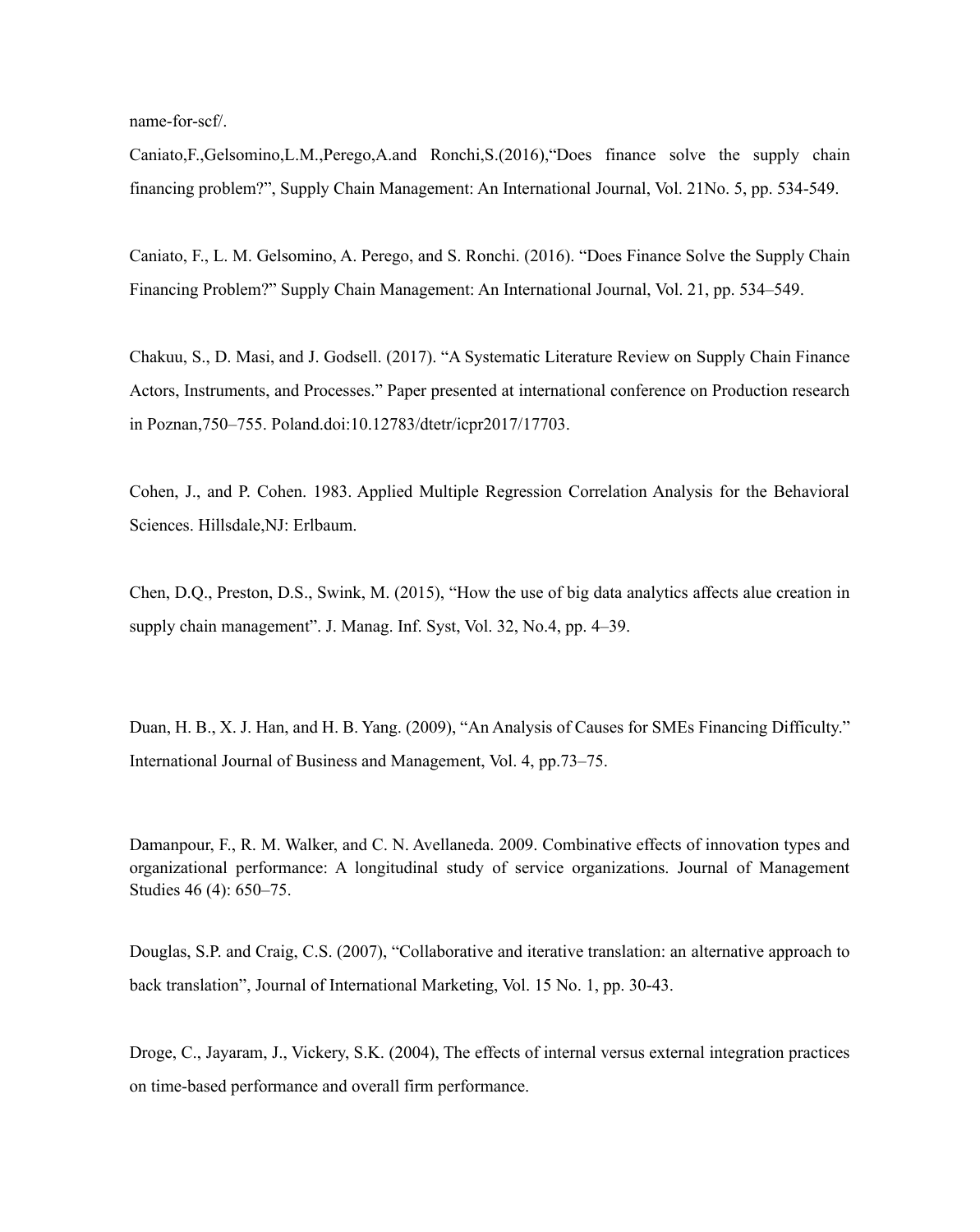Dong, Y., Xu, K., 2002. A supply chain model of vendor managed inventory. Transp. Res.E Logist. Transp. Rev. 38, 75–95.

Dong, Y., Xu, K., Dresner, M., 2007. Environmental determinants of VMI adoption: an exploratory analysis. Transp. Res. E Logist. Transp. Rev. 43, 355–369.

Eisenhardt, K.M., Furr, N.R., Bingham, C.B (2010), " CROSSROADS—microfoundations of performance: balancing efficiency and flexibility in dynamic environments". Organ. Sci, Vol. 21, No. 6, pp.1263–1273.

Eckstein, D., Goellner, M., Blome, C., Henke, M. (2015), "The performance impact of supply chain agility and supply chain adaptability: the moderating effect of product complexity". Int. J. Prod. Res, Vol. 53, No. 10, pp. 3028–3046.

Eisenhardt, K.M., Martin, J.A. (2000), "Dynamic capabilities: what are they? Strateg. Manag". J. 21 (10- 11), 1105–1121.

Eisenhardt, K. M. (1989), "Agency Theory: An Assessment and Review." Academy of Management Review, Vol. 14, pp. 57–74.

Edwards, B. (1997), "Credit Management Handbook", 4th ed. Gower Publishing, Hampshire.

Fainshmidt, S., Pezeshkan, A., Lance Frazier, M., Nair, A., Markowski, E. (2016),"Dynamic capabilities and organizational performance: a meta-analytic evaluation and extension". J.Manag. Stud, Vol. 53, No. 8, pp.1348–1380.

Fornell, C. and Larcker, D.F. (1981), "Structural equation models with unobservable variables and measurementerror:algebraand statistics", Journalof Marketing Research,Vol. 18No.3,pp.382-388.

Gligor, D.M., Esmark, C.L., Holcomb, M.C. (2015), "Performance outcomes of supply chain agility: when should you be agile?" J. Oper. Manag, Vol. 33, pp. 71–82.

Gao, D., N. Ruan, and W. Xing. (2015), "Advances in Global Optimization". Accessed May 3,2017.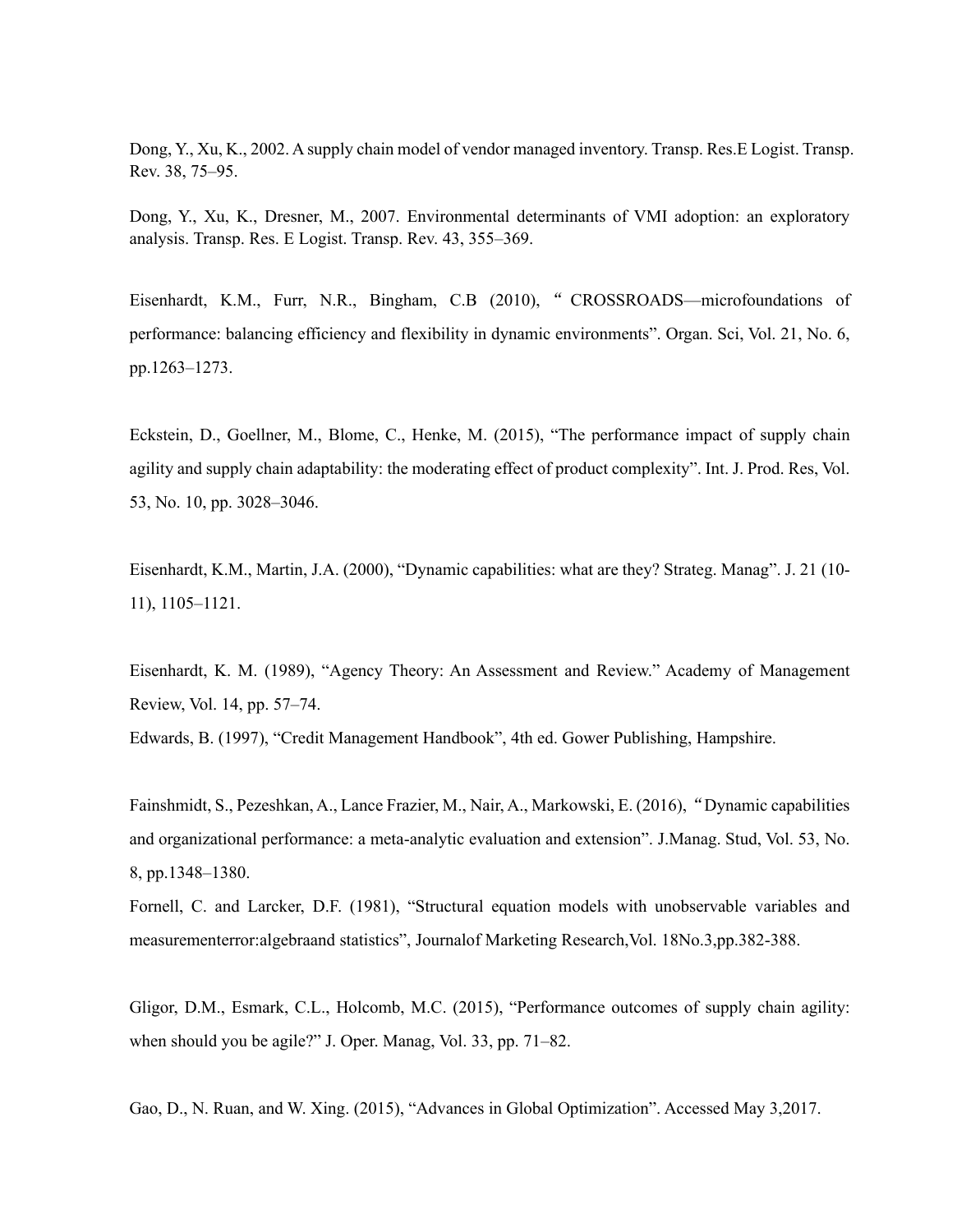Gelsomino, L. M., R. Mangiaracina, A. Perego, and A. Tumino. (2016), "Supply Chain Finance: A Literature Review." International Journal of Physical Distribution & Logistics Management, Vol. 46, pp. 348–366.

Gronum, S., Verreynne, M.L. and Kastelle, T. (2012), "The role of networks in small and medium-sized enterprise innovation and firm performance", Journal of Small Business Management, Vol. 50 No. 2, pp. 257-282.

Gomm, M. L. (2010). "Supply Chain Finance: Applying Finance Theory to Supply Chain Management to Enhance Finance in Supply Chains." International Journal of Logistics Research and Applications, Vol. 13, pp. 133–142.

Gunasekaran, A., Patel, C. and McGaughey, R.E. (2004), "A framework for supply chain performance measurement", International Journal of Production Economics, Vol. 87 No. 3, pp. 333-347.

Gelsomino, L.M., Mangiaracina, R., Perego, A., Tumino, A. (2016), "Supply chain finance: a literature review". Int. J. Phys. Distrib. Logist. Manag, Vol. 46, No. 4, pp.348–366.

Garson, G. D. (2016). Partial least squares: Regression and structural equation models. Asheboro, NC: Statistical Associates Publishing.

Hofmann, E. (2005), "Supply chain finance: some conceptual insights", Logistik Manag. Innov. Logistikkonzepte, Dtsch. Univ, Wiesbaden, pp. 203-214.

Hofmann, E., and O. Belin. (2011). Supply Chain Finance Solutions Relevance -Propositions- Market Value. Heidelberg:Springer-Verlag.

Hazen, B.T., Bradley, R.V., Bell, J.E., In, J., Byrd, T.A., (2017). Enterprise architecture: a competencebased approach to achieving agility and firm performance. Int. J. Prod.Econ, Vol. 193, pp. 566–577.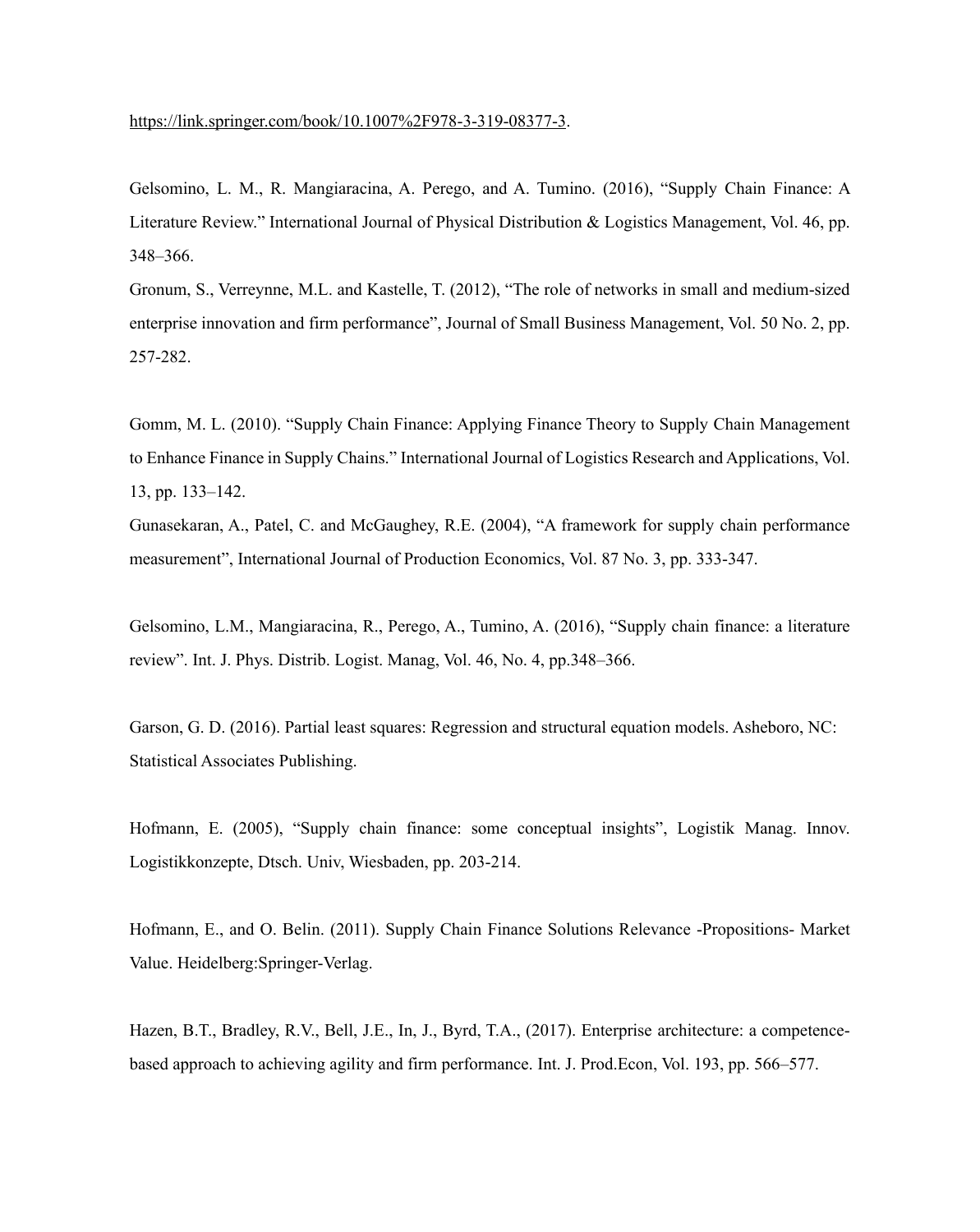Henseler, J., Ringle, C.M. and Sarstedt, M. (2015), "A new criterion for assessing discriminant validity in variance-based structural equation modelling", Journal of the Academy of Marketing Science, Vol. 43No. 1, pp. 115-135.

Hofmann, E., (2005). Interorganizational Operational Management. Springer Gabler, Wiesbaden.

Hair, J.F., Black, W.C., Babin, B.J., Anderson, R.E. and Tatham, R. (2010), Multivariate Data Analysis, 7th ed., Pearson, New York, NY.

Hayes, A. F., and K. J. Preacher. 2010. "Quantifying and Testing Indirect Effects in Simple Mediation Models When the Constituent Paths are Nonlinear." Multivariate Behavioral Research 45: 627–660.

Ivashina, V. and Scharfstein, D. (2010), "Bank lending during the financial crisis of 2008", Journal of Financial Economics, Vol. 97 No. 3, pp. 319-338.

Johnson, M., and S. Templar. (2011), "The Relationships between Supply Chain and Firm Performance – The Development and Testing of a Unified Proxy." International Journal of Physical Distribution & Logistics Management, Vol. 41, pp. 88–103.

Johnson, M., and E. Hofmann. (2014), "Financial Issues in Supply Chain Management And Supply ChainFinance."AccessedOctober13,2017.http://www.emeraldgrouppublishing.com/products/journals/ca llforpapers.htm?id=4933&PHPSESSID=tke8d6c0efueo0lv3pm3rbkdl0.

Juttner, U., H. Peck, and M. Christopher. (2003), "Supply Chain Risk Management: Outlining an Agenda for Future Research." International Journal of Logistics Research and Applications, Vol. 6, pp. 97–210.

Juttner, U., and A. Ziegenbein. (2009), "Supply Chain Risk Management for Small and Medium-Sized Businesses." In Supply Chain Risk. International Series in Operations Research & Management Science,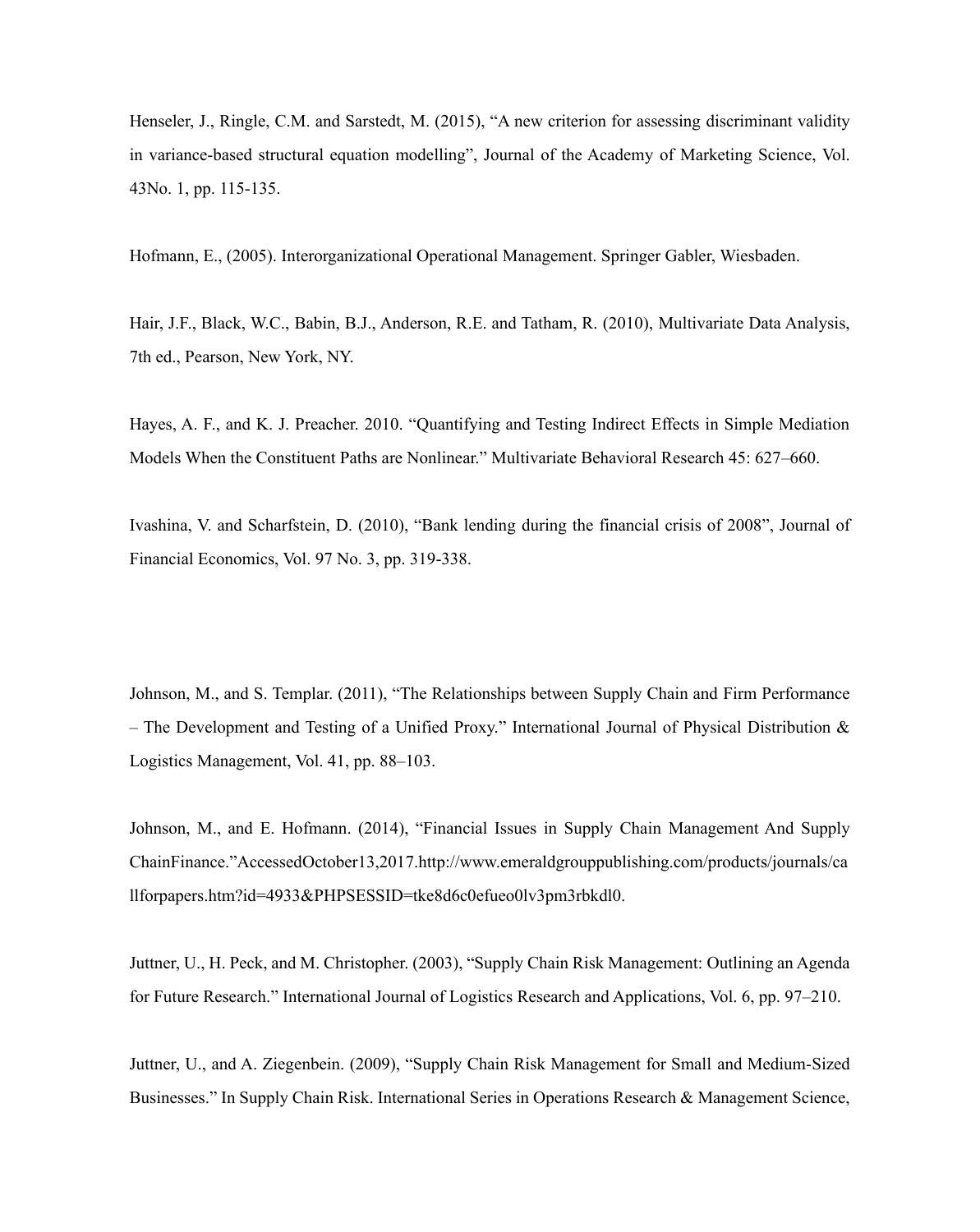edited by G. A. Zsidisin and B. Ritchie, Vo. 199–217. Boston, MA, USA: Springer.

Klapper, L.F., Randall, D., (2011), "Financial crisis and supply-chain financing".Trade Financ. Gt. Trade Collapse, Vol. 73.

Kristal, M.M., Huang, X., Roth, A.V., (2010), "The effect of an ambidextrous supply chain strategy on combinative competitive capabilities and business performance". J.Oper. Manag. Vol. 28, No. 5, pp. 415– 429.

Kotabe, M. (1990), "Corporate Product Policy and Innovative Behavior of European and Japanese Multinationals: An Empirical Investigation." Journal of Marketing, Vol.54, pp. 19–33.

Kurniawan, R., S. H. Zailani, M. Iranmanesh, and P. Rajagopal, (2017). "The Effects of Vulnerability Mitigation Strategies on Supply Chain Effectiveness: Risk Culture as Moderator." Supply Chain Management: An International Journal, Vol. 22, pp. 1–15.

Katkalo, V.S., Pitelis, C.N., Teece, D.J., (2010), "Introduction: on the nature and scope of dynamic capabilities, Ind. Corp. Chang, Vol. 19, No. 4, pp. 1175–1186.

Klapper, L., 2006. The role of factoring for financing small and medium enterprises. J.Bank. Financ. 30, 3111–3130.

Lee, T. & Chu, W. (2013), "How entrepreneurial orientation, environnemental dynamism, and resource rareness influence firm performance". Journal of Management & Organization, Vol. 19, No. 2, pp. 167- 187.

Lee, C.P., Shim, J.P., (2007). An exploratory study of radio frequency identification (RFID) adoption in the healthcare industry. European Journal of Information Systems, Vol. 16, No. 6, pp. 712–724.

Levinthal, D.A., (2000), "Organizational capabilities in complex worlds. In: Dosi, G., Nelson, R.R., inter, S.G. (Eds.), The Nature and Dynamics of Organizational Capabilities". Oxford University Press, New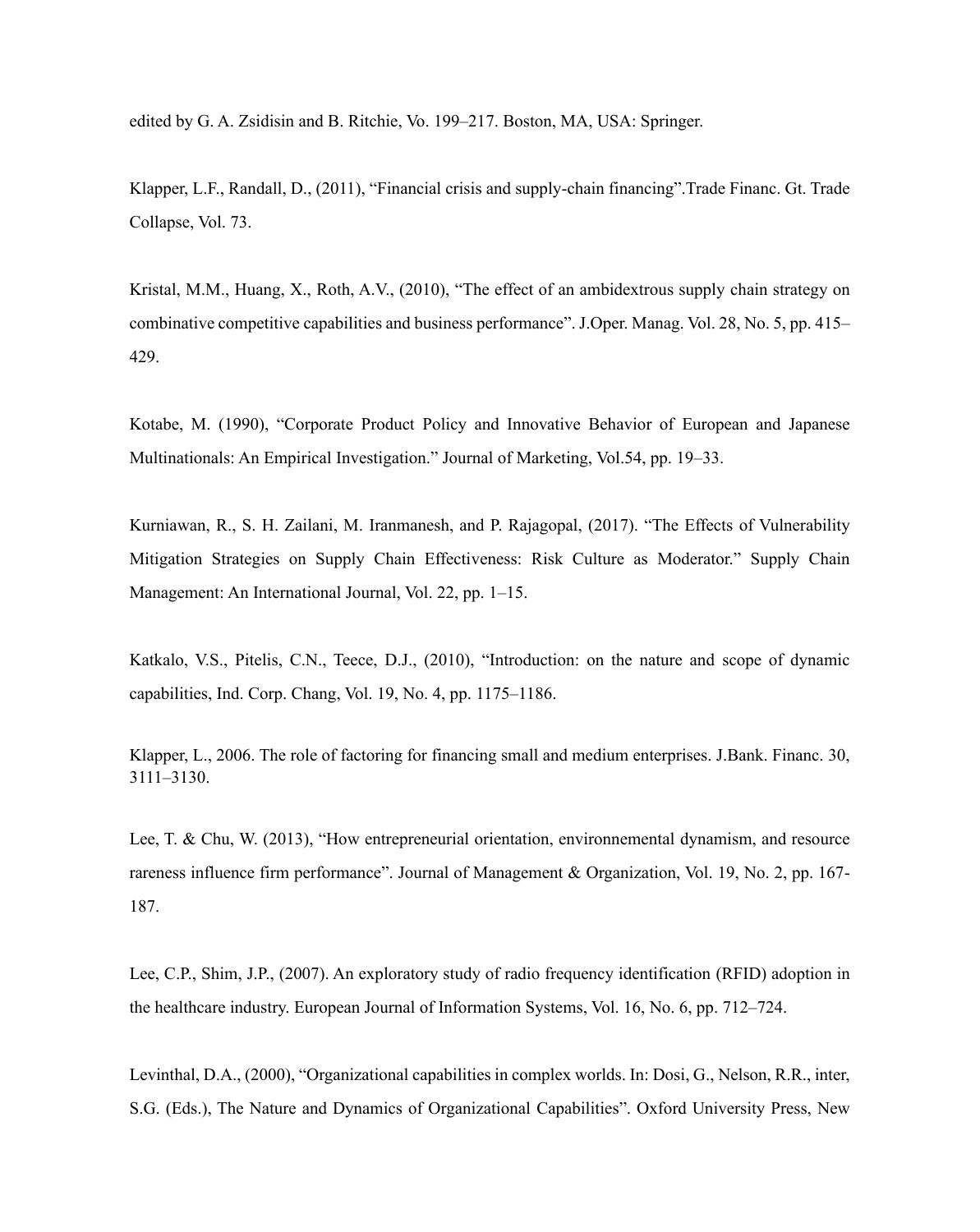Liu, H., Ke, W., Wei, K.K., Hua, Z., (2013), "The impact of IT capabilities on firm performance: the mediating roles of absorptive capacity and supply chain agility". Decision Support Syst, Vol. 54, No. 3, pp. 1452–1462.

Lamoureux, J.-F., Evans, T.A., (2011). Supply Chain Finance: A New Means to Support the Competitiveness and Resilience of Global Value Chains. Social Science Research Network, Rochester, NY.

Liao S., Wu C., Hu D., Tsui K., Relationships between knowledge acquisition, absorptive capacity and innovation capability: An empirical study on Taiwan's financial and manufacturing industries, Journal of Information Science, 36, 1, 19–35, 2010.

Lekkakos, S.D. and Serrano, A. (2016), "Supply chain finance for small and medium sized enterprises: the case of reverse factoring", International Journal of Physical Distribution & Logistics Management, Vol. 46 No. 4, pp. 367-392.

Miller, D., Friesen, P.H., (1983), "Strategy-making and environment: the third link. Strategic Management Journal, Vol. 4, No. 3, pp. 221–235.

Melville, N., Kraemer, K. and Gurbaxani, V. (2004), "Information technology and organizational performance: an integrative model of ITbusiness value", MIS Quarterly, Vol. 28 No. 2, pp. 283-322.

Mikalef, P., Pateli, A., (2017), "Information technology-enabled dynamic capabilities and their indirect effect on competitive performance: findings from PLS-SEM and fs QCA".J. Bus. Res. Vol. 70, pp. 1–16.

Nunnally, J.C. and Bernstein, I.H. (1994), Psychometric theory, 3rd ed.,McGraw-Hill, New York, NY.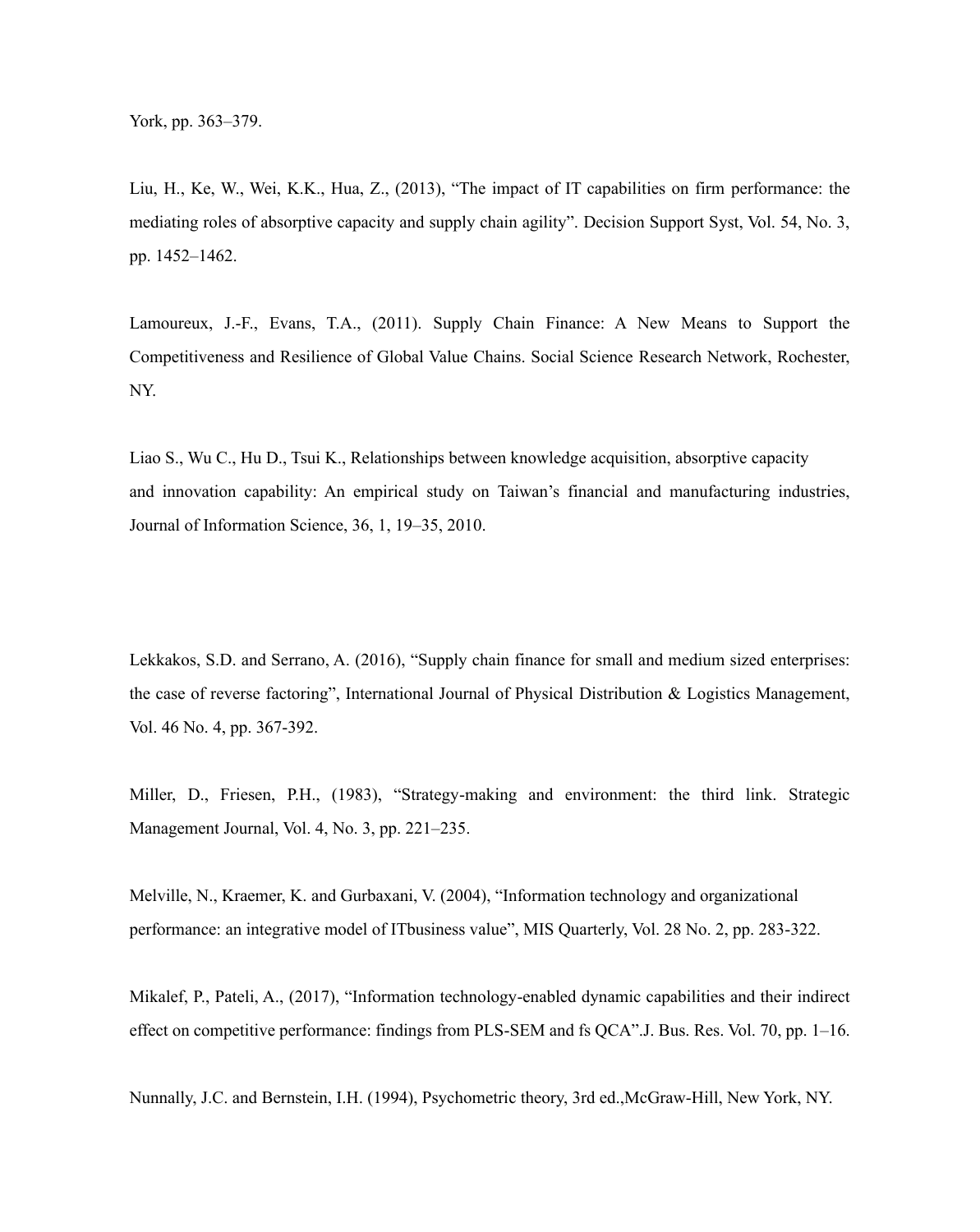Ojha, D., Acharya, C., Cooper, D., (2018), "Transformational leadership and supply chain ambidexterity: mediating role of supply chain organizational learning and moderating role of uncertainty". Int. J. Prod. Econ, Vol 197, pp. 215–231.

ong, H., and L. Wang. (2013), "The Impact of Private and Family Firms' Relational Strength on Financing Performance in Clusters." Asia Pacific Journal of Management,Vol. 30, pp. 735–748.

Pezeshkan, A., Fainshmidt, S., Nair, A., Frazier, M.L., Markowski, E. (2016), "An empirical assessment of the dynamic capabilities–performance relationship". J. Bus. Res. Vol. 69, No. 8, pp. 2950–2956.

Pfohl, H.C. and Gomm, M. (2009), "Supply chain finance: optimizing financial flows in supply chains", Logistics Research, Vol. 1 Nos 3-4, pp. 149-161.

Prime Revenue. (2016). "Supply Chain Finance Fundamental." Accessed May 3,2017.https://primerevenue.com/wp-content/uploads/2016/08/supplychainFundamentals.pdf.

Prahalad C.K., Hamel G., The core competence of the organization, Harvard Business Review, May-June, 79–93, 1990.

Podsakoff, M.P., Mackenzie, B.S., Lee, J. and Podsakaff, P.N. (2003), "Common method biases in behavioral research: a critical review of the literature and recommended remedies",Journal of Applied Psychology, Vol. 88 No. 5, pp. 879-903.

Pfohl, H.C., Gomm, M. (2009), "Supply chain finance: optimizing financial flows in supply chains". Log. Res. Vol. 1, pp.149–161.

Protopappa-Sieke, M., Seifert, R.W., 2010. Interrelating operational and financial performance measurements in inventory control. Eur. J. Oper. Res. 204, 439–448.

Rojo, A., Stevenson, M., Llorens Montes, F.J., Perez-Arostegui, M.N. (2018), "Supply chain flexibility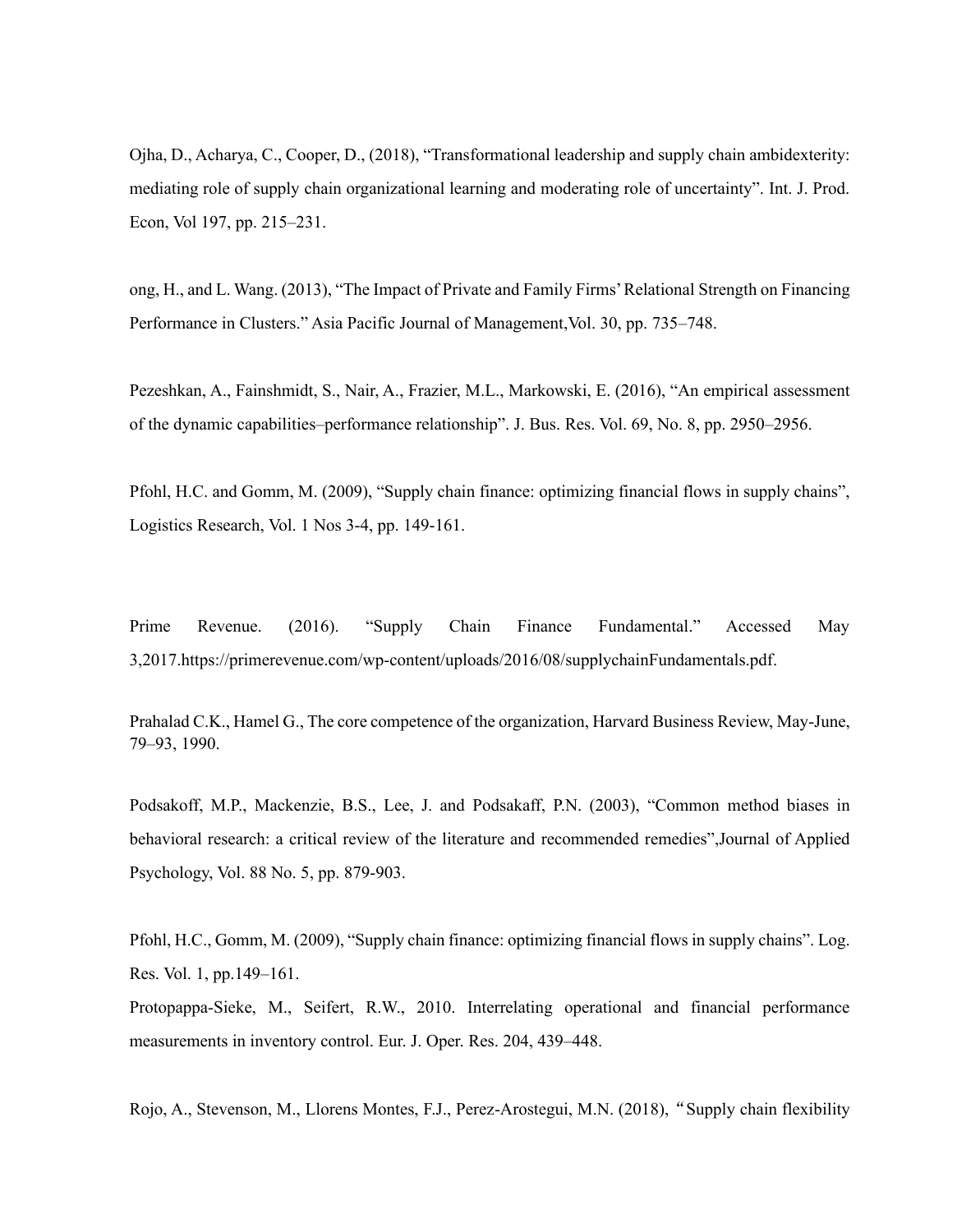in dynamic environments: the enabling role of operational absorptive capacity and organizational learning". Int. J. Oper. Prod. Manag. Vol. 38 No. 3, pp. 636–666.

Randall, W.S., Theodore Farris, M., 2009. Supply chain financing: using cash-to-cash variables.

Sari, K., 2007. Exploring the benefits of vendor managed inventory. Int. J. Phys. Distrib. Logist. Manag. 37, 529–545.

Song, H., K. Yu, and Q. Lu. (2018). "Financial Service Providers and Banks' Role in Helping SMEs to Access Finance." International Journal of Physical Distribution & Logistics Management, Vol. 48, pp. 69–92.

Sodhi, M. S., and C. S. Tang. (2012), "Managing Supply Chain Risk". Vol. 172, pp. 3–332. New York, USA: Springer. doi:10. 1007/978-1-4614-3238-8.

Schilke, O., (2014). On the contingent value of dynamic capabilities for competitive advantage: the nonlinear moderating effect of environmental dynamism. Strateg. Manag. J, Vol. 35, No. 2, pp. 179–203.

Sousa, R., Voss, C.A. (2008), "Contingency research in operations management practices". Journal of Operations Management, Vol. 26, No. 6, pp.697–713.

Stemmler, L. (2002), "Supply chain finance: Eine notwendige Erweiterung der Lieferkettensteuerung", Wissenschaftssymposium Logistik der BVL, Vol. 1 No. 1,pp. 113-124.

Song, H., Yu, K., Ganguly, A. and Turson, R. (2016), "Supply chain network, information sharing and SME credit quality", Industrial Management & Data Systems, Vol. 116 No. 4,pp. 740-758.

Song, H., K. Yu, and Q. Lu. (2018), "Financial Service Providers and Banks' Role in Helping SMEs to Access Finance." International Journal of Physical Distribution & Logistics Management , Vol. 48, pp.69–92.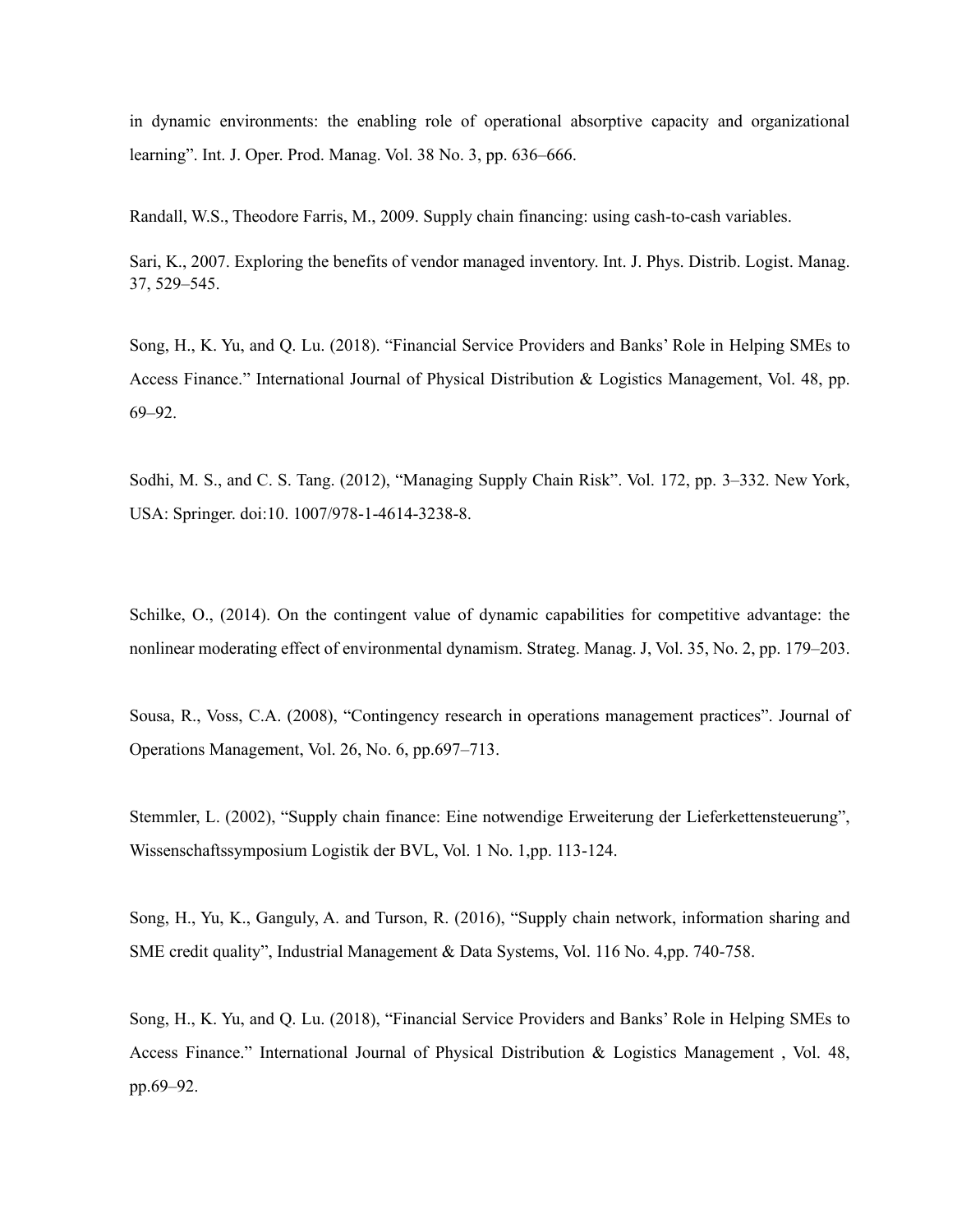Teece D.J., Explicating dynamic capabilities: The nature and micro-foundations of (sustainable) enterprise performance, Strategic Management Journal, 28, 8, 1319–1350, 2007.

Teece, D. J., G. Pisano, and A. Shuen. 1997. Dynamic capabilities and strategic management. Strategic Management Journal 18 (7): 509–33.

Tanrisever, F., H. Cetinay, M. Reindorp, and J. Fransoo. (2012), "Value of Reverse Factoring in Multi-Stage Supply Chains." Working paper, Department of Industrial Engineering and Innovation Sciences, Netherlands, Eindhoven University of Technology.

Theodore Farris, M., Hutchison, P.D., 2002. Cash-to-cash: the new supply chain management metric. Int. J. Phys. Distrib. Logist. Manag. 32, 288–298.

Teece, D.J., Pisano, G., Shuen, A. (1997), "Dynamic capabilities and strategic management.Strateg. Manag. J, Vol. 18, No. 7, pp. 509–533.

Teece, D.J. (2012), "Dynamic capabilities: routines versus entrepreneurial action. J.Manag. Stud, Vol. 49, No. 8, pp. 1395–1401.

Teece, D.J. (2014), " The foundations of enterprise performance: dynamic and ordinary capabilities in an (economic) theory of firms". Acad. Manag. Perspect, Vol. 28, No. 4,pp. 328–352.

Urbach, N. and Ahlemann, F. (2010), "Structural equation modelling in information systems research using partial least squares", Journal of Information Technology Theory and Application, Vol. 11 No. 2,pp. 5-40.

Venkatraman, N., & Camillus, J. (1984), "Exploring the concept of 'fit' in strategic management". Academy of Management Review, Vol. 9, No. 3, pp. 513-525.

Vu-Nguyen, H., H. T. Nguyen, S. Deligonul, and S. T. Cavusgil. (2017), "Developing Visibility to Mitigate Supplier Risk:the Role of Power-Dependence Structure."Asia-Pacific Journal of Business Administration, Vol. 9, pp. 69–82.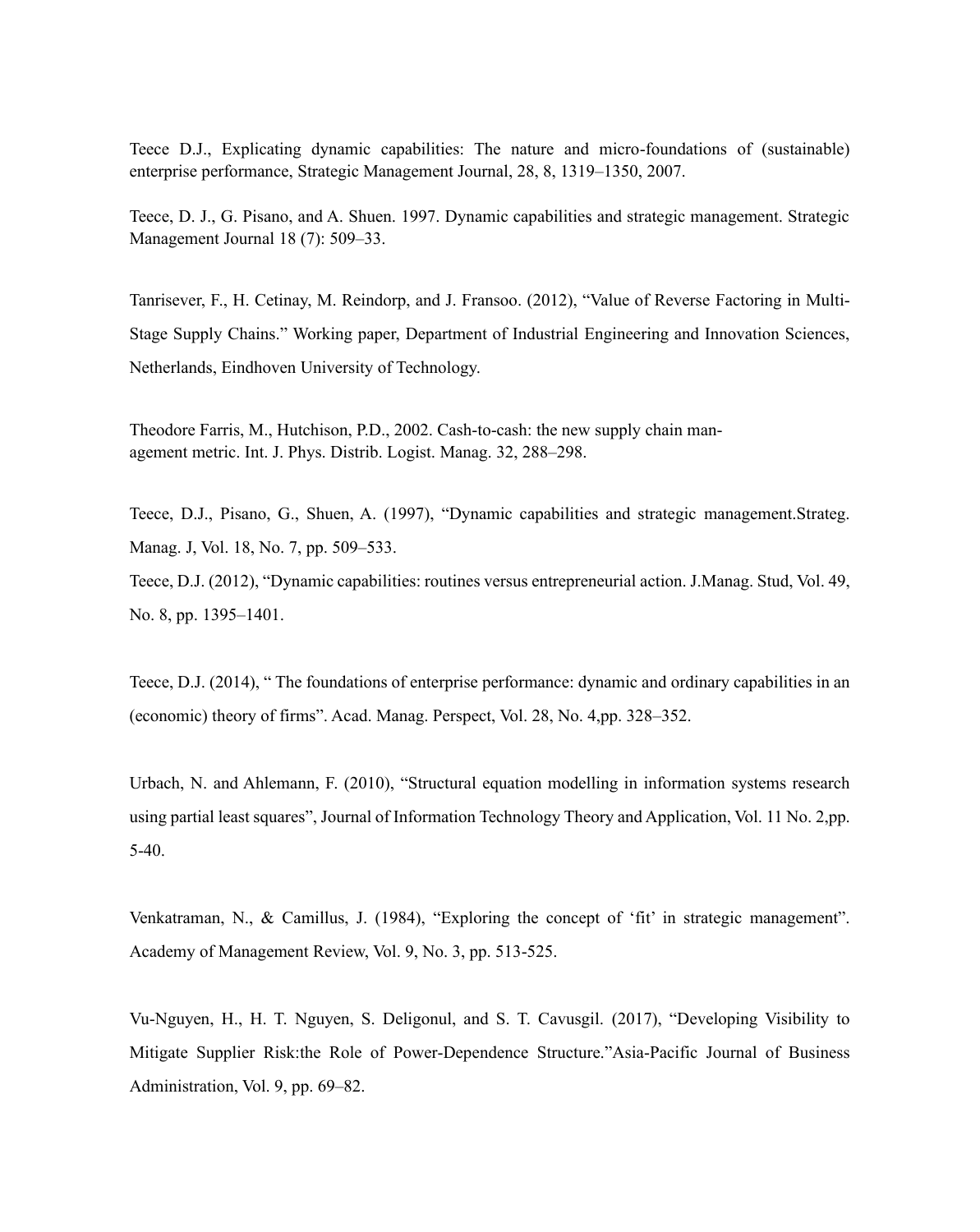Valentini, G., Zavanella, L., 2003. The consignment stock of inventories: industrial case and performance analysis. Int. J. Prod. Econ. 81, 215–224.

Waters, D. (2011), "Supply Chain Risk Management: Vulnerability and Resilience in Logistics".Australia: Kogan.

Wang, T. R., Lan, Q. G., & Chu, Y. Z. (2013). Supply chain financing model: based on China's agricultural products supply chain. In Applied Mechanics and Materials (Vol. 380, pp. 4417-4421). Trans Tech Publications Ltd.

Wood, O.G. (1981), "Commercial Banking: Practice and Policy. Van Nostrand, New York,NY.

Winter, S.G., (2003), "Understanding dynamic capabilities. Strateg. Manag. J. Vol. 24, No 10, pp. 991– 995.

Waller, M., Johnson, M.E., Davis, T., 1999. Vendor-managed inventory in the retail supply chain. J. Bus. Logist. 20, 183–204.

Wilhelm, H., Schl€ omer, M., Maurer, I. (2015), "How dynamic capabilities affect the effectiveness and efficiency of operating routines under high and low levels of environmental dynamism". Br. J. Manag, Vol. 26, No. 2, pp. 327–345.

Wu, L.Y. (2010), "Applicability of the resource-based and dynamic-capability views under environmental volatility". J. Bus. Res, Vol. 63, No. 1, pp. 27–31.

Wong, K. K. (2013). Partial Least Squares Structural Equation Modeling (PLS-SEM) Techniques Using SmartPLS. Marketing Bulletin, 24, Technical Note 1, 1-32

Wang, J. C., Z. Wang, Y. Y. Wang, and F. Lai. (2017), "Impacts of Information Reliability in a Supply Chain with Market Disruption Risks." International Transactions in Operational Research, Vol. 24, pp. 737–761.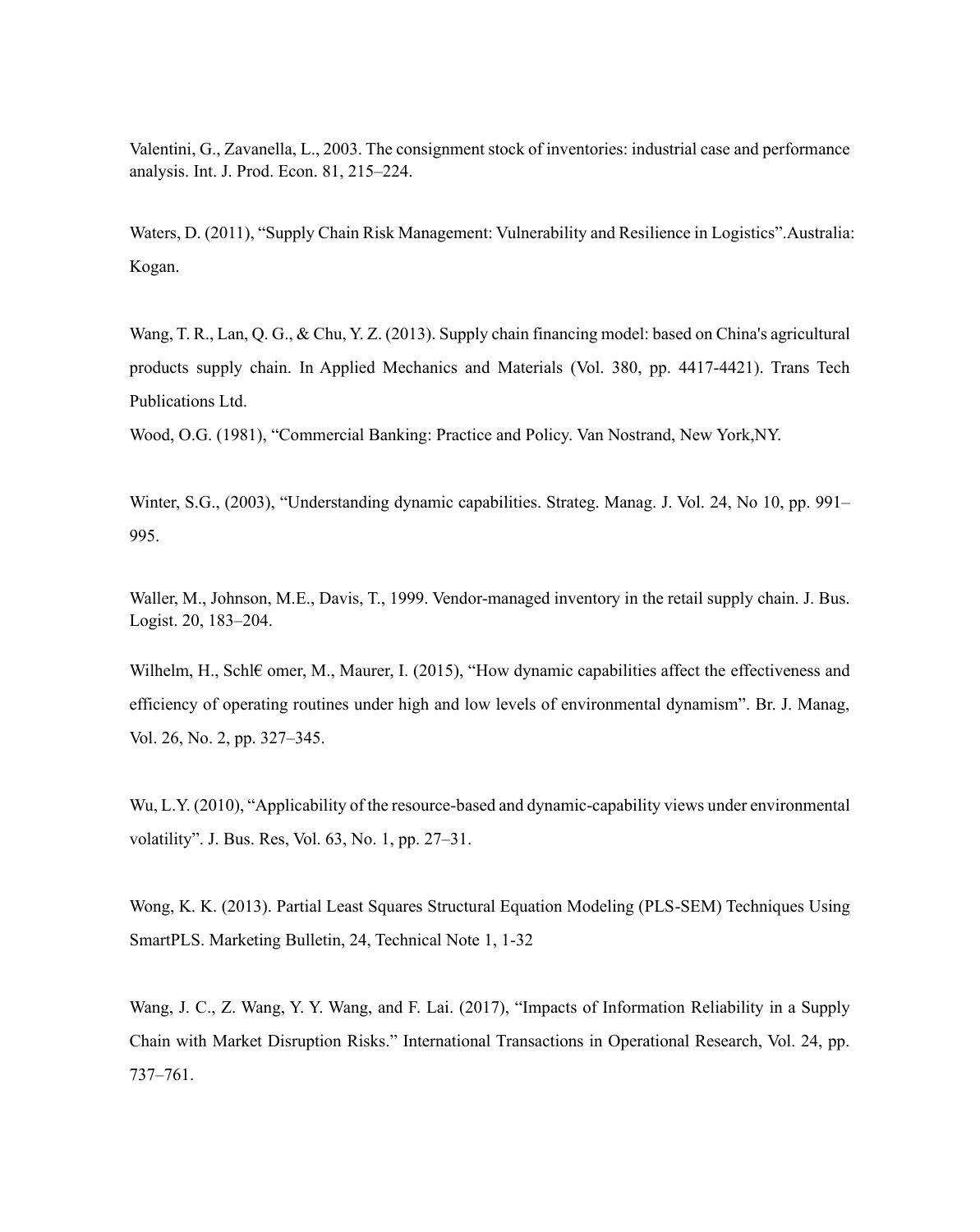Wuttke, D.A., Blome, C., Foerstl, K., Henke, M., 2013a. Managing the innovation adoption of supply chain finance—empirical evidence from six European case studies. J. Bus.Logist. 34, 148–166.

Wuttke, D.A., Blome, C., Henke, M., 2013b. Focusing the financial flow of supply chains: an empirical investigation of financial supply chain management. Int. J. Prod. Econ.145, 773–789.

Wilden, R., Gudergan, S.P., Nielsen, B.B., Lings, I., (2013), "Dynamic capabilities and performance: strategy, structure and environment". Long. Range Plan. 46 (1–2),72–96.

Wuttke, D., C. Blome, H. Heese, and M. Protopappa-Sieke. (2016), "Supply Chain Finance: Optimal Introduction and Adoption Decisions." International Journal of Production Economics, Vol. 178, pp. 72– 81.

Wuttke, D.A., Blome, C. and Henke, M. (2013), "Focusing the financial flow of supply chains: an empirical investigation of financial supply chain management", International journal of production economics, Vol. 145 No. 2, pp. 773-789.

Zhao, L. and Huchzermeier, A. (2015), "Operations–finance interface models: a literature review and framework", European Journal of Operational Research, Vol. 244 No. 3, pp. 905-917.

Zhao, L. and Huchzermeier, A. (2018), "Supply chain finance", in Speranza, M.G. and Oliveria, J.F. (Eds), Supply Chain Finance. EURO Advanced Tutorials on Operational Research, Springer, Cham, pp. 105- 119.

Zhu, Y., Xie, C., Wang, G.J. and Yan, X.G. (2017), "Comparison of individual, ensemble and integrated ensemble machine learning methods to predict China's SME credit risk in supply chain finance", Neural Computing and Applications, Vol. 28 No.1, pp. 41-50.

Zsidisin, G. A., and L. M. Ellram. (2003), "An Agency Theory Investigation of Supply Risk M anagement." The Journal of Supply Chain Management, Vol. 39,pp.15–27.

Zhang, R. (2015), "The research on influence facts of supply chain finance operation", Proceedings of International Conference on Management Engineering and Management Innovation, Atlantis Press,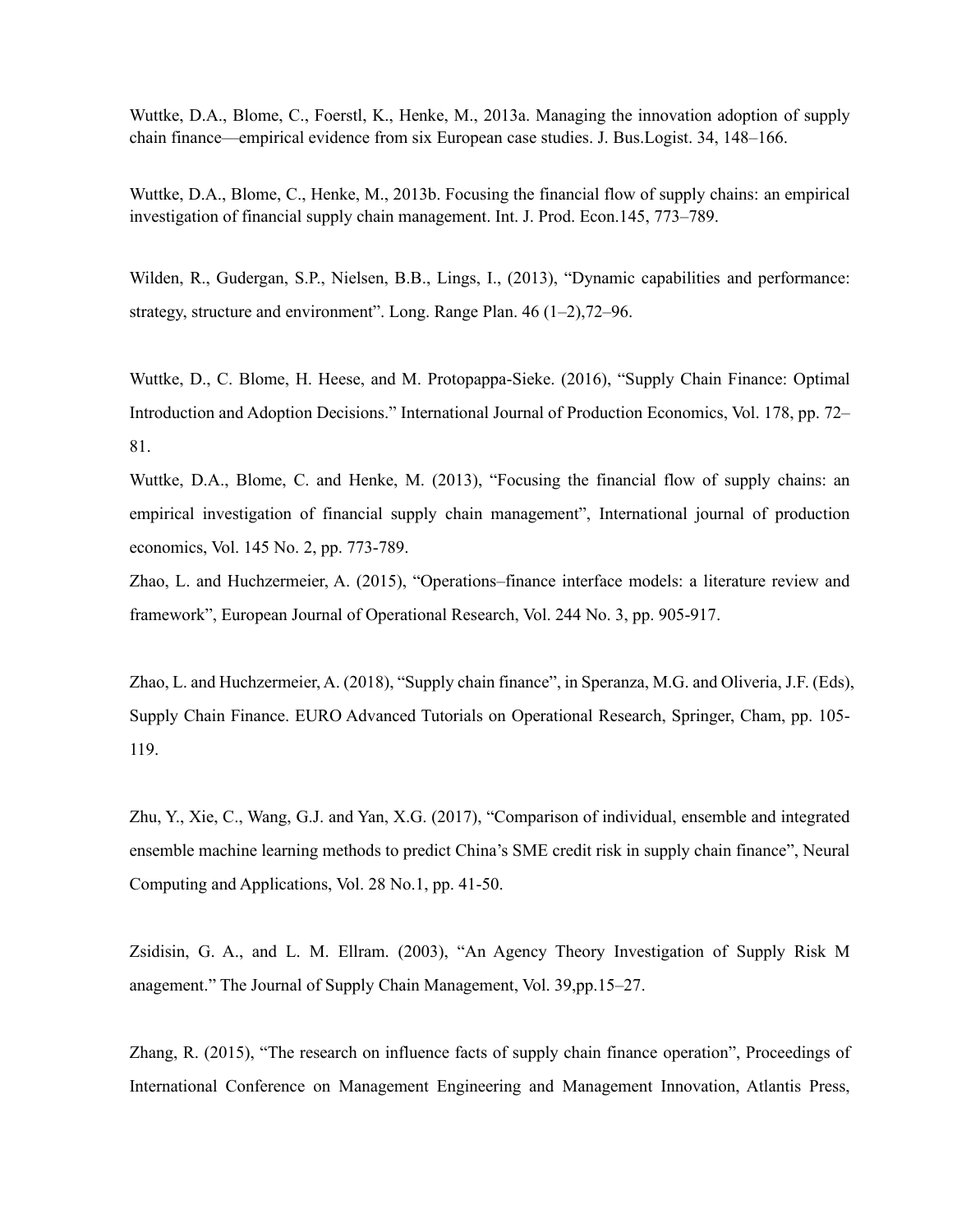Changsha, January.

Zhao, L., Huchzermeier, A. (2018). Supply Chain Finance: Integrating Operations and Finance in Global Supply Chains. Springer.

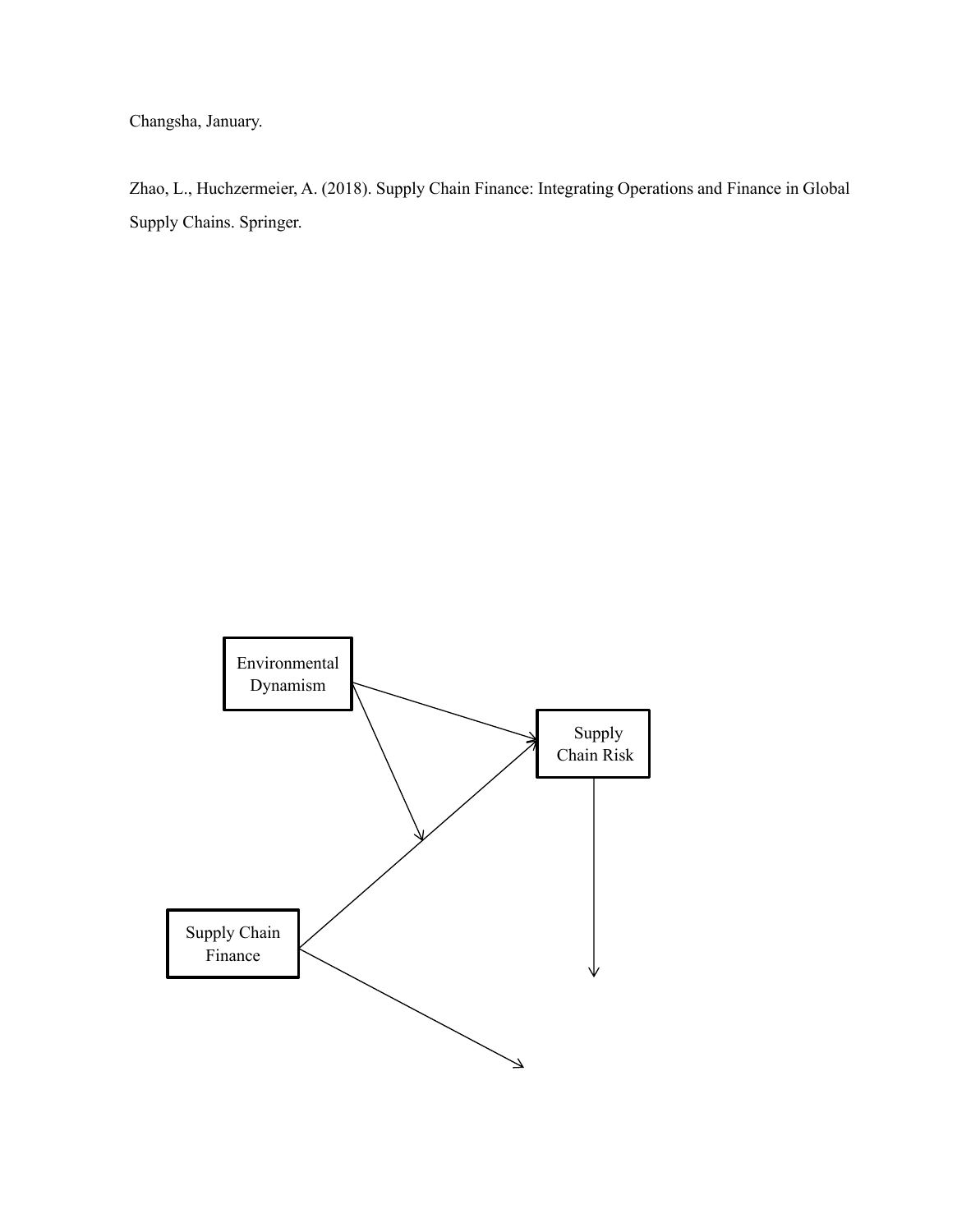

**Figure 1.** Conceptual model

| Characteristics               | N              | Percent $(\% )$ |
|-------------------------------|----------------|-----------------|
| Agriculture                   | 10             | 14.2            |
| E-commerce                    | 13             | 15              |
| Logistics                     | $\overline{7}$ | 4.1             |
| Electronic devices            | 15             | 28              |
| Woods                         | 10             | 14              |
| Beverage                      | 8              | $\overline{7}$  |
| Financial                     | 12             | 17.7            |
| Organization size (Employees) |                |                 |
| 1-99                          | 14             | 36.4            |
| 100-299                       | 12             | 35.7            |
| 300-499                       | 11             | 27.9            |
| Organization age (Year)       |                |                 |
| $<6$ years                    | 20             | 24.2            |

# **Table 1**: Sample demographic (n=210).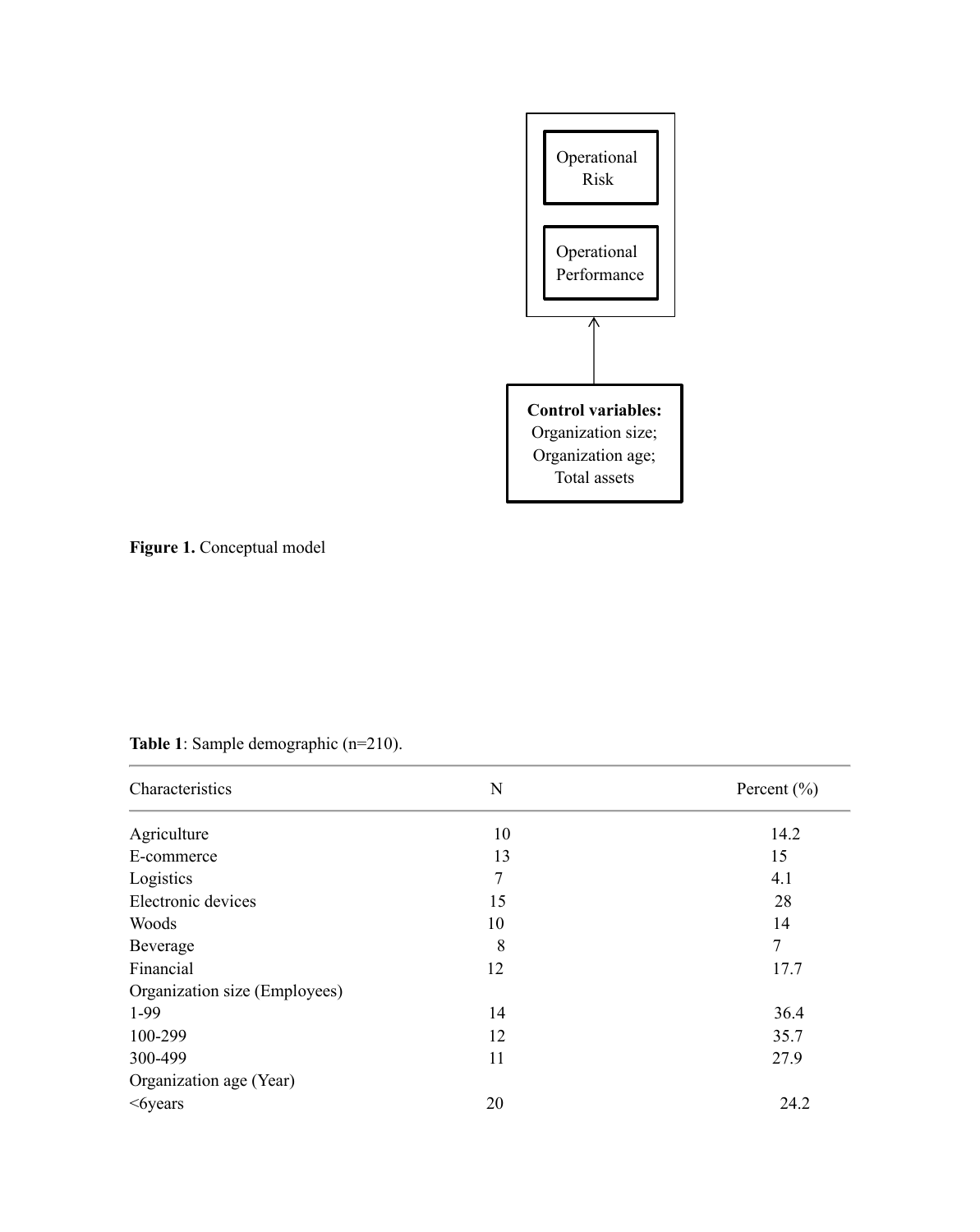| 6-11 years       | 12 | 36.4 |
|------------------|----|------|
| 11-24 years      | 11 | 26.6 |
| $>24$            | 8  | 12.8 |
| Total assets     |    |      |
| <b>RMB 5-15M</b> | 15 | 36.7 |
| <b>RMB15-25M</b> | 19 | 28.2 |
| <b>RMB25-60M</b> | 13 | 35.1 |
|                  |    |      |

**Table 2:** Results of Confirmatory Factor Analysis

| Construct  | Items            | Factor loadings | Mean | <b>SD</b> | alpha $(\alpha)$ | <b>CR</b> | <b>AVE</b> |  |
|------------|------------------|-----------------|------|-----------|------------------|-----------|------------|--|
| <b>SCF</b> | SCF1             | 0.83            | 4.51 | 0.44      | 0.77             | 0.86      | 0.78       |  |
|            | SCF <sub>2</sub> | 0.86            | 4.44 | 1.66      | 0.76             | 0.87      | 0.86       |  |
|            | SCF3             | 0.79            | 3.66 | 2.88      | 0.89             | 0.89      | 0.69       |  |
|            | SCF4             | 0.75            | 4.23 | 1.88      | 0.79             | 0.76      | 0.74       |  |
| <b>ED</b>  | ED1              | 0.90            | 4.13 | 0.52      | 0.88             | 0.75      | 0.90       |  |
|            | ED <sub>2</sub>  | 0.88            | 4.66 | 2.88      | 0.89             | 0.78      | 0.78       |  |
|            | ED <sub>3</sub>  | 0.78            | 5.44 | 1.88      | 0.75             | 0.92      | 0.88       |  |
| <b>SCR</b> | SCR1             | 0.87            | 4.18 | 0.58      | 0.88             | 0.91      | 0.79       |  |
|            | SCR <sub>2</sub> | 0.91            | 3.65 | 1.78      | 0.79             | 0.85      | 0.88       |  |
|            | SCR <sub>3</sub> | 0.80            | 4.44 | 2.99      | 0.77             | 0.78      | 0.91       |  |
| <b>OP</b>  | OP1              | 0.89            | 4.14 | 0.56      | 0.78             | 0.93      | 0.79       |  |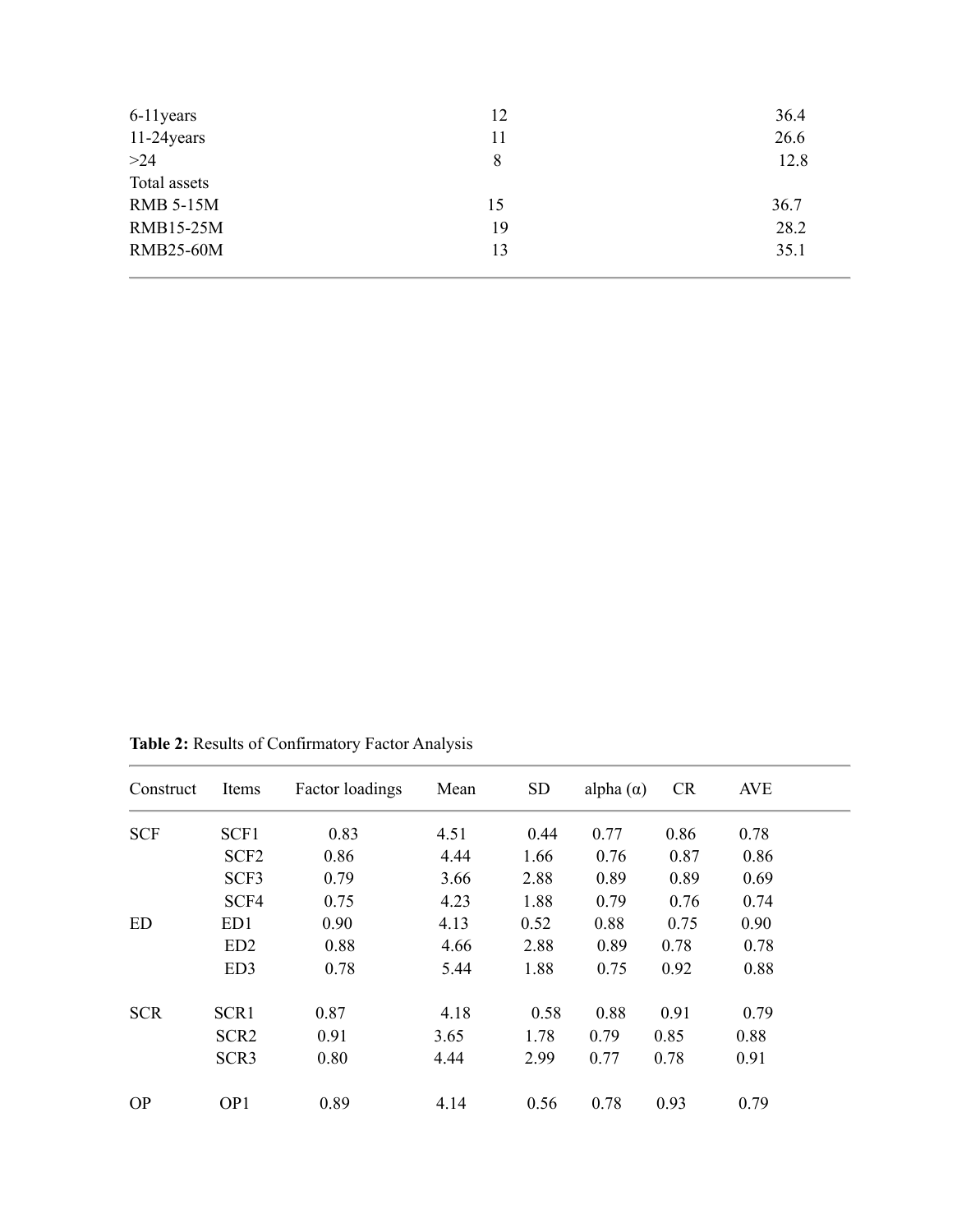| OP2 | 0.78 | 4.33 | 1.99 0.88 | 0.81             | 0.87                |
|-----|------|------|-----------|------------------|---------------------|
| OP3 | 0.86 | 3.55 |           |                  | 2.32 0.84 0.88 0.73 |
| OP4 | 0.78 | 4.33 |           | $3.38$ 0.74 0.92 | 0.93                |

Note: SCF=Supply chain finance, ED= Environmental dynamism, SCR=Supply chain risk, OP= Organizational performance

|                               | <b>SCF</b> | 2<br><b>SCR</b> | 3<br>ED | 4<br><b>OP</b> |
|-------------------------------|------------|-----------------|---------|----------------|
| 1. Supply chain finance       | 0.84       |                 |         |                |
| 2. Supply chain risk          | 0.47       | 0.90            |         |                |
| 3. Environmental dynamism     | 0.45       | 0.16            | 0.81    |                |
| 4. Organizational performance | 0.42       | 0.22            | 0.47    | 0.83           |

**Table 3:** Correlation among constructs and square root of the AVE (Fornell-Larcker)

Notes: Italic values show square roots of the AVE; SCF= Supply chain finance; SCR=Supply chain risk; ED= Environmental dynamism; OP= Organizational performance

|                               | <b>SCF</b> | 2<br><b>SCR</b> | 3<br>ED | 4<br><b>OP</b> |
|-------------------------------|------------|-----------------|---------|----------------|
| 1. Supply chain finance       | 0.754      |                 |         |                |
| 2. Supply chain risk          | 0.302      | 0.279           |         |                |
| 3. Environmental dynamism     | 0.685      | 0.722           | 0.661   |                |
| 4. Organizational performance | 0.403      | 0.477           | 0.422   | 0.574          |

**Table 4**: Heterotrait-Monotrait Ratio (HTMT)

Note: SCF=Supply chain finance; ED= Environmental dynamism; SCR=Supply chain risk; OP= Organizational performance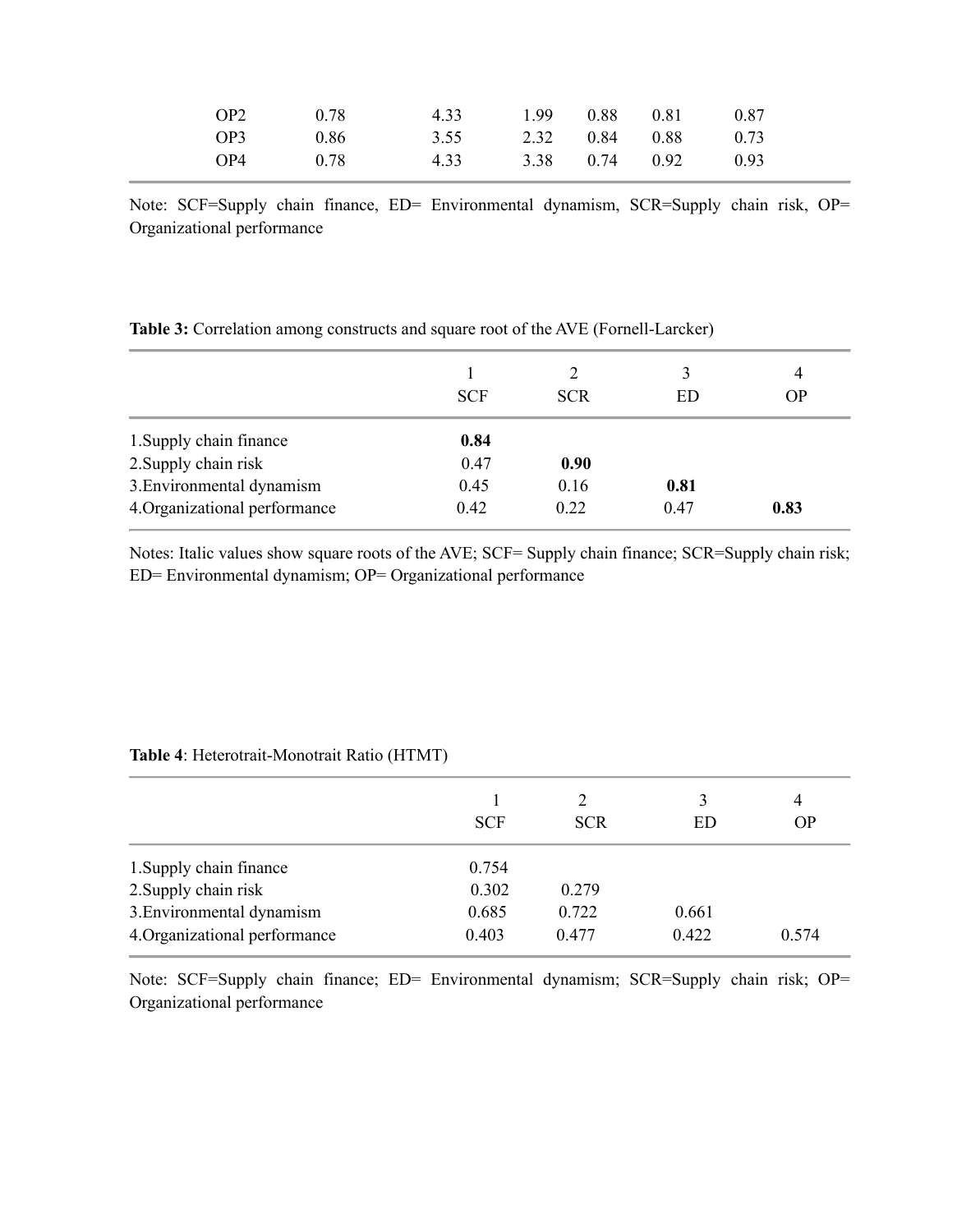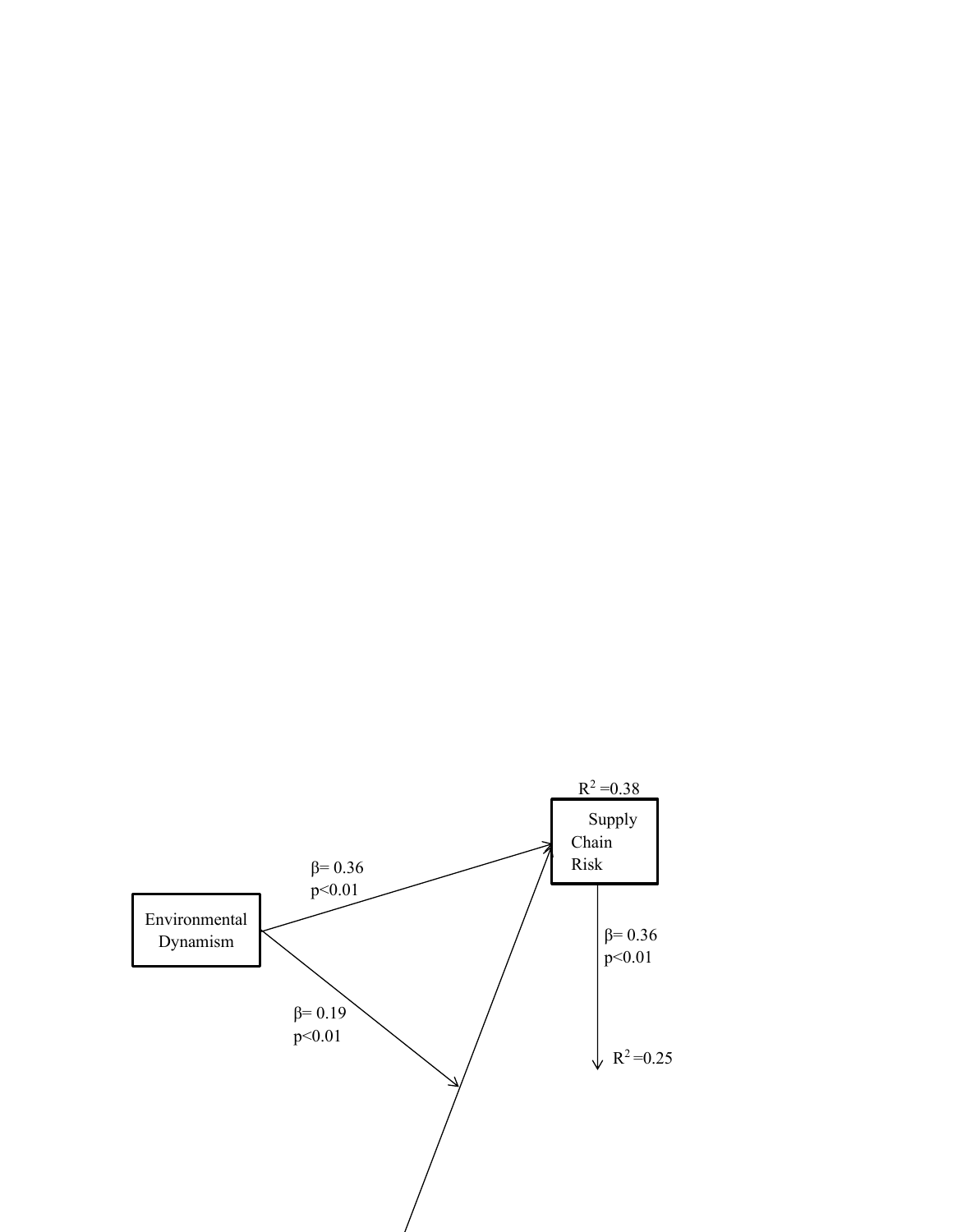

**Figure 2:** Results of the research model

**Table 5:** The results of model fitness.

| Model fit indices | GFI   | AGFI  | CFI   | NFI   | TLI   | <b>RMSEA</b> |
|-------------------|-------|-------|-------|-------|-------|--------------|
| Cuf-off value     | >90   | >0.82 | >0.91 | >0.81 | >0.90 | >0.079       |
| Obtained value    | >0.90 | >0.87 | >0.82 | >0.87 | >0.91 | >0.048       |

**Table 6**: The results of hypotheses testing and moderation analysis

| <b>Hypothesis</b> | Relationship          |      | p-Value       | Results  |
|-------------------|-----------------------|------|---------------|----------|
| H1                | $SCF \rightarrow SCR$ | 0.29 | < 0.01        | Accepted |
| H <sub>2</sub>    | $SCF \rightarrow OP$  | 0.23 | $< \!\! 0.01$ | Accepted |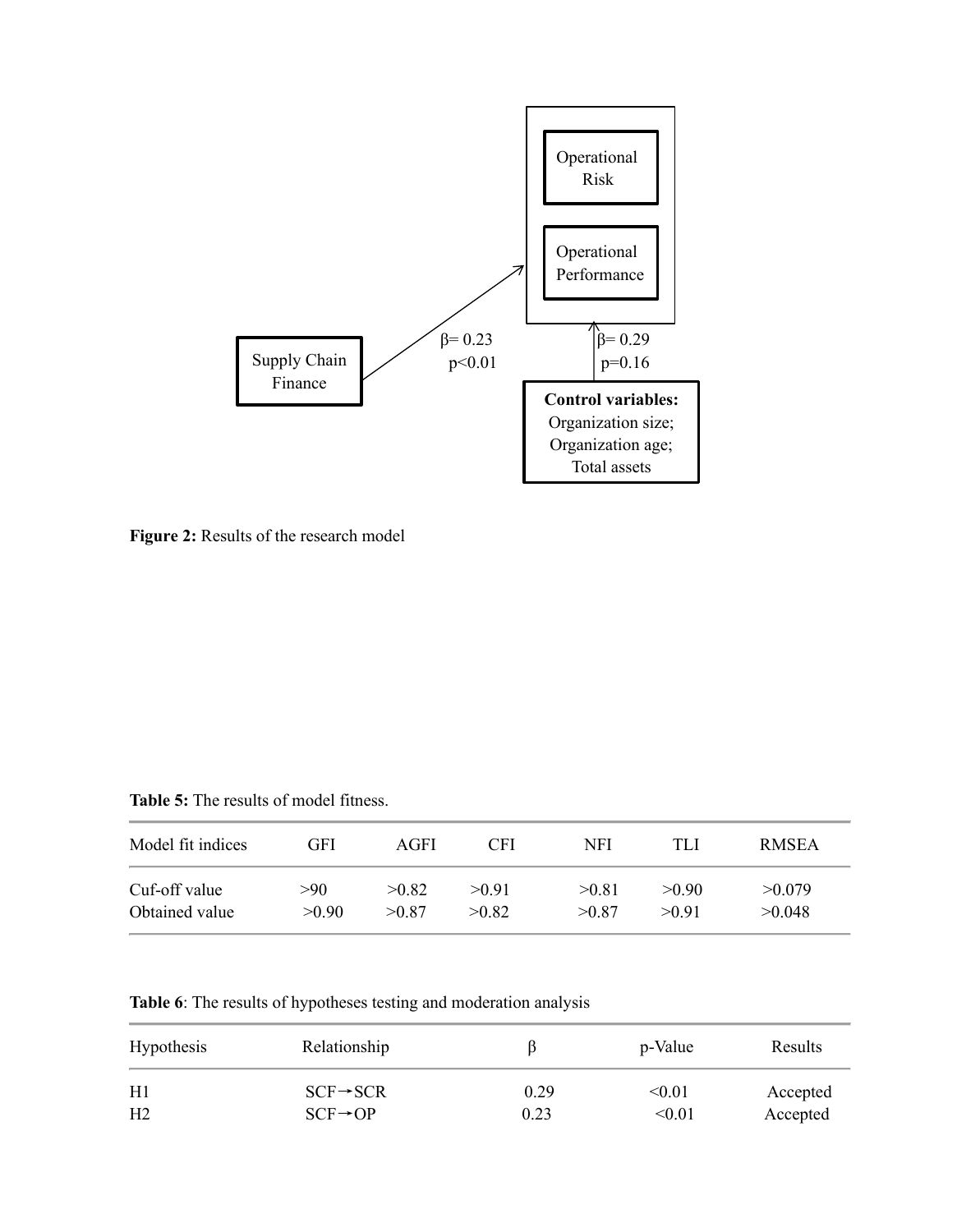| H <sub>3</sub> | $SCR \rightarrow OP$     | $-0.36$ | $<$ 0.01 $\,$ | Accepted |
|----------------|--------------------------|---------|---------------|----------|
| H <sub>5</sub> | $ED \rightarrow SCR$     | 0.03    | $=0.30$       | Rejected |
| H <sub>6</sub> | $SCF*ED \rightarrow SCR$ | 0.19    | < 0.01        | Accepted |

Note: SCF=Supply chain finance, SCR=Supply chain risk, ED=Environmental dynamism, OP=Organizational performance

# **Table 7**: Results of Mediation analysis

|                | Hypothesis Relationships             | Indirect<br>effect | Upper-Bond<br>Confidence<br>95% | Lower-Bond<br>Confidence<br>95% | p-Value | Decisions |
|----------------|--------------------------------------|--------------------|---------------------------------|---------------------------------|---------|-----------|
| H <sub>4</sub> | $SCF \rightarrow SCR \rightarrow OP$ | 1.28               | 0.23                            | 0.19                            | 0.04    | Accepted  |

Note: Bootstrapping iterations are 1000.

# **Table 8**: Linear regression model results

| Variables          |              | Organizational Performance  |                                    |                |  |
|--------------------|--------------|-----------------------------|------------------------------------|----------------|--|
|                    |              | Model 1: (Operational risk) | Model 2: (Operational performance) |                |  |
|                    | Coefficients | Standard error              | Coefficients                       | Standard error |  |
| Control variables  |              |                             |                                    |                |  |
| Agriculture        | $0.151*$     | 0.451                       | $0.167**$                          | 0.407          |  |
| E-commerce         | 0.078        | 0.299                       | 0.115                              | 0.851          |  |
| Logistics          | 0.091        | 0.621                       | $0.113**$                          | 1.233          |  |
| Electronic devices | $0.211**$    | 1.007                       | $0.213**$                          | 0.125          |  |
| Woods              | $0.186**$    | 0.398                       | $0.210**$                          | 1.977          |  |
| <b>Beverages</b>   | $-0.033$     | 0.220                       | $-0.029$                           | 0.900          |  |
| Financial          | 0.19         | 1.098                       | $0.224***$                         | 1.088          |  |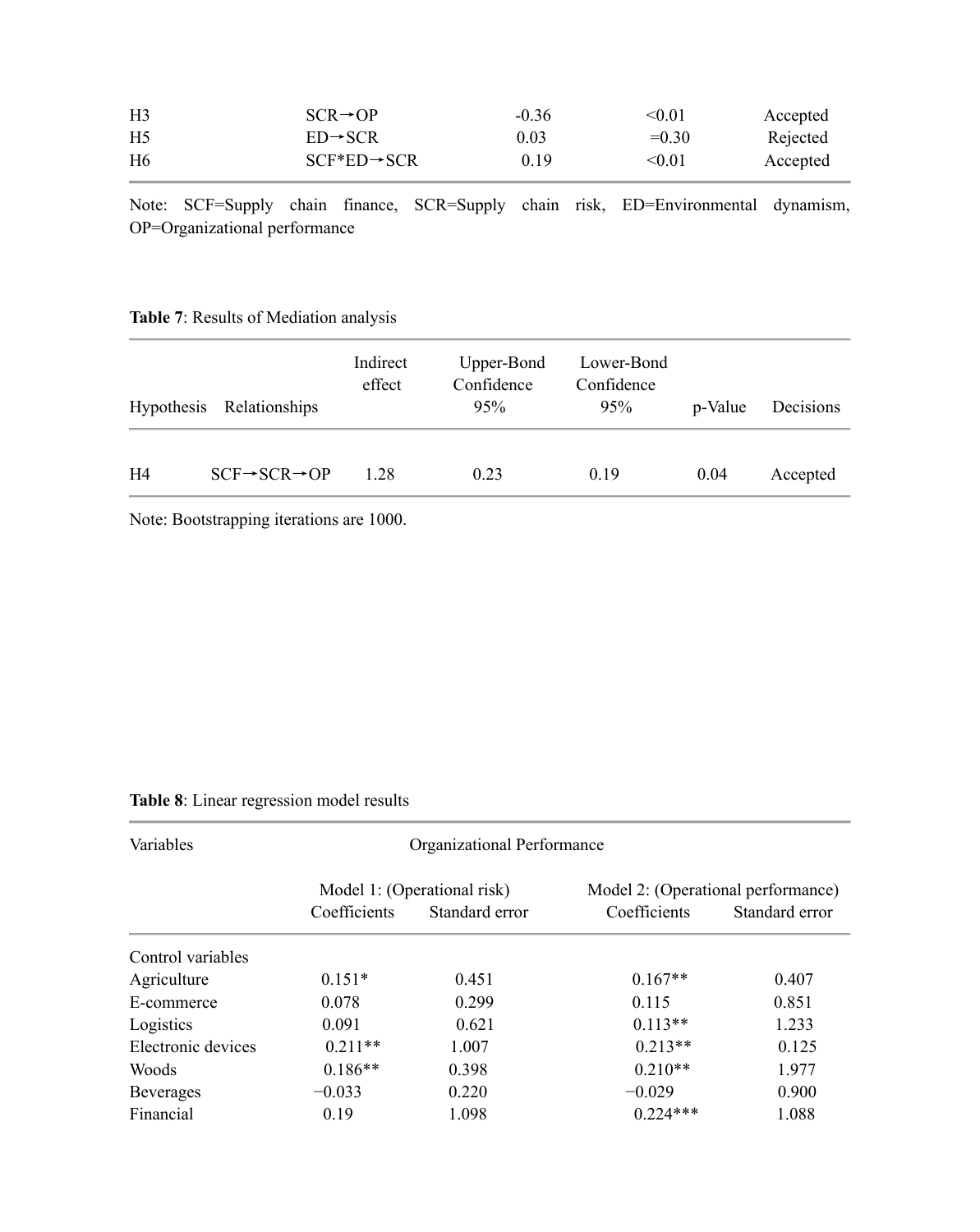| Organization size        | $-0.270***$      | 0.732 | $-0.297***$    | 0.991 |
|--------------------------|------------------|-------|----------------|-------|
| Organization age         | 0.044            | 0.871 | 0.090          | 0.881 |
| Total assets             | $0.179**$        | 0.201 | $0.226***$     | 1.092 |
| Predictor                |                  |       |                |       |
| Supply chain finance     | $0.297***$       | 0.120 | $0.239***$     | 0.132 |
| Moderator                |                  |       |                |       |
| Environmental dynamism   | $-0.244***$      | 1.019 | $0.219***$     | 0.431 |
| Mediator                 |                  |       |                |       |
| <b>Supply Chain Risk</b> | $-0.154***$      | 0.123 | $-0.225***$    | 0.211 |
| Product                  |                  |       |                |       |
| $SCF*ED \rightarrow SCR$ | $0.179***$       | 0.192 | $0.289***$     | 0.561 |
| $\mathbf N$              | 210              | 0.561 | 210            | 0.122 |
| $R^2$                    | 0.023            | 0.983 | 0.130          | 1.293 |
| Change in $\mathbb{R}^2$ | 1.438            | 1.988 | 1.259          | 0.128 |
| F square                 | 0.074            | 0.469 | 0.097          | 0.971 |
| Adjusted F squared       | 0.013            | 0.856 | 0.015          | 1.975 |
| Q squared                | 0.121            | 0.199 | 0.149          | 0.326 |
| Adjusted Q squared       | 0.102            | 0.985 | 0.126          | 0.986 |
| Chi-square (d.f.)        | $86.245(18)$ *** |       | 96.298 (18)*** |       |

Notes: \*p< 0.05; \*\*\*p< 0.001